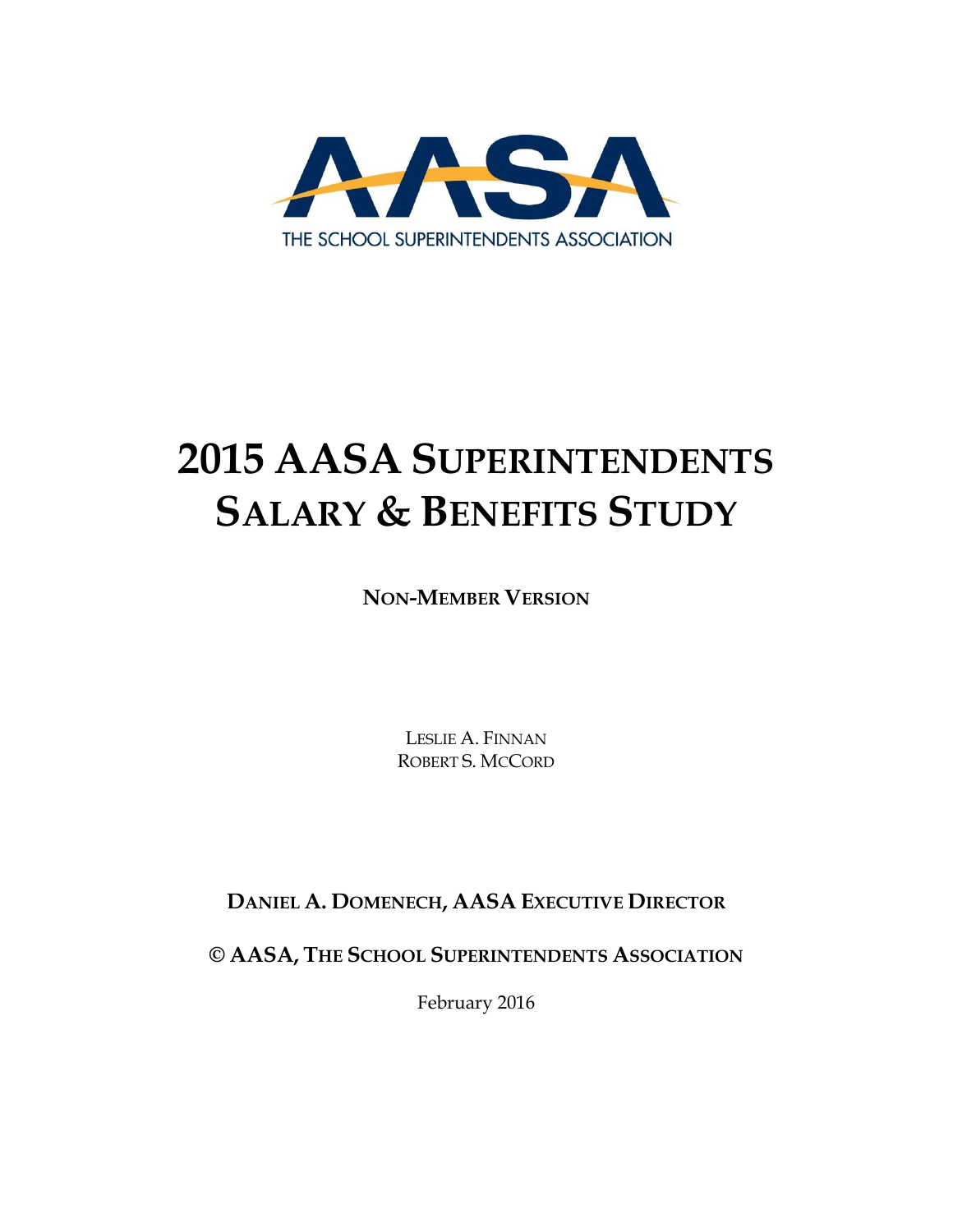#### **EXECUTIVE SUMMARY**

 $\overline{a}$ 

The 2015 AASA Superintendents Salary & Benefits Study marks the fourth edition of this study. This survey tracks the demographics, salary, benefits and other elements of the employment contracts of school superintendents throughout the country. This year's study is based on 728 responses, a 5.6 percent return rate. This is lower than previous years, and does lead to some limitations in drawing conclusions from the findings. However, the report is rich with information and serves as a useful snapshot of the superintendency. For a more detailed examination of the superintendency, be sure to read the *Study of the American Superintendent: 2015 Mid-Decade Update*, available at [my.aasa.org.](file:///C:/Users/LFinnan/Desktop/my.aasa.org)

This year, as in the last four years, nearly 70 percent of respondents reported that they work in rural districts. This is close to the U.S. Department of Education data, which found that 57 percent of districts were defined as rural in 2010-11.<sup>1</sup> Black and Hispanic/Latino respondents serve in suburban and urban districts more than their counterparts.

Also consistent with findings of the previous years, male respondents outnumbered females by a four to one ratio. Respondents were also overwhelmingly White (non-Hispanic). Female respondents also tended to be older than males. The average and median age of all respondents was 53.

The median salary was \$131,000, average was \$140,021, which both increased around 15 percent from 2014. It is important to note the smaller sample size in this study before making conclusions. All positions from superintendent to teacher show that salaries increase relative to district enrollment size.

This year, respondents report an increase in many benefits, including contribution to annuity or private retirement plan, medical/hospital coverage, dental coverage, vision coverage, disability insurance and medical and dental insurance coverage for the family of the superintendent. Districts also overwhelmingly support professional memberships – this year showed a marked increase in payment of national organization membership.

 $1$  U.S. Department of Education, National Center for Education Statistics, Common Core of Data (CCD), "Local Education Agency Universe Survey," 2010–11 (versions 1a and 1b); "Public Elementary/Secondary School Universe Survey," 2010–11 (version 2a). See tables A.1.a.-1, A.1.a.-2, and A.1.a.-3 at http://nces.ed.gov/surveys/ruraled/.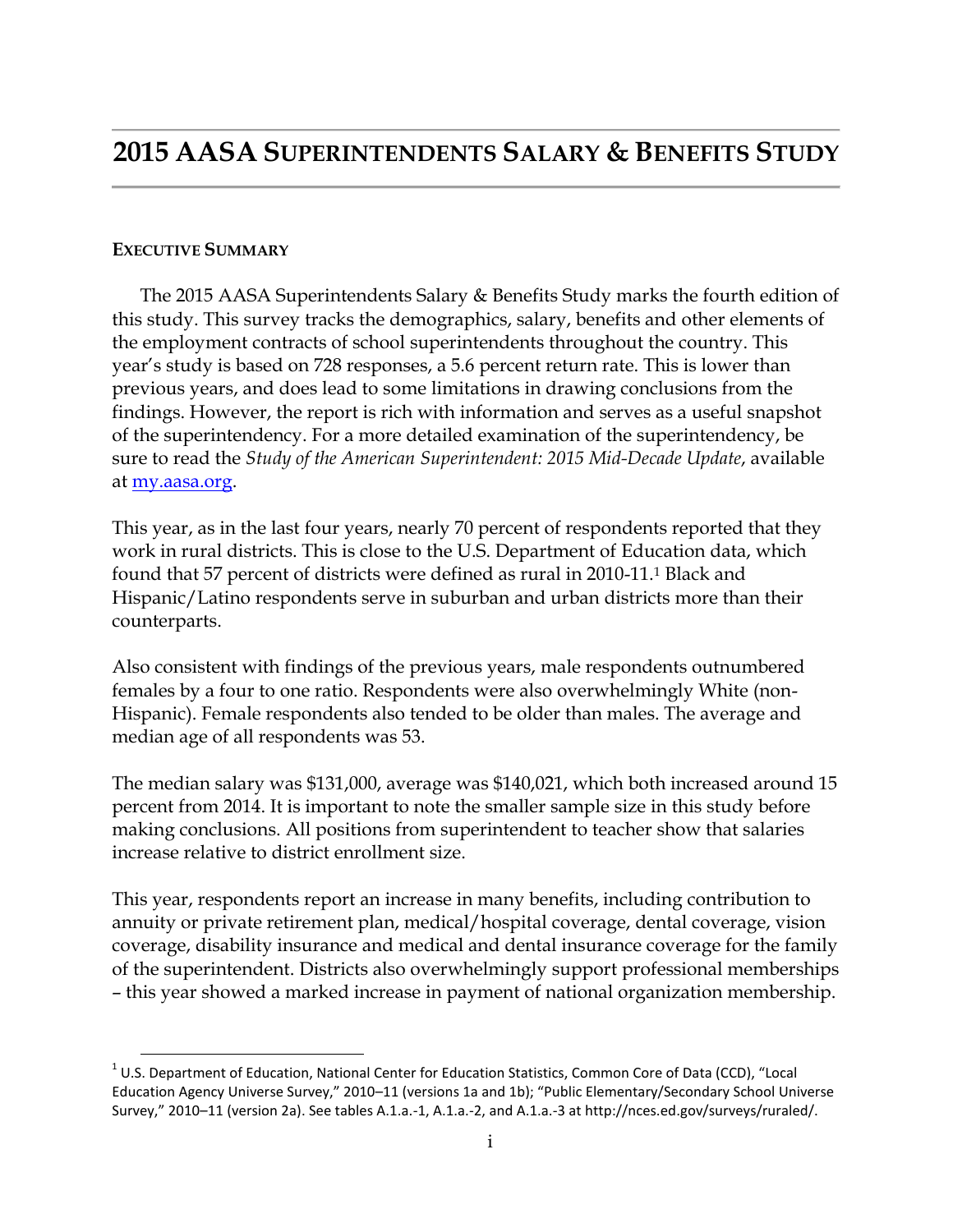In superintendent contracts, the most common contract length was three years, with few contracts lasting more than three years. Severance clauses have become more common over the years – this year, 25 percent of respondents have one. Salary caps, while mentioned often in the press, are not common in superintendent contracts. Only 6 percent have one, with over half of those required by state law.

This year also showed a 10 percent increase in boards' use of legal counsel in developing or negotiating contract – 60 percent do so. Superintendent use of legal counsel is also increasing, but still lags far behind at 25 percent.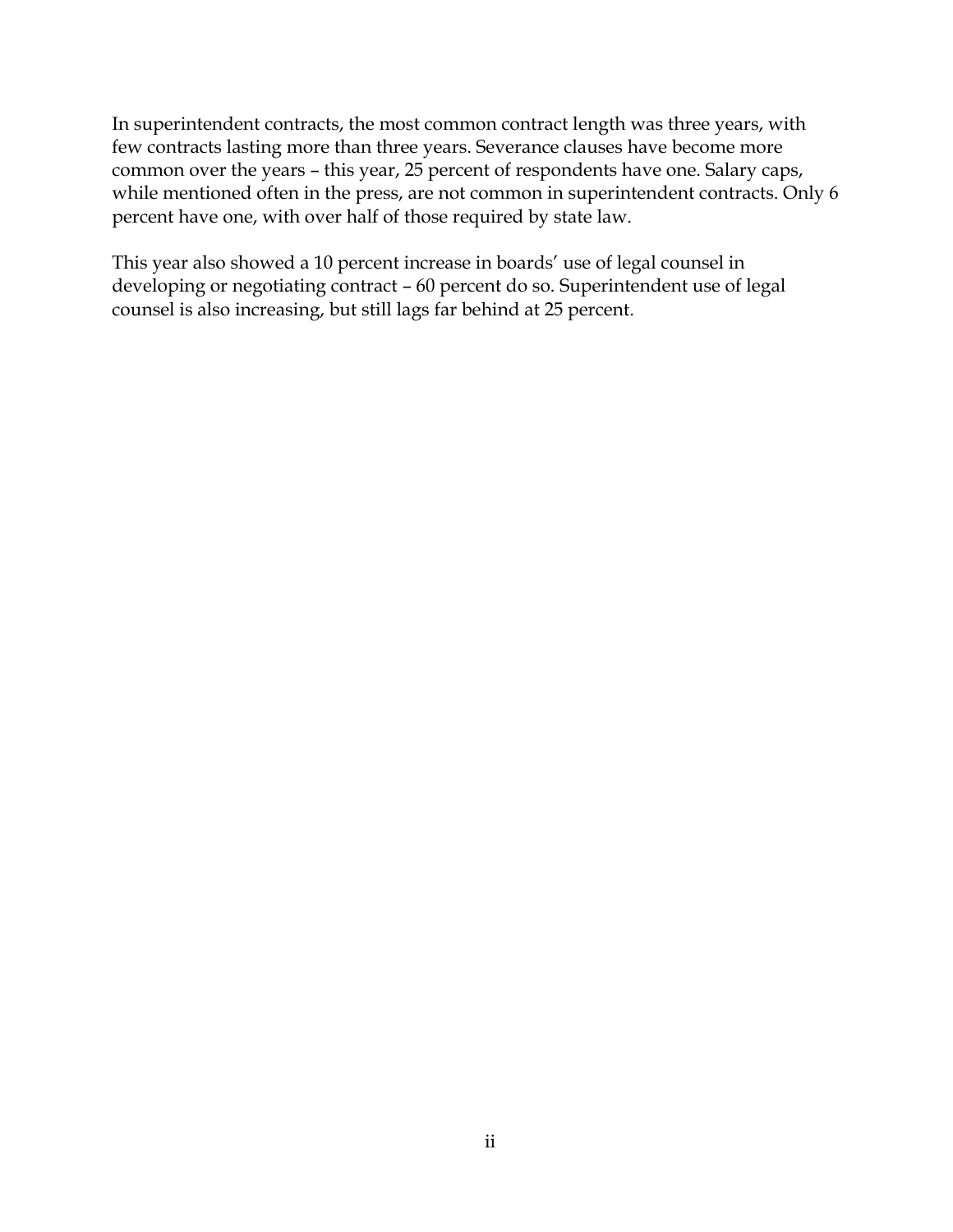#### **INTRODUCTION**

The 2015 AASA Superintendents Salary and Benefits Study is intended to provide superintendents with actionable information needed to manage their compensation. This edition marks the fourth year the association has undertaken a comprehensive study on public school superintendent compensation. Prior to that, most school superintendents had to rely on the annual salary study sponsored by Education Research Service (ERS) to benchmark their compensation and benefits. With the closure of ERS, a void was created for such data. AASA responded to this need by creating a comprehensive study of the salary and benefits of school superintendents that far exceeded previous studies undertaken on this topic. AASA is particularly well-suited for this task because it represents the vast majority of school superintendents in the country and has been most active in collecting and disseminating to its members critical data needed to inform decision making. AASA is committed to refining this work over time, thus maximizing the benefit to superintendents. The preceding editions of this study are available on the AASA website and provide valuable retrospective data. [http://www.aasa.org/uploadedFiles/Publications/2014\\_supt\\_salary\\_public.pdf](http://www.aasa.org/uploadedFiles/Publications/2014_supt_salary_public.pdf) <http://www.aasa.org/content.aspx?id=33054>

This work complements *The American School Superintendent: 2010 Decennial Study* (Kowalski et al. 2010), also sponsored by AASA, and available from Roman & Littlefield [\(https://rowman.com/ISBN/9781607099963\)](https://rowman.com/ISBN/9781607099963).

The research team authoring this report of findings was led by Leslie A. Finnan, AASA senior legislative analyst and Noelle Ellerson, AASA associate executive director, policy and advocacy. The research team was assisted in review by Robert S. McCord, AASA consultant, Christopher C. Stream, associate professor of the School of Environmental and Public Affairs, University of Nevada, Las Vegas and by George J. Petersen, founding dean, Eugene T. Moore School of Education, Clemson University.

#### **METHODOLOGY**

An extensive survey instrument was developed in 2012 and with the assistance of Professors Theodore J. Kowalski (University of Dayton), I. Phillip Young (University of South Carolina), Terry Orr (Bank Street College), and Christopher C. Stream (University of Nevada, Las Vegas). This survey instrument was further refined for use in 2015 as a result of input received from superintendents participating in the 2012 - 2014 studies. Using a commercially prepared mailing list of American public school superintendents, more than 9,000 email invitations to participate were distributed during the month of September 2015. At the same time, state association executive directors were contacted to encourage their members to respond to the Internet survey. Superintendents had the capacity to forward the link to their staff members for input in completing the survey in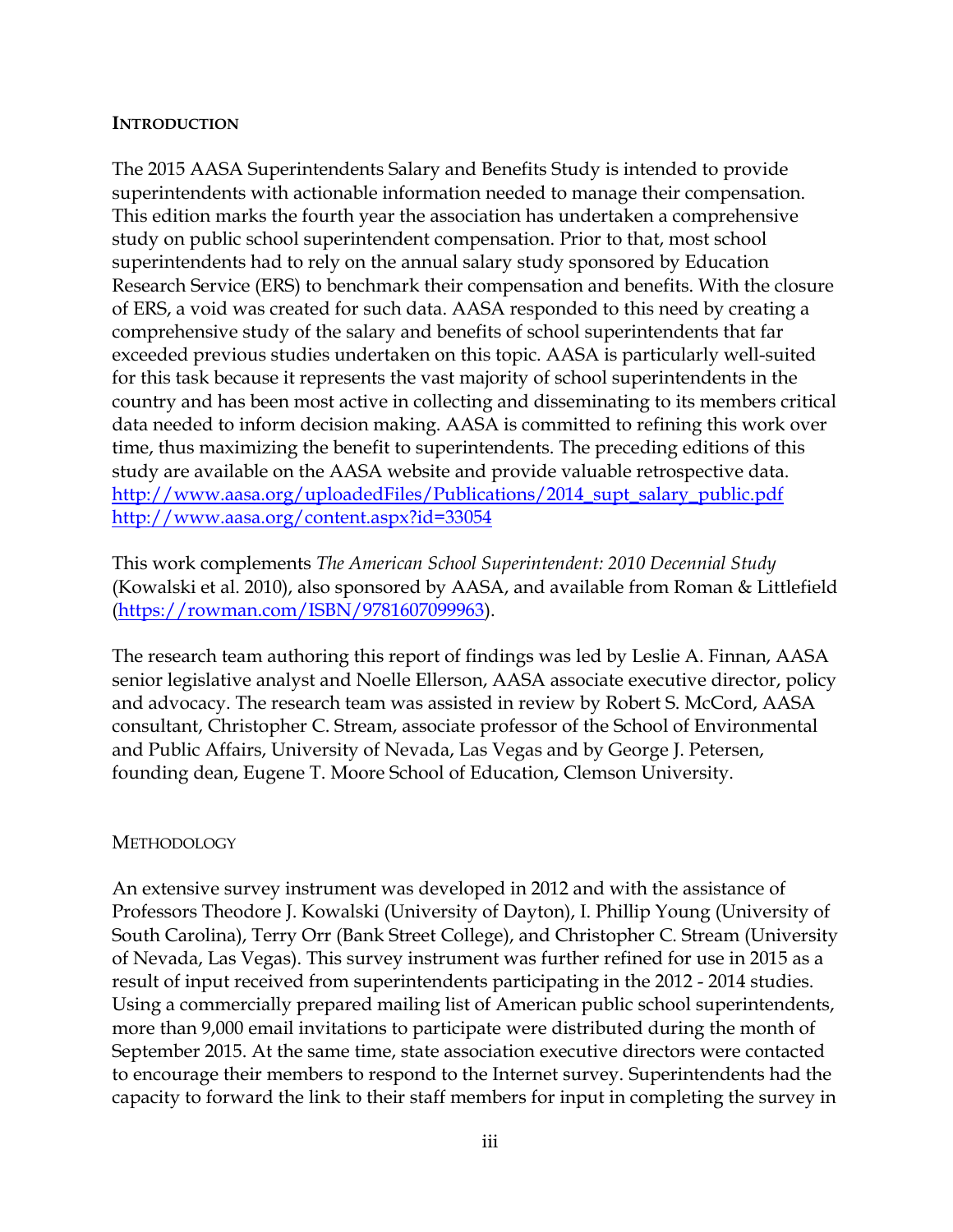their area of expertise. The response to the 2012 study numbered 1,280 or about 14 percent, while the number of superintendents responding to the 2013 study nearly doubled to 2,369 or more than 25 percent. The 2014 survey resulted in 1,711 responses, or about 19 percent of those surveyed. In 2015 at total of 728 usable responses were received. This precipitous erosion in the return rate suggests survey fatigue linked with the need to audit the vendor-provided listing.

#### REPORT OF FINDINGS

This report of findings is divided into 9 sections and solely relies on measures of central tendency for this analysis of the data collected. These data were generally disaggregated by gender, district enrollment and racial/ethnic group.

As with any ambitious effort of this sort, there are limitations on the proper use of the data. For example, when the responses for certain items were disaggregated by racial/ethnic group, the number of responses was insufficient to support decision making. Care should be exercised in drawing conclusions or inferences on this particular data element. In addition, survey fatigue is apparent among superintendents and impacted the return rate. Superintendents are inundated with research requests resulting in selective participation in those studies seen as most important to the role of the superintendent or of benefit to their district. While retreating significantly in the 2015 study, the dramatic growth in the 2013 response rate over that received in 2012 is an indication of the importance superintendents place on collecting these data, while the 2015 estimated participation rate of 5.6 percent is far less than is desired and reasonably raises questions of whether the data fairly represents the entire population thus limiting the application of more comprehensive statistical treatment.

Having clearly identified the limitations inherent in any endeavor of this sort, the report that follows is rich with information that can prove useful to superintendents.

#### END NOTES:

Many additional data elements were collected beyond those reported in this document. AASA members interested in investigating in greater depth a particular element of this study beyond those reported herein or are interested in offering suggestions for improvement of this research undertaking are invited to directly contact Noelle Ellerson.

Those citing the data presented herein and/or findings are asked to include acclamation of AASA. Requests to use the data from this study or those that preceded it should contact Noelle Ellerson for details and requirements. Finally, AASA reserves all rights to the ownership and use of these data.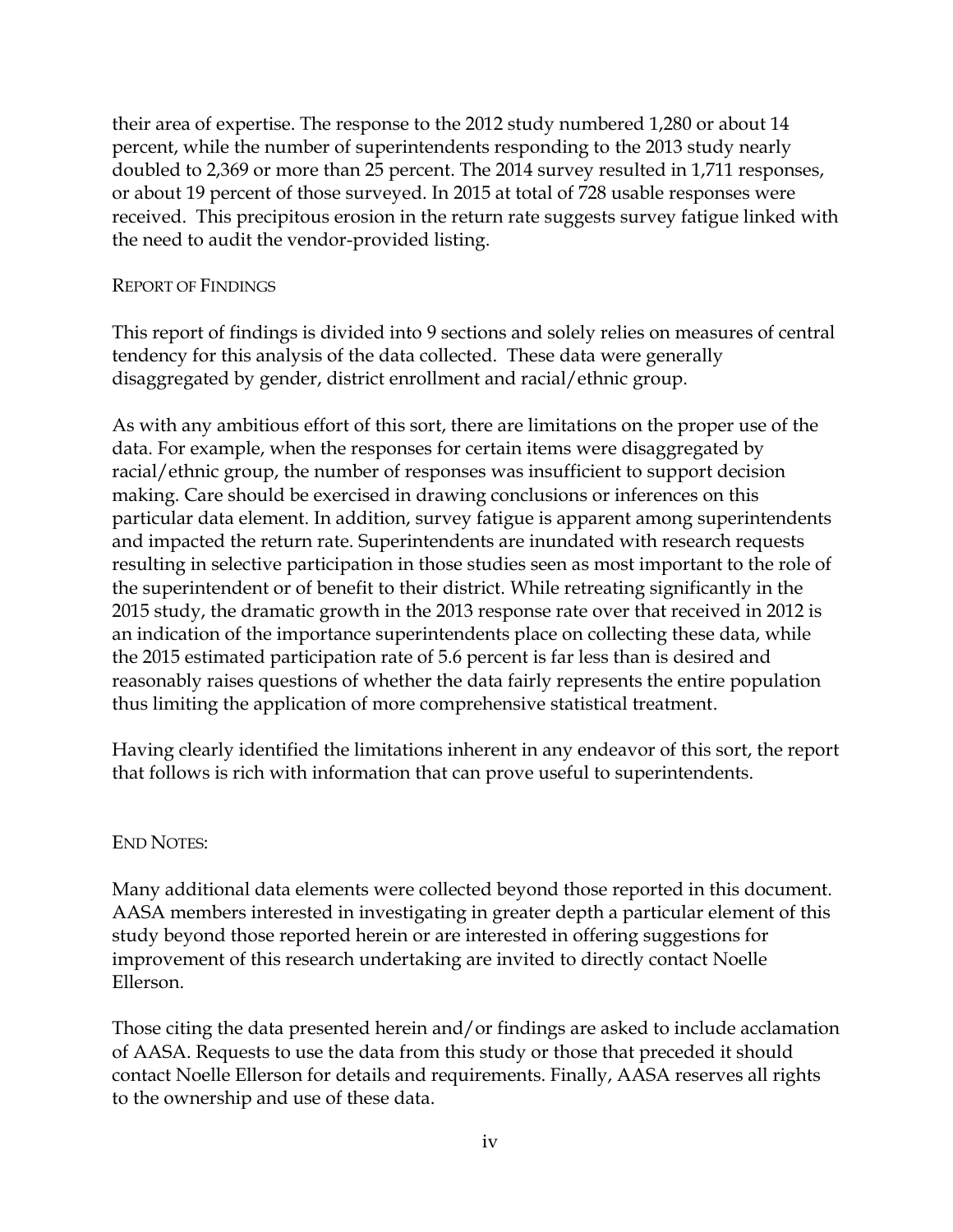Special thanks is extended to co-authors Leslie Finnan and Noelle Ellerson for their expertise and tireless efforts to manage the nearly 300,000 cell spreadsheet containing the data collected in this study.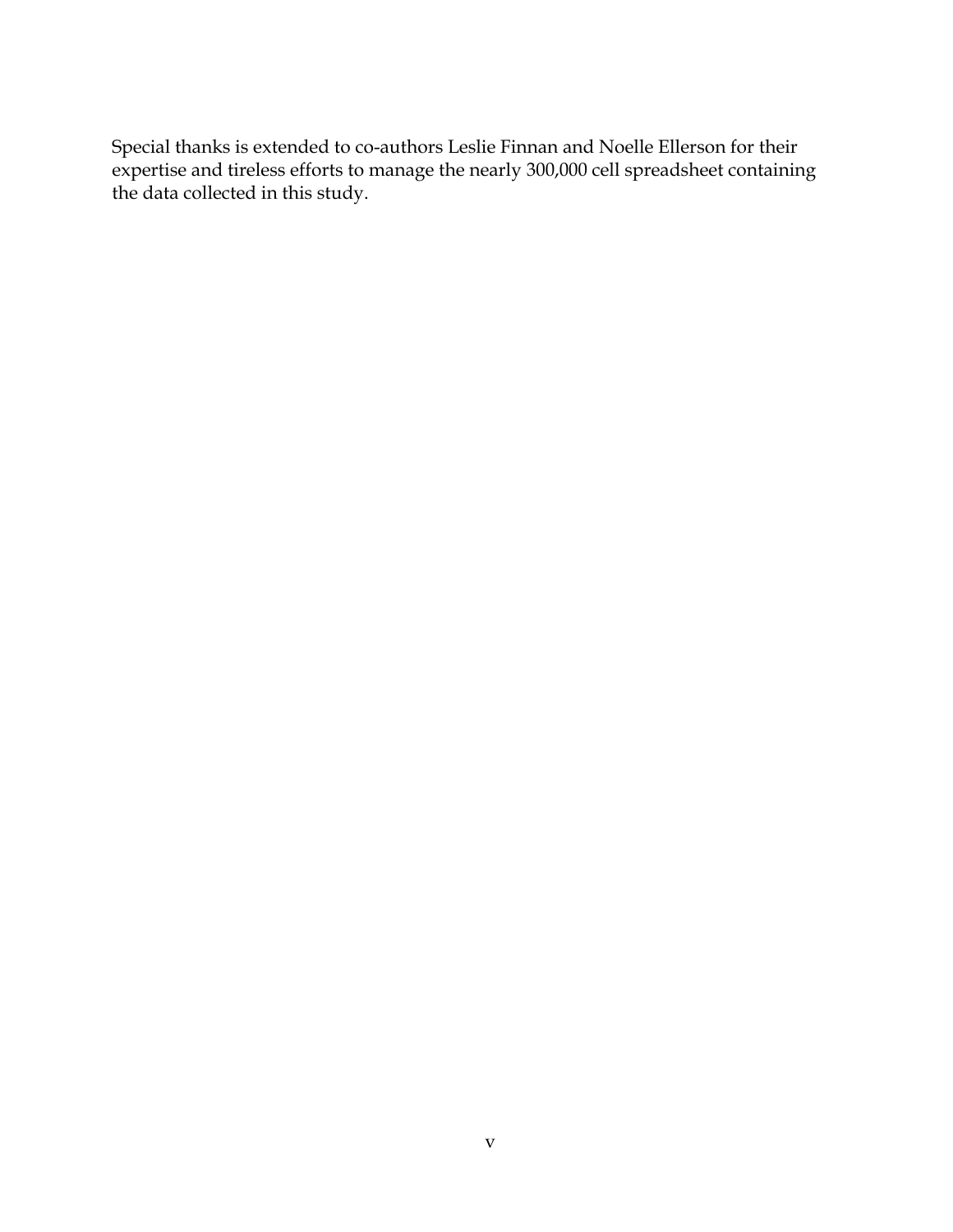### **LIST OF TABLES**

### **List of Tables**

### **Section #1: General Demographics**

| Table 1.1  | Respondents count by state (Q4)                                             |
|------------|-----------------------------------------------------------------------------|
| Table 1.2  | Gender (Q44) and racial/cultural group (Q45)                                |
| Table 1.3  | Gender $(Q44)$ and district enrollment $(Q5)$                               |
| Table 1.4  | Gender $(Q44)$ and district description $(Q6)$                              |
| Table 1.5  | Gender (Q44) and age (Q43)                                                  |
| Table 1.6  | Gender $(Q44)$ and longevity in present position $(Q8)$                     |
| Table 1.7  | Gender (Q44) and longevity as superintendent (Q9)                           |
| Table 1.8  | Gender (Q44) and economic condition of district (Q13)                       |
| Table 1.9  | Racial/cultural group $(Q45)$ and district enrollment $(Q5)$                |
| Table 1.10 | Racial/cultural group ( $Q$ 45) and description of school district ( $Q$ 6) |
| Table 1.11 | Racial/cultural group (Q45) and age (Q43)                                   |
| Table 1.12 | Racial/cultural group ( $Q$ 45) and years in present position ( $Q$ 8)      |
| Table 1.13 | Racial/cultural group ( $Q$ 45) and years as superintendent ( $Q$ 9)        |
| Table 1.14 | Racial/cultural group (Q45) and economic condition of district              |
|            | Q13)                                                                        |

#### **Section #2: Salary**

| Table 2.1  | Superintendent base salary 2015-16(Q10) and district enrollment     |
|------------|---------------------------------------------------------------------|
|            | 2015-16 (Q5) by gender (Q44)                                        |
| Table 2.2A | Assistant/associate superintendent base salary 2015-16 (Q11A) and   |
|            | district enrollment 2015-16 (Q5)                                    |
| Table 2.2B | High school principal base salary 2015-16 (Q11B) and district       |
|            | enrollment 2015-16 $(Q5)$                                           |
| Table 2.2C | Middle school principal base salary 2015-16 (Q11C) and district     |
|            | enrollment 2015-16 $(Q5)$                                           |
| Table 2.2D | Elementary school principal base salary 2015-16 (Q11D) and district |
|            | enrollment 2015-16 $(Q5)$                                           |
| Table 2.2E | Beginning teacher base salary 2015-16 (Q11E) and district           |
|            | enrollment 2015-16 $(Q5)$                                           |
| Table 2.3  | Ratio of 2015-16 median superintendent salaries (Q10) with that of  |
|            | beginning teacher median base salary (Q11E) by district enrollment  |
|            | $2015-16$ (Q5)                                                      |
|            |                                                                     |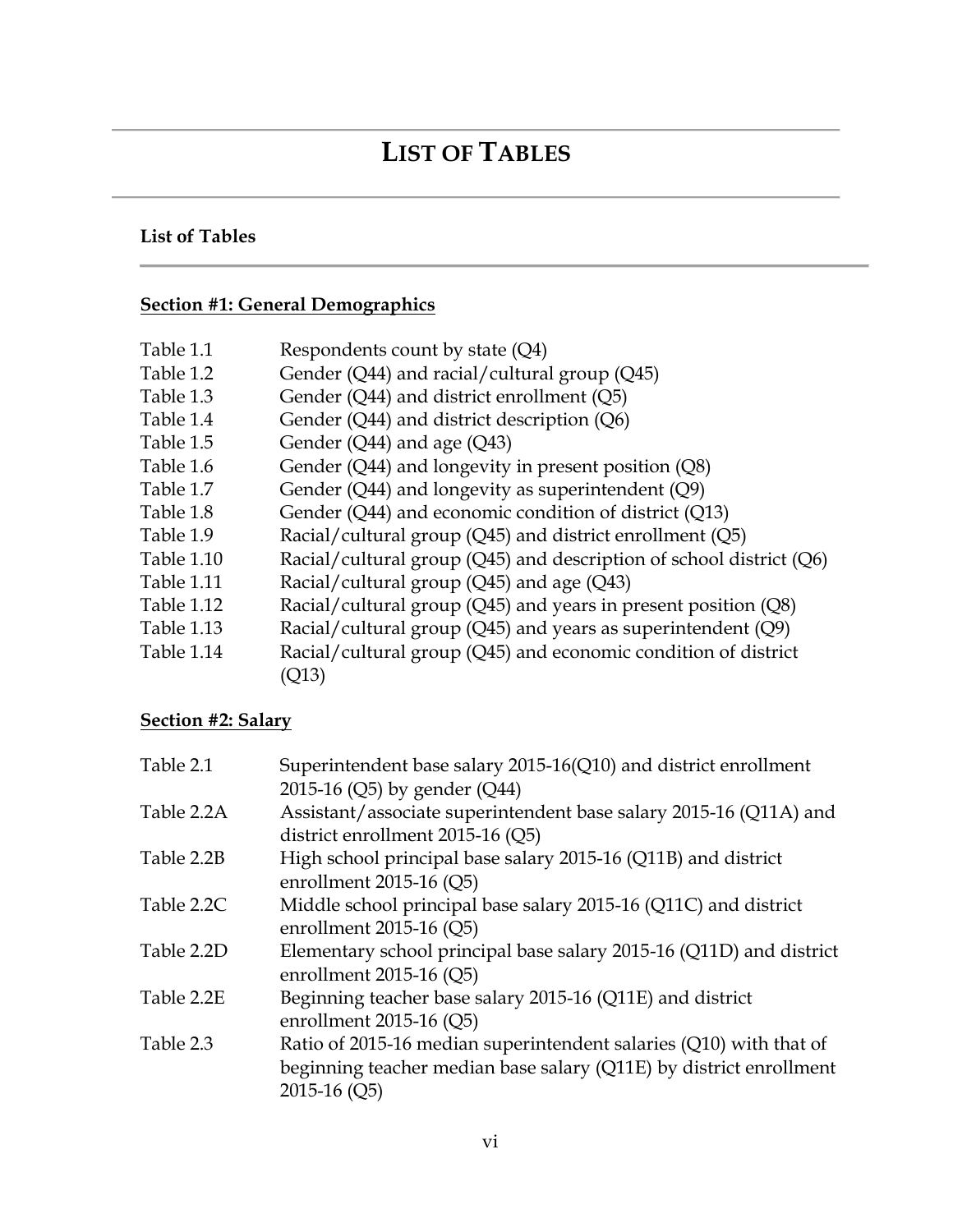#### **Section #3: Evaluation**

| Table 3.1 | How often does your employment contract require performance<br>evaluation? (Q29)                                                            |
|-----------|---------------------------------------------------------------------------------------------------------------------------------------------|
| Table 3.2 | Does your employment contract specify the process, measures, and<br>indicators to be used for your formal performance evaluation?<br>(Q27A) |
| Table 3.3 | Is your formal performance evaluation linked to objectives or<br>directions specified in the previous year's performance? (Q27B)            |
| Table 3.4 | Is your formal performance evaluation linked to a 360 degree<br>feedback? (Q27C)                                                            |
| Table 3.5 | Is your formal performance evaluation linked to student<br>outcomes/performance? (Q27D)                                                     |
| Table 3.6 | Is the outcome of your formal performance evaluation made<br>public? (Q27E)                                                                 |

### **Section #4: Retirement Benefits**

| Table 4.1 | Does the school district make a contribution to an annuity or     |
|-----------|-------------------------------------------------------------------|
|           | private retirement account that you have? (Q33)                   |
| Table 4.2 | Superintendent base salary 2015-16(Q10) and does the school       |
|           | district make a contribution to an annuity or private retirement  |
|           | account that you have? $(Q33)$                                    |
| Table 4.3 | Is your retirement plan/system contribution based on your salary? |
|           | (Q31)                                                             |

### **Section #5: Insurance Benefits**

| Table 5.1 | What health insurance coverage do you receive in your contract? |
|-----------|-----------------------------------------------------------------|
|           | Coverage paid for superintendent: medical/hospital (Q35A)       |
| Table 5.2 | What health insurance coverage do you receive in your contract? |
|           | Coverage paid for superintendent: dental (Q35B)                 |
| Table 5.3 | What health insurance coverage do you receive in your contract? |
|           | Coverage paid for superintendent: vision/optical (Q35C)         |
| Table 5.4 | What health insurance coverage do you receive in your contract? |
|           | Coverage paid for superintendent: disability insurance (Q35D)   |
| Table 5.5 | What health insurance coverage do you receive in your contract? |
|           | Coverage paid for superintendent's family: medical/hospital     |
|           | (Q36A)                                                          |
| Table 5.6 | What health insurance coverage do you receive in your contract? |
|           | Coverage paid for superintendent's family: dental (Q36B)        |
|           |                                                                 |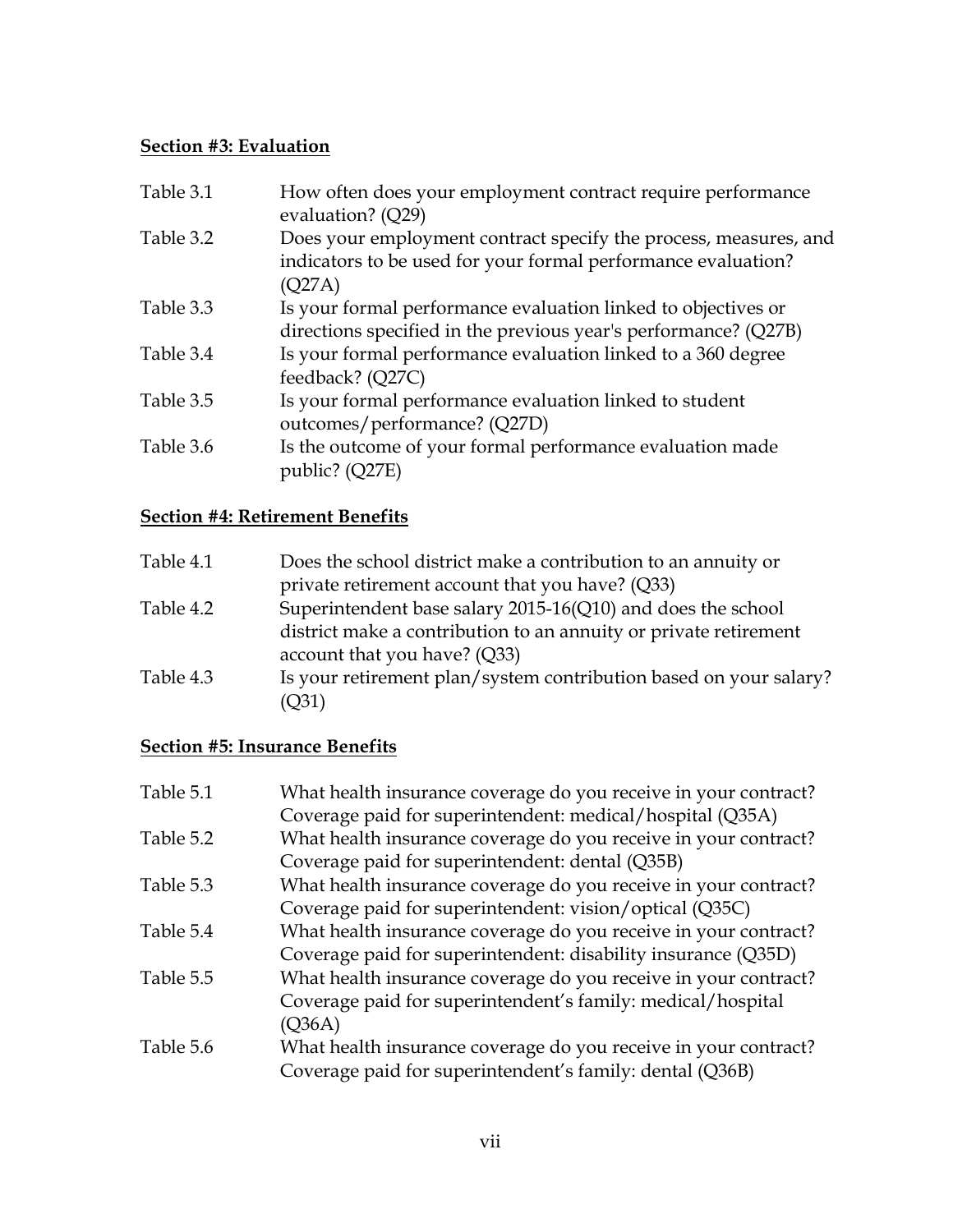| Table 5.7 | What health insurance coverage do you receive in your contract?  |
|-----------|------------------------------------------------------------------|
|           | Coverage paid for superintendent's family: vision/optical (Q36C) |
| Table 5.8 | What health insurance coverage do you receive in your contract?  |
|           | Coverage paid for superintendent's family: disability insurance  |
|           | (Q36D)                                                           |
| Table 5.9 | What health insurance coverage do you receive in your contract?  |
|           | Do you receive any post-retirement health insurance coverage?    |
|           | (Q37)                                                            |

### **Section #6: Hire/Rehire**

| Table 6.1 | Have you been rehired for your present position as superintendent |
|-----------|-------------------------------------------------------------------|
|           | after retiring in the state system? $(Q41)$                       |
| Table 6.2 | Are you drawing retirement from one state and working as a        |
|           | superintendent in another state? (Q42)                            |

### **Section #7: Miscellaneous Benefits**

| Table 7.1         | Which of the following contract benefits are provided in your       |
|-------------------|---------------------------------------------------------------------|
|                   | employment contract? Mark all that apply. (Q30)                     |
| Table 7.2         | Does the school district contribute to the premiums on a term       |
|                   | insurance policy apart from the insurance benefits provided for all |
|                   | employees? (Q34)                                                    |
| Table 7.3         | Gender (Q44) and sick leave provision (Q17A/B)                      |
| Table 7.4         | Gender (Q44) and vacation leave provision (Q18A/B)                  |
| Table 7.5         | Gender ( $Q$ 44) and personal leave provision ( $Q$ 19A/B)          |
| Table 7.6         | Gender (Q44) and upon departure from the district, how is sick      |
|                   | leave accrual handled? (Q20A-C)                                     |
| Table 7.7         | Gender (Q44) and upon departure from the district, how is           |
|                   | vacation leave accrual handled? (Q21A-C)                            |
| Table 7.8         | Gender (Q44) and upon departure from the district, how is           |
|                   | personal leave accrual handled? (Q22A-C)                            |
| Table 7.9         | Gender (Q44) and what is the term of your 2015-16 employment        |
|                   | contract? (Q14)                                                     |
| <b>Table 7.10</b> | Gender (Q44) and does your present employment contract have an      |
|                   | incentive/performance clause (i.e., a defined provision providing   |
|                   | for a reward for accomplishing a predetermined task or objective)?  |
|                   | (Q23)                                                               |
| Table 7.11        | Gender (Q44) and does your contract have a severance (buy out)      |
|                   | clause? (Q24)                                                       |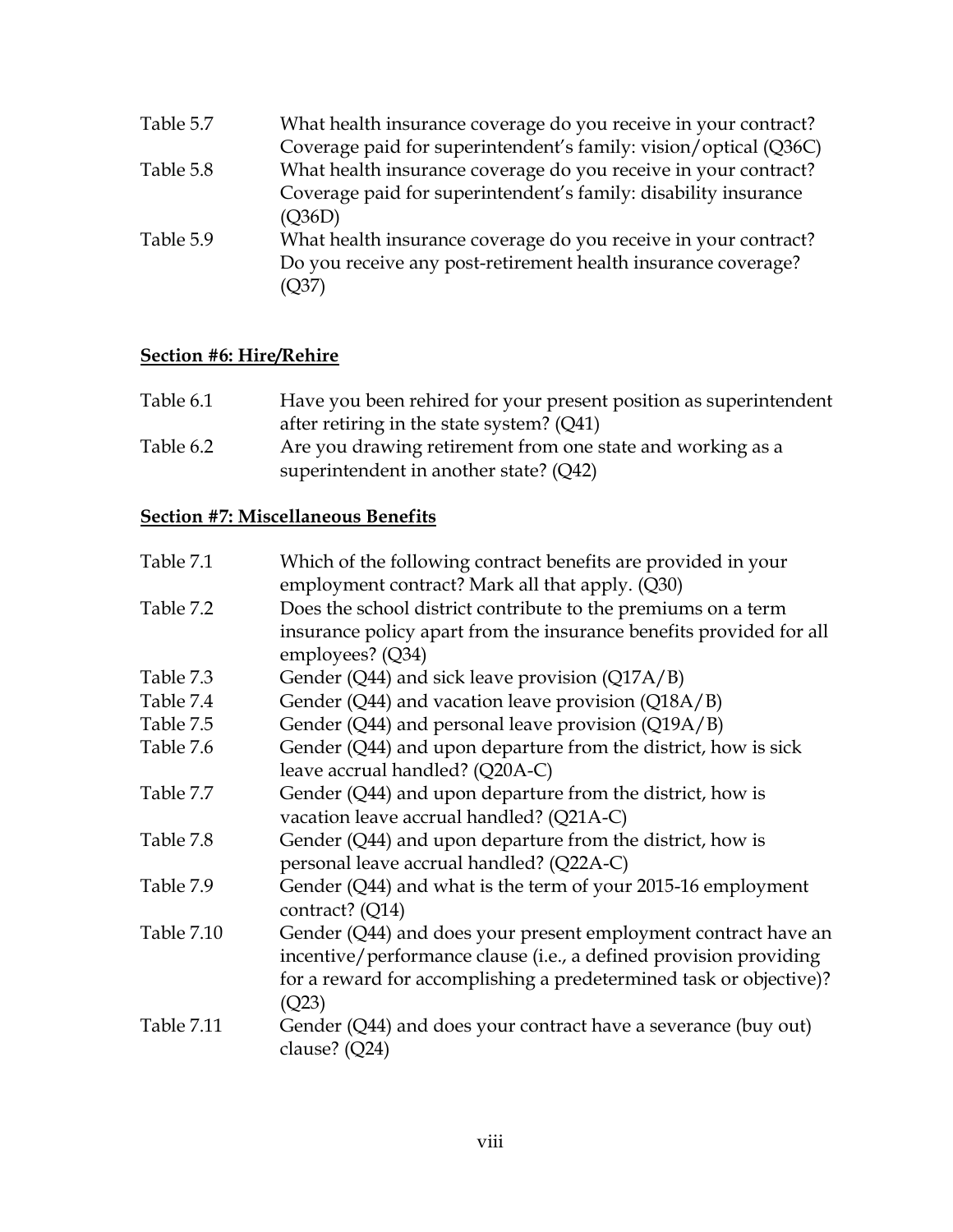| <b>Table 7.12</b> | Gender (Q44) and does your contract have a longevity clause (i.e., a<br>lump sum payment you will receive for the number of years you<br>remain in the position)? (Q25)                                                           |
|-------------------|-----------------------------------------------------------------------------------------------------------------------------------------------------------------------------------------------------------------------------------|
| Table 7.13        | Gender (Q44) and is your contract base salary subject to a "cap"<br>imposed by any of the following? (Q26)                                                                                                                        |
| Table 7.14        | Gender (Q44) and evergreen (rollover) provision (Q15)                                                                                                                                                                             |
| Table 7.15        | Racial/cultural group (Q45) and what is the term of your 2015-16<br>employment contract? (Q14)                                                                                                                                    |
| Table 7.16        | Racial/cultural group (Q45) and does your present employment<br>contract have an incentive/performance clause (i.e., a defined<br>provision providing for a reward for accomplishing a<br>predetermined task or objective)? (Q23) |
| Table 7.17        | Racial/cultural group (Q45) and does your contract have a<br>severance (buy out) clause? (Q24)                                                                                                                                    |
| <b>Table 7.18</b> | Racial/cultural group (Q45) and does your contract have a<br>longevity clause (i.e., a lump sum payment you will receive for the<br>number of years you remain in the position)? (Q25)                                            |
| Table 7.19        | Racial/cultural group (Q45) and is your contract base salary subject<br>to a "cap" imposed by any of the following? (Q26)                                                                                                         |
| Table 7.20        | Racial/cultural group (Q45) and evergreen (rollover) provision<br>(Q15)                                                                                                                                                           |

#### **Section #8: Use of Legal Counsel**

| Table 8.1 | Did the school district use legal counsel to assist it the development                                   |
|-----------|----------------------------------------------------------------------------------------------------------|
|           | and/or negotiations of your contract? (Q40)                                                              |
| Table 8.2 | Did you employ legal counsel to assist in the development and/or<br>negotiations of your contract? (Q39) |
|           |                                                                                                          |

### **Section #9: Memberships**

Table 9.1 Which of your professional association membership dues are paid by the school district? (Q38)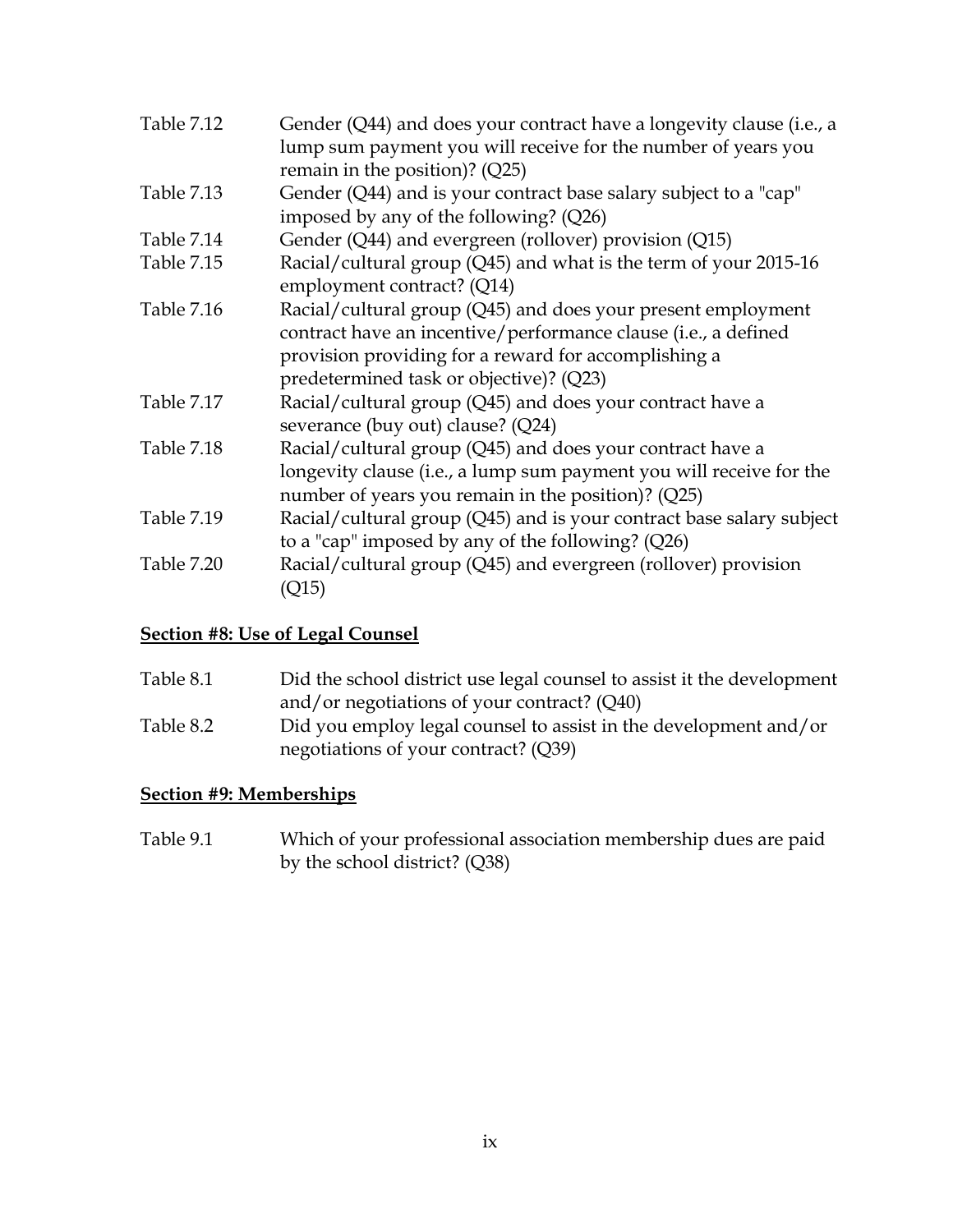### **SECTION #1: GENERAL DEMOGRAPHICS OF RESPONDENTS**

| <b>State</b>             | Number of          | $\%$         | <b>State</b> | Number of               | $\%$      |
|--------------------------|--------------------|--------------|--------------|-------------------------|-----------|
|                          | Responses          |              |              | Responses               |           |
| AK                       | 9<br>5             | 1.2%         | NC           | $\overline{2}$          | 0.3%      |
| AL                       |                    | 0.7%         | ND           | 12                      | 1.6%      |
| ${\sf AR}$               | 11                 | 1.5%         | NE           | 24                      | 3.3%      |
| AZ                       | 14                 | 1.9%         | <b>NH</b>    | $\overline{7}$          | $1.0\%$   |
| CA                       | 12                 | 1.6%         | NJ           | 12                      | $1.6\%$   |
| CO                       | 6                  | $0.8\%$      | NM           | $8\,$                   | $1.1\%$   |
| CT                       | 7                  | 1.0%         | <b>NV</b>    | 5                       | 0.7%      |
| $\rm DC$                 | $\mathbf{1}$       | 0.1%         | <b>NY</b>    | 36                      | $4.9\%$   |
| DE                       | $\overline{3}$     | 0.4%         | OH           | 24                      | 3.3%      |
| FL                       | $\overline{2}$     | 0.3%         | OK           | 17                      | 2.3%      |
| GA                       | 8                  | 1.1%         | <b>OR</b>    | $8\,$                   | $1.1\%$   |
| H                        | $\overline{0}$     | $0.0\%$      | PA           | 45                      | 6.2%      |
| IA                       | 29                 | 4.0%         | RI           | $\overline{4}$          | $0.5\%$   |
| ID                       | $10\,$             | 1.4%         | ${\rm SC}$   | 6                       | $0.8\,\%$ |
| IL                       | 40                 | 5.5%         | SD           | 17                      | 2.3%      |
| $\ensuremath{\text{IN}}$ | 63                 | 8.7%         | <b>TN</b>    | $16\,$                  | 2.2%      |
| KS                       | 11                 | 1.5%         | <b>TX</b>    | 13                      | $1.8\%$   |
| KY                       | $\overline{7}$     | 1.0%         | UT           | $\frac{2}{7}$           | $0.3\,\%$ |
| ${\rm LA}$               | 3                  | 0.4%         | VA           |                         | $1.0\%$   |
| MA                       | $\,8\,$            | 1.1%         | <b>VT</b>    | 5                       | 0.7%      |
| MD                       | 3                  | 0.4%         | <b>WA</b>    | 17                      | 2.3%      |
| ME                       | 6                  | 0.8%         | WI           | 51                      | 7.0%      |
| MI                       | 22                 | 3.0%         | <b>WV</b>    | 5                       | 0.7%      |
| MN                       | 33                 | 4.5%         | WY           | $\overline{7}$          | $1.0\%$   |
| <b>MO</b>                | 35                 | 4.8%         | No answer    | $\overline{\mathbf{4}}$ | $0.5\%$   |
| <b>MS</b><br>MT          | $\mathbf{1}$<br>25 | 0.1%<br>3.4% | Total        | 728                     | 100%      |
|                          |                    |              |              |                         |           |

#### Table 1.1 Respondents Count by State (Q4)

Findings:

- A total of 728 usable responses were received which represents approximately 5.6 percent return rate which a substantial erosion in response rate and signals the need to revisit the methodology to return to a more acceptable response rate.
- All states except Hawaii, including the District of Columbia, were represented. No state appears to be overrepresented.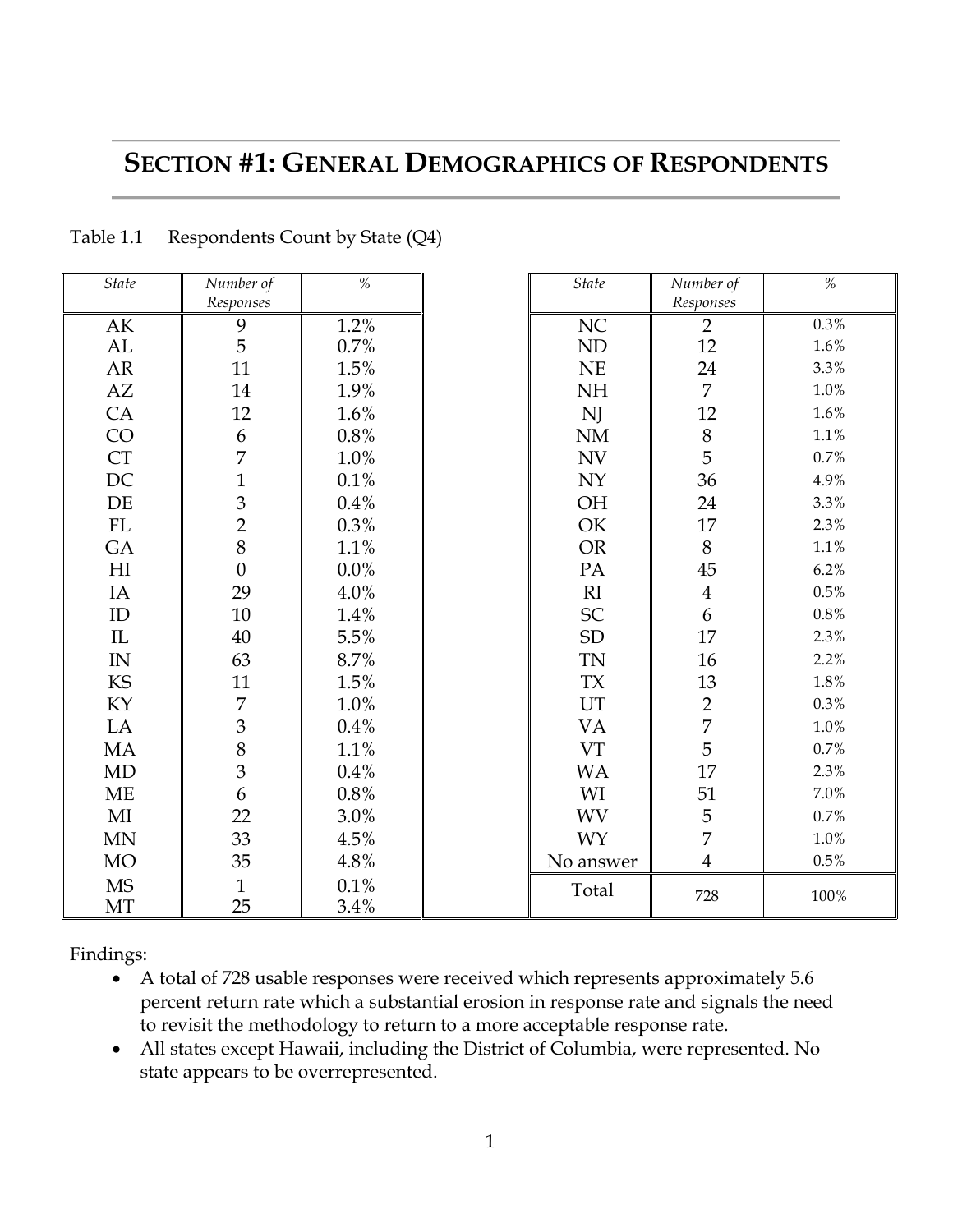|         |           | Racial/Cultural Group |                 |          |            |           |         |          |            |
|---------|-----------|-----------------------|-----------------|----------|------------|-----------|---------|----------|------------|
|         | American  |                       | <b>Black or</b> | Hispanic | Native     | White     | Other   | Omitted  |            |
|         | Indian or | Asian                 | African         | or       | Hawaiian   | (not      |         | Racial/  | Total      |
| Gender  | Alaska    |                       | American        | Latino   | or Pacific | Hispanic) |         | Cultural |            |
|         | Native    |                       |                 |          | Islander   |           |         | Group    |            |
| Male    | 0(0.0)    | 0(0.0)                | 0(0.0)          | 0(0.0)   | 1(0.1)     | 581(99.8) | 0(0.0)  | 0(0.0)   | 582(79.9)  |
| Female  | 3(2.3)    | 2(0.2)                | 12(9.0)         | 15(11.3) | 0(0.0)     | 91(68.4)  | 10(7.5) | 0(0.0)   | 133(18.3)  |
| Omitted | 3(23.0)   | 0(0.0)                | 0(0.0)          | 0(0.0)   | 0(0.0)     | 0(0.0)    | 0(0.0)  | 10(76.9) | 13(1.8)    |
| Gender  |           |                       |                 |          |            |           |         |          |            |
| Total   | 6(0.8)    | 2(0.3)                | 12(1.6)         | 15(2.1)  | 1(0.1)     | 672(92.3) | 10(1.4) | 10(1.4)  | 728(100.0) |

Table 1.2 Gender (Q44) and Racial/Cultural Group (Q45)

- Similar to previous studies, males outnumbered females by a four to one ratio.
- Respondents were overwhelmingly White (not Hispanic) (92.3 percent).
- Weak minority participation in several groups makes it difficult to generalize for those groups from the findings.

|  |  | Table 1.3 Gender (Q44) and District Enrollment (Q5) |  |
|--|--|-----------------------------------------------------|--|
|  |  |                                                     |  |

|                |           | 2015-2016 District Enrollment |            |             |         |             |            |  |  |  |  |
|----------------|-----------|-------------------------------|------------|-------------|---------|-------------|------------|--|--|--|--|
| Gender         | Less than | 300 to 2,499                  | $2.500$ to | $10,000$ to | 25,000  | Omitted     | Total      |  |  |  |  |
|                | 300       |                               | 9,999      | 24,999      | or More | District    |            |  |  |  |  |
|                |           |                               |            |             |         | <b>Size</b> |            |  |  |  |  |
| Male           | 48(8.3)   | 306(52.7)                     | 162(27.9)  | 47(8.1)     | 12(2.1) | 6(1.0)      | 581(79.8)  |  |  |  |  |
| Female         | 13(9.7)   | 67(50.0)                      | 38(28.4)   | 9(6.7)      | 5(3.7)  | 2(1.5)      | 134(18.4)  |  |  |  |  |
| Omitted Gender | 1(7.7)    | 8(61.5)                       | 3(23.1)    | 0(0.0)      | 1(7.7)  | 0(0.0)      | 13(1.8)    |  |  |  |  |
| Total          | 62(8.5)   | 381(52.3)                     | 203(27.9)  | 56(7.7)     | 18(2.5) | 8(1.1)      | 728(100.0) |  |  |  |  |

Finding:

 When gender and district enrollment of respondents are taken into account, the majority of superintendents participating in the survey were from intermediate size districts (300-2,499), regardless of gender.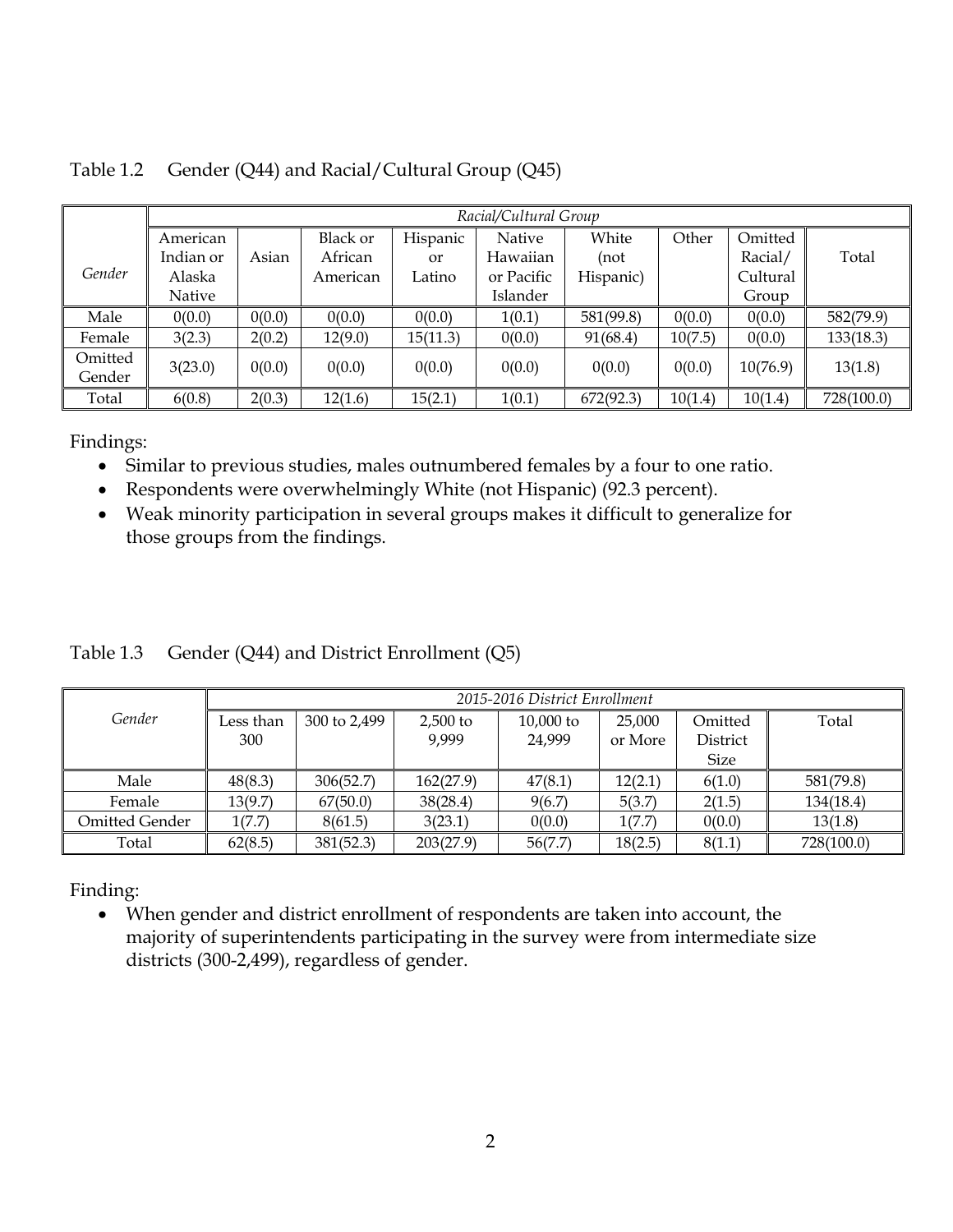|                | District Description |           |           |                             |            |  |  |  |
|----------------|----------------------|-----------|-----------|-----------------------------|------------|--|--|--|
| Gender         | Urban                | Suburban  |           | Omitted                     | Total      |  |  |  |
|                |                      |           |           | <b>District Description</b> |            |  |  |  |
| Male           | 42(91.3)             | 140(72.9) | 393(81.7) | 6(66.7)                     | 581(79.8)  |  |  |  |
| Female         | 4(8.7)               | 48(25.0)  | 79(16.4)  | 3(33.3)                     | 134(18.4)  |  |  |  |
| Omitted Gender | 0(0.0)               | 4(2.1)    | 9(4.7)    | 0(0.0)                      | 13(1.8)    |  |  |  |
| Total          | 46(6.3)              | 192(26.4) | 481(66.1) | 9(1.2)                      | 728(100.0) |  |  |  |

Table 1.4 Gender (Q44) and District Description (Q6)

 When asked to describe the setting of their district, nearly 70 percent of the respondents, regardless of gender, indicated that their district was best described as rural while about a fourth describe their district as suburban. This represents a small decrease in rural respondents and equally small increase in suburban response level.

|  | Table 1.5 Gender $(Q44)$ and Age $(Q43)$ |
|--|------------------------------------------|
|--|------------------------------------------|

| Gender                | Descriptive Data on Age |        |    |    |  |  |  |  |
|-----------------------|-------------------------|--------|----|----|--|--|--|--|
|                       | Minimum                 | Median |    |    |  |  |  |  |
| Male                  | 30                      |        | ◡  | 53 |  |  |  |  |
| Female                | $\sim$                  |        | 55 | 55 |  |  |  |  |
| <b>Omitted Gender</b> |                         |        | 54 | 56 |  |  |  |  |
| Total                 | 30                      |        | Ээ | 53 |  |  |  |  |

Finding:

 As a confirmation of that found in *The American School Superintendent: 2010 Decennial Study,* females were found to be generally older than their male counterparts in both mean and median data, with an overall median and average age of 53.

Table 1.6 Gender (Q44) and Longevity in Present Position (Q8)

|         | Longevity in Present Position |           |            |             |          |           |            |  |  |
|---------|-------------------------------|-----------|------------|-------------|----------|-----------|------------|--|--|
| Gender  | 1 Year or                     | 1-5 Years | 6-10 Years | 11-15 Years | 16 Years | Omitted   | Total      |  |  |
|         | Less                          |           |            |             | or More  | Longevity |            |  |  |
| Male    | 76(13.0)                      | 280(48.2) | 147(25.3)  | 50(8.6)     | 27(4.7)  | 1(0.1)    | 581(79.8)  |  |  |
| Female  | 15(11.2)                      | 84(62.3)  | 26(1.9)    | 7(0.5)      | 1(0.1)   | 1(0.1)    | 134(18.4)  |  |  |
| Omitted | 2(15.3)                       | 7(53.8)   | 4(30.8)    | 0(0.0)      | 0(0.0)   | 0(0.0)    | 13(1.8)    |  |  |
| Gender  |                               |           |            |             |          |           |            |  |  |
| Total   | 93(12.8)                      | 371(51.0) | 177(24.3)  | 57(7.8)     | 28(3.8)  | 2(0.3)    | 728(100.0) |  |  |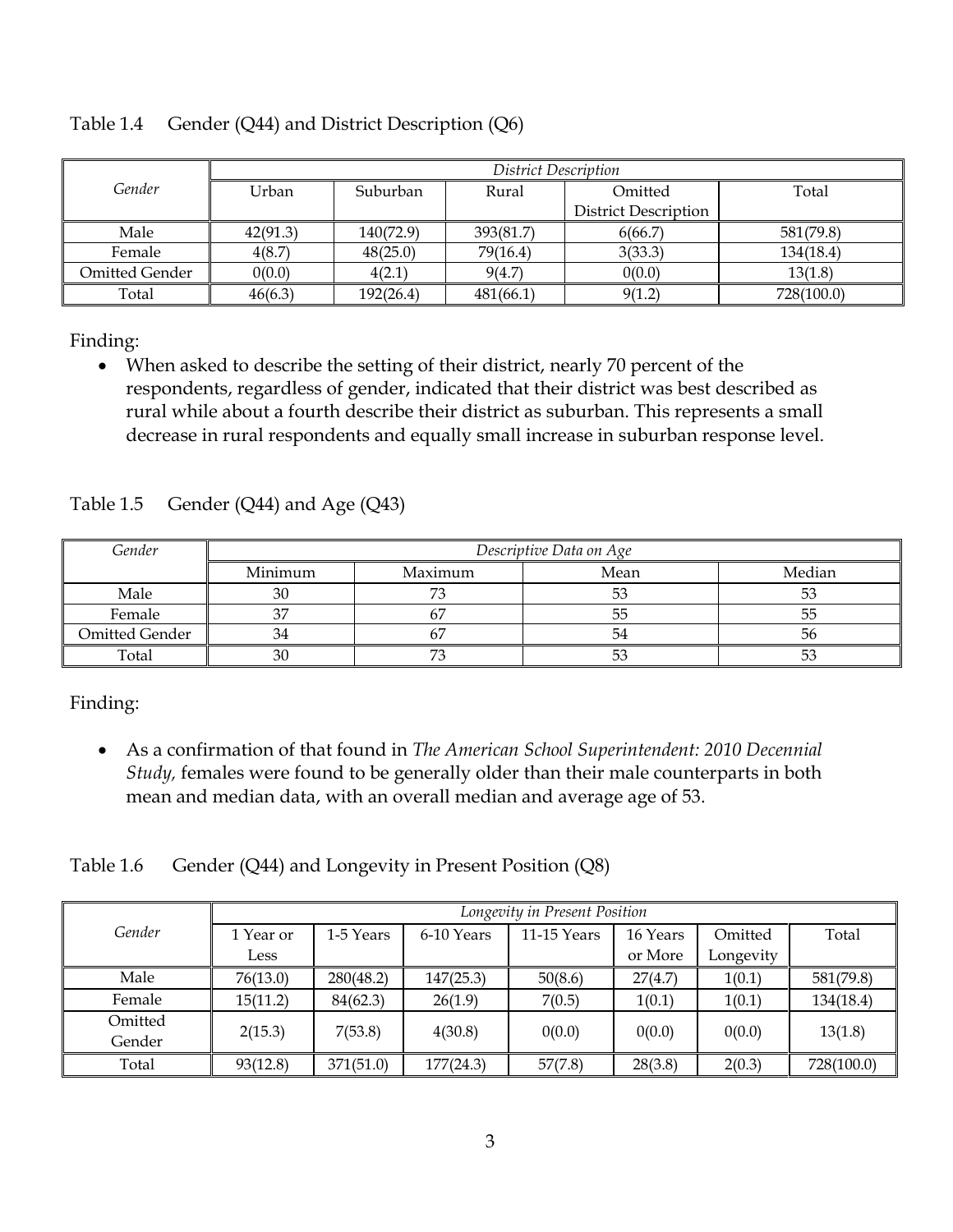- When asked about their longevity in their present position, half indicated one to five years with males reporting longer longevity.
- Compared with the 2013 and 2014 results, a trend toward longer longevity was indicated.

|         | Longevity in Present Position |           |            |               |          |           |            |  |  |
|---------|-------------------------------|-----------|------------|---------------|----------|-----------|------------|--|--|
| Gender  | 1 Year or                     | 1-5 Years | 6-10 Years | $11-15$ Years | 16 Years | Omitted   | Total      |  |  |
|         | Less                          |           |            |               | or More  | Longevity |            |  |  |
| Male    | 76(13.1)                      | 280(48.2) | 147(25.3)  | 50(8.6)       | 26(4.5)  | 2(0.1)    | 581(79.8)  |  |  |
| Female  | 15(11.2)                      | 84(62.7)  | 26(19.4)   | 7(5.2)        | 0(0.0)   | 2(0.1)    | 134(18.4)  |  |  |
| Omitted |                               |           |            |               |          |           |            |  |  |
| Gender  | 2(15.3)                       | 7(53.8)   | 4(30.8)    | 0(0.0)        | 0(0.0)   | 0(0.0)    | 13(1.8)    |  |  |
| Total   | 93(12.8)                      | 371(51.0) | 177(24.3)  | 57(7.8)       | 26(3.6)  | 4(0.5)    | 728(100.0) |  |  |

Table 1.7 Gender (Q44) and Longevity as Superintendent (Q9)

Findings:

- When asked about their longevity as a superintendent, males also trended toward longer longevity in the superintendency than females.
- As in the previous item, when compared with the 2013 and 2014 results, a small trend toward longer longevity as a superintendent was indicated.

Table 1.8 Gender (Q44) and Economic Condition of District (Q13)

|         | Economic Condition of District |           |                    |           |            |  |  |
|---------|--------------------------------|-----------|--------------------|-----------|------------|--|--|
| Gender  | Strong                         | Stable    | Declining Economic | Omitted   | Total      |  |  |
|         | Economic                       | Economic  | Condition          | Economic  |            |  |  |
|         | Condition                      | Condition |                    | Condition |            |  |  |
| Male    | 59(10.2)                       | 322(55.4) | 197(34.0)          | 3(0.1)    | 581(79.8)  |  |  |
| Female  | 12(0.9)                        | 56(41.8)  | 64(47.8)           | 2(0.2)    | 134(18.4)  |  |  |
| Omitted | 1(7.7)                         | 9(69.2)   | 3(23.1)            | 0(0.0)    | 13(1.8)    |  |  |
| Gender  |                                |           |                    |           |            |  |  |
| Total   | 72(9.9)                        | 387(53.2) | 264(36.3)          | 5(0.7)    | 728(100.0) |  |  |

Findings:

 More than half of the male superintendents and somewhat more than 40 percent of the female superintendents described their districts as economically stable while nearly 40 percent of both genders described their districts as in declining economic condition. It is noted that, while not dramatic, the trend over the four years of the study suggests an improving economic condition.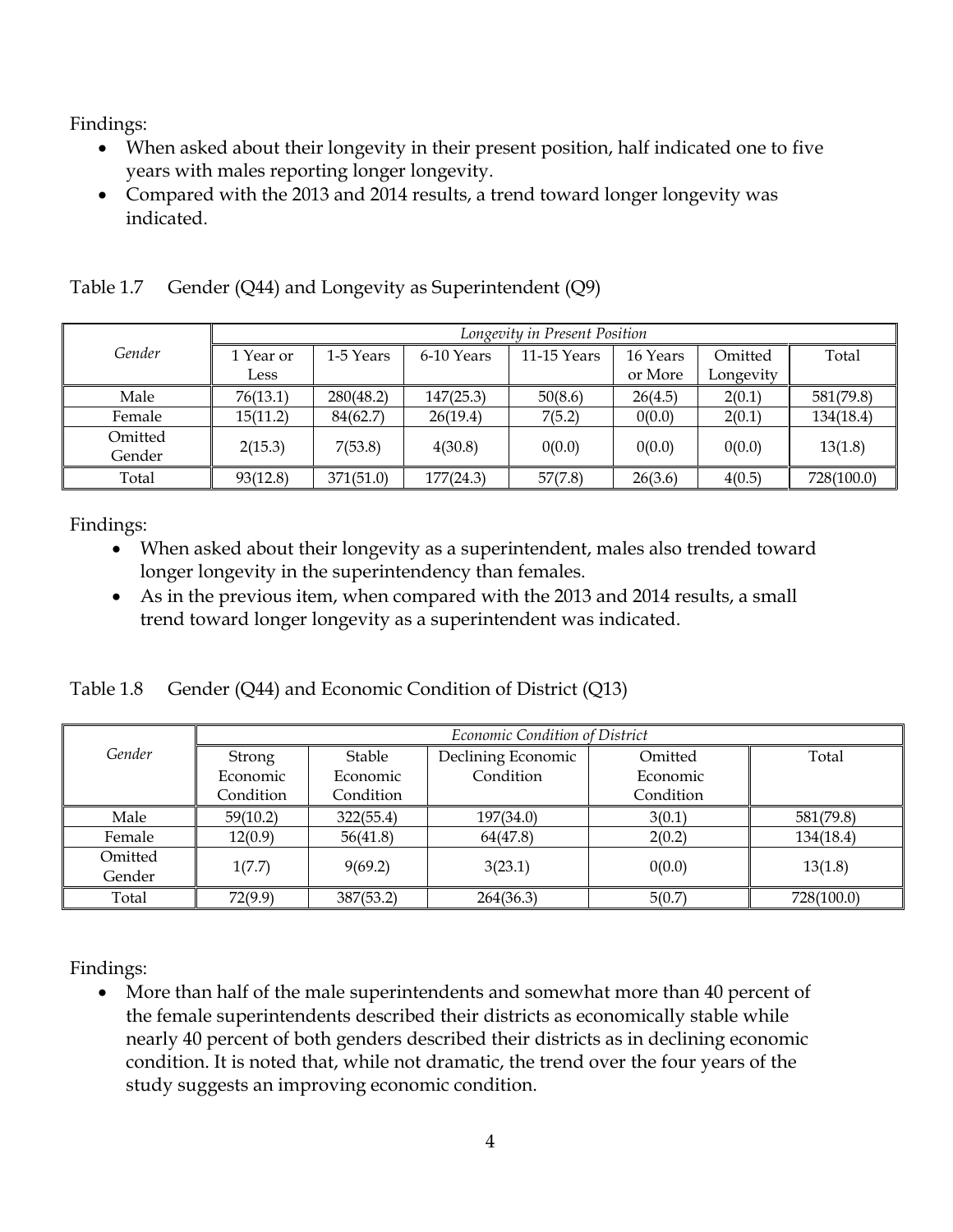When considering gender and the perceived economic condition of their district, female superintendents tend to self-report leading districts with greater economic challenges than do their male counterparts.

| Racial/                                      |                  |              |                | 2015-16 District Enrollment |                   |                       |            |
|----------------------------------------------|------------------|--------------|----------------|-----------------------------|-------------------|-----------------------|------------|
| Cultural<br>Group                            | Less than<br>300 | 300 to 2,499 | 2,500 to 9,999 | 10,000 to<br>24,999         | 25,000 or<br>More | Omitted<br>Enrollment | Total      |
| American<br>Indian or<br>Alaska<br>Native    | 0(0.0)           | 4(1.1)       | 1(0.5)         | 0(0.0)                      | 1(5.6)            | 0(0.0)                | 6(0.8)     |
| Asian                                        | 0(0.0)           | 2(0.5)       | 0(0.0)         | 0(0.0)                      | 0(0.0)            | 0(0.0)                | 2(0.3)     |
| <b>Black or</b><br>African<br>American       | 0(0.0)           | 4(1.1)       | 3(1.5)         | 4(7.1)                      | 1(5.6)            | 0(0.0)                | 12(1.6)    |
| Hispanic or<br>Latino                        | 2(3.2)           | 4(1.1)       | 6(3.0)         | 1(1.8)                      | 2(11.1)           | 0(0.0)                | 15(2.1)    |
| Native<br>Hawaiian or<br>Pacific<br>Islander | 0(0.0)           | 1(0.5)       | 0(0.0)         | 0(0.0)                      | 0(0.0)            | 0(0.0)                | 1(0.1)     |
| White<br>(not<br>Hispanic)                   | 58(93.6)         | 355(93.2)    | 190(93.6)      | 50(89.3)                    | 13(72.2)          | 6(75.0)               | 672(92.3)  |
| Other                                        | 1(1.6)           | 5()          | 2(1.0)         | 1(1.8)                      | 0(0.0)            | 1(12.5)               | 10(1.4)    |
| Omitted<br>Racial/<br>Cultural<br>Group      | 1(1.6)           | 6(1.6)       | 1(0.5)         | 0(0.0)                      | 1(5.6)            | 1(12.5)               | 10(1.4)    |
| Total                                        | 62(8.5)          | 381(52.3)    | 203(27.9)      | 56(7.7)                     | 18(2.5)           | 8(1.1)                | 728(100.0) |

#### Table 1.9 Racial/Cultural Group (Q45) and District Enrollment (Q5)

Finding:

 As in the previous results, white (non-Hispanic) superintendents represented the vast majority of superintendents regardless of student enrollment which is consistent with the findings of *The American School Superintendent: 2010 Decennial Study* as well as findings from the 2012, 2013, and 2014 salary studies. Note: As indicated in the introduction, care should be exercised in drawing conclusions or inferences from the very small numbers of respondents in some of the racial/cultural groups other than the fact that white (non-Hispanic) superintendents are the largest group represented in the study and minorities appear to be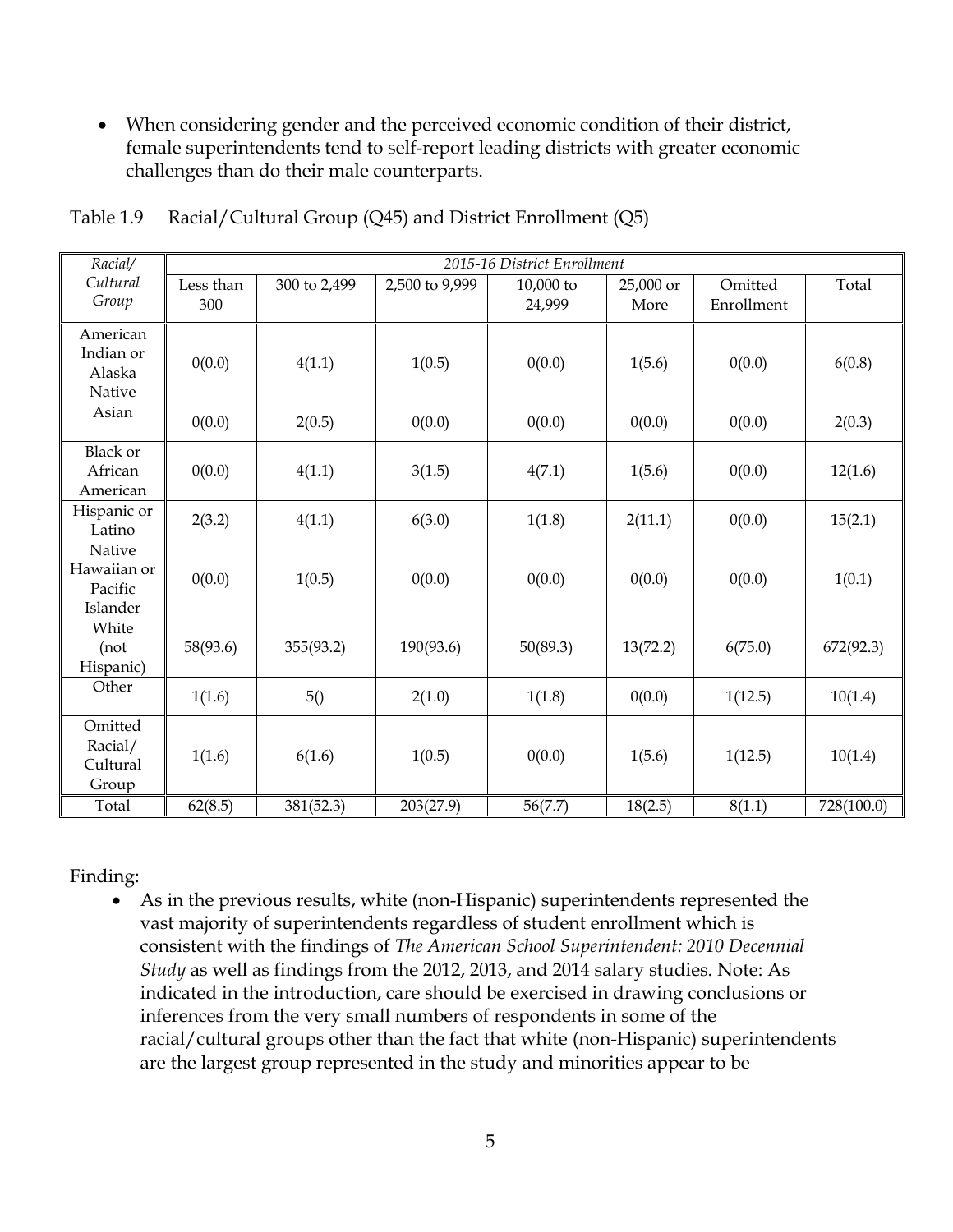underrepresented in the superintendent ranks especially when compared to the racial/cultural profile of American public school enrollment.

|                                           |           |           | Description of School District |                            |            |
|-------------------------------------------|-----------|-----------|--------------------------------|----------------------------|------------|
| Racial/<br>Cultural Group                 | Rural     | Suburban  | Urban                          | <b>Omitted Description</b> | Total      |
| American<br>Indian or Alaska<br>Native    | 4(66.6)   | 2(33.3)   | 0(0.0)                         | 0(0.0)                     | 6(0.8)     |
| Asian                                     | 2(100.0)  | 0(0.0)    | 0(0.0)                         | 0(0.0)                     | 2(0.3)     |
| <b>Black or African</b><br>American       | 2(16.6)   | 7(58.3)   | 3(25.0)                        | 0(0.0)                     | 12(1.6)    |
| Hispanic or<br>Latino                     | 8(53.3)   | 4(26.7)   | 3(20.0)                        | 0(0.0)                     | 15(2.1)    |
| Native<br>Hawaiian or<br>Pacific Islander | 1(100.0)  | 0(0.0)    | 0(0.0)                         | 0(0.0)                     | 1(0.1)     |
| White (not<br>Hispanic)                   | 449(66.9) | 176(26.2) | 39(5.8)                        | 8(1.2)                     | 672(92.3)  |
| Other                                     | 8(80.0)   | 1(10.0)   | 1(10.0)                        | 0(0.0)                     | 10(1.4)    |
| Omitted Racial/<br>Cultural Group         | 7(70.0)   | 2(20.0)   | 0(0.0)                         | 1(10.0)                    | 10(1.4)    |
| Total                                     | 481(66.1) | 192(26.4) | 46(6.3)                        | 9(1.2)                     | 728(100.0) |

Table 1.10 Racial/Cultural Group (Q45) and Description of School District (Q6)

Finding:

 Black/African American and Hispanic/Latino respondents reported serving in larger percentage in suburban and urban districts than their counterparts. Provided the small numbers of other racial/cultural group respondents makes it very difficult to draw conclusions from the data.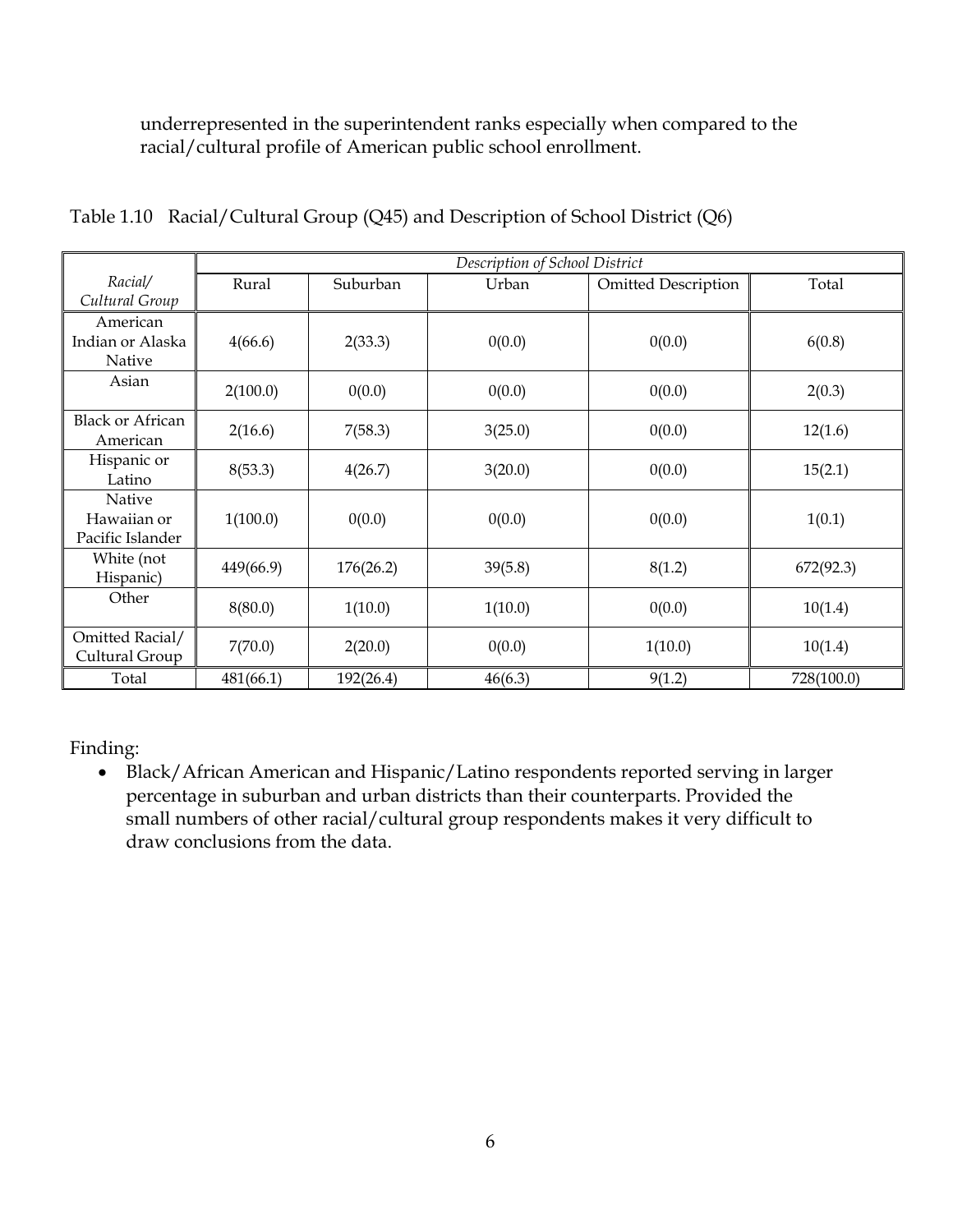| Racial/                                |         |        | Descriptive Data on Age |    |  |  |  |  |  |
|----------------------------------------|---------|--------|-------------------------|----|--|--|--|--|--|
| Cultural Group                         |         |        |                         |    |  |  |  |  |  |
|                                        | Minimum | Median |                         |    |  |  |  |  |  |
| American Indian<br>or Alaska Native    | 43      | 62     | 52                      | 52 |  |  |  |  |  |
| Asian                                  | 44      | 57     | 51                      | 51 |  |  |  |  |  |
| <b>Black or African</b><br>American    | 40      | 61     | 50                      | 49 |  |  |  |  |  |
| Hispanic or<br>Latino                  | 37      | 68     | 54                      | 55 |  |  |  |  |  |
| Native Hawaiian<br>or Pacific Islander | 56      | 56     | 56                      | 56 |  |  |  |  |  |
| White (not<br>Hispanic)                | 30      | 73     | 53                      | 54 |  |  |  |  |  |
| Other                                  | 43      | 67     | 51                      | 49 |  |  |  |  |  |
| Omitted Racial/<br>Cultural Group      | 34      | 67     | 48                      | 47 |  |  |  |  |  |
| Total                                  | 30      | 73     | 53                      | 53 |  |  |  |  |  |

#### Table 1.11 Racial/Cultural Group (Q45) and Age (Q43)

#### Finding:

 When the number of respondents is considered, not a great variation was found between the mean or median age of those responding when disaggregated by racial/cultural group.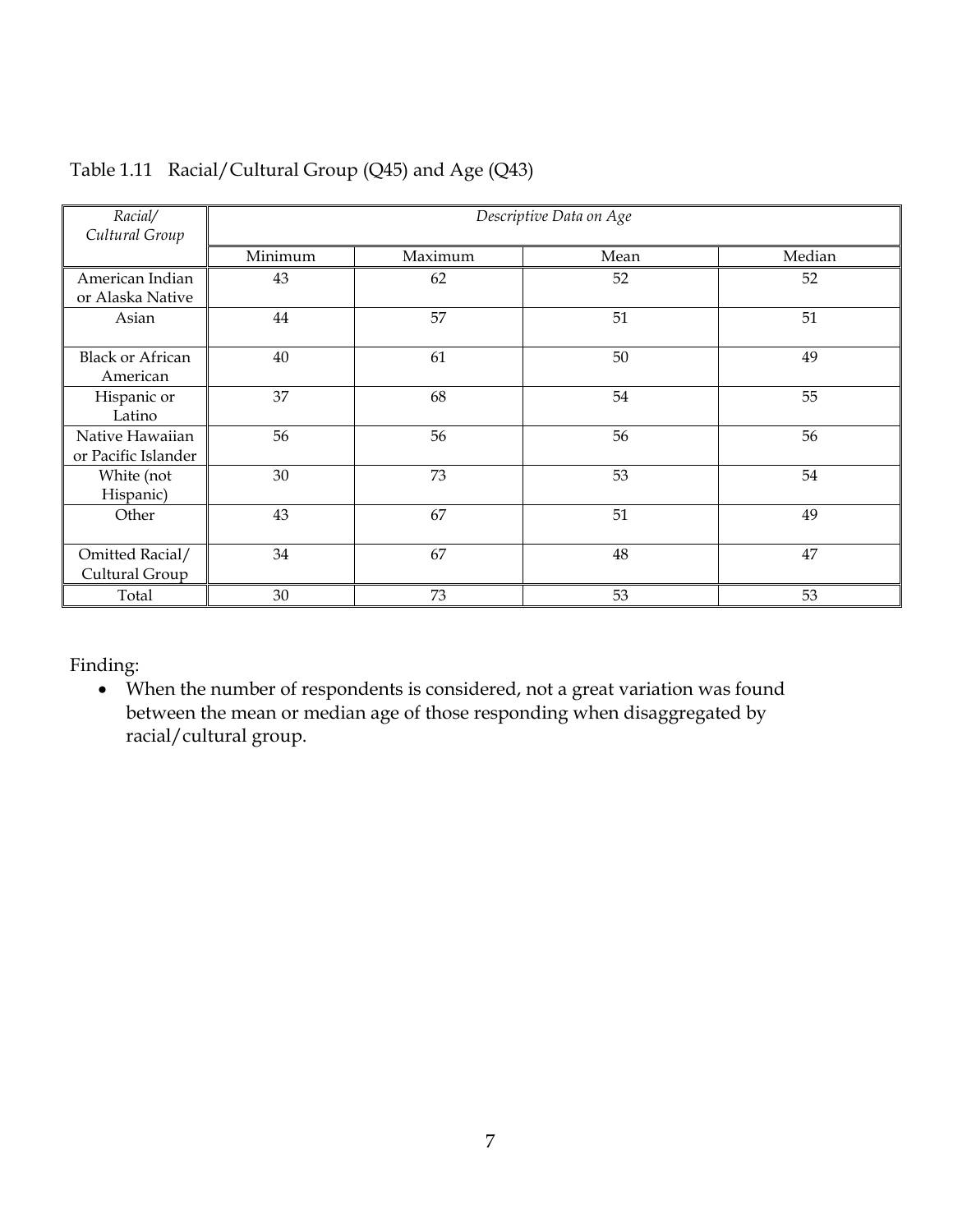| Racial/                                   |                   |           |            | <b>Years in Present Position</b> |                     |                  |            |
|-------------------------------------------|-------------------|-----------|------------|----------------------------------|---------------------|------------------|------------|
| Cultural Group                            | 1 year or<br>Less | 1-5 Years | 6-10 Years | 11-15 Years                      | 16 Years or<br>More | Omitted<br>Years | Total      |
| American<br>Indian or Alaska<br>Native    | 1(16.7)           | 2(33.3)   | 2(33.3)    | 0(0.0)                           | 1(16.7)             | 0(0.0)           | 6(0.8)     |
| Asian                                     | 0(0.0)            | 2(100.0)  | 0(0.0)     | 0(0.0)                           | 0(0.0)              | 0(0.0)           | 2(0.3)     |
| <b>Black or African</b><br>American       | 3(25.0)           | 7(58.3)   | 1(8.3)     | 1(8.3)                           | 0(0.0)              | 0(0.0)           | 12(1.6)    |
| Hispanic or<br>Latino                     | 2(13.3)           | 8(53.3)   | 4(26.7)    | 0(0.0)                           | 1(6.7)              | 0(0.0)           | 15(2.1)    |
| Native<br>Hawaiian or<br>Pacific Islander | 0(0.0)            | 0(0.0)    | 1(100.0)   | 0(0.0)                           | 0(0.0)              | 0(0.0)           | 1(0.1)     |
| White<br>(not Hispanic)                   | 85(12.7)          | 339(50.5) | 165(24.6)  | 55(8.2)                          | 26(3.9)             | 2(0.1)           | 672(92.3)  |
| Other                                     | 0(0.0)            | 8(80.0)   | 1(10.0)    | 1(10.0)                          | 0(0.0)              | 0(0.0)           | 10(1.4)    |
| Omitted<br>Racial/<br>Cultural Group      | 2(20.0)           | 5(50.0)   | 3(30.0)    | 0(0.0)                           | 0(0.0)              | 0(0.0)           | 10(1.4)    |
| Total                                     | 93(12.8)          | 371(51.0) | 177(24.3)  | 57(7.8)                          | 28(3.8)             | 2(0.3)           | 728(100.0) |

Table 1.12 Racial/Cultural Group (Q45) and Years in Present Position (Q8)

- Half of superintendents have served in their present position for from 1-5 years. A quarter of superintendents have served from 6-10 years.
- The tenure in their present position by racial/cultural group includes too few respondents to identify trends.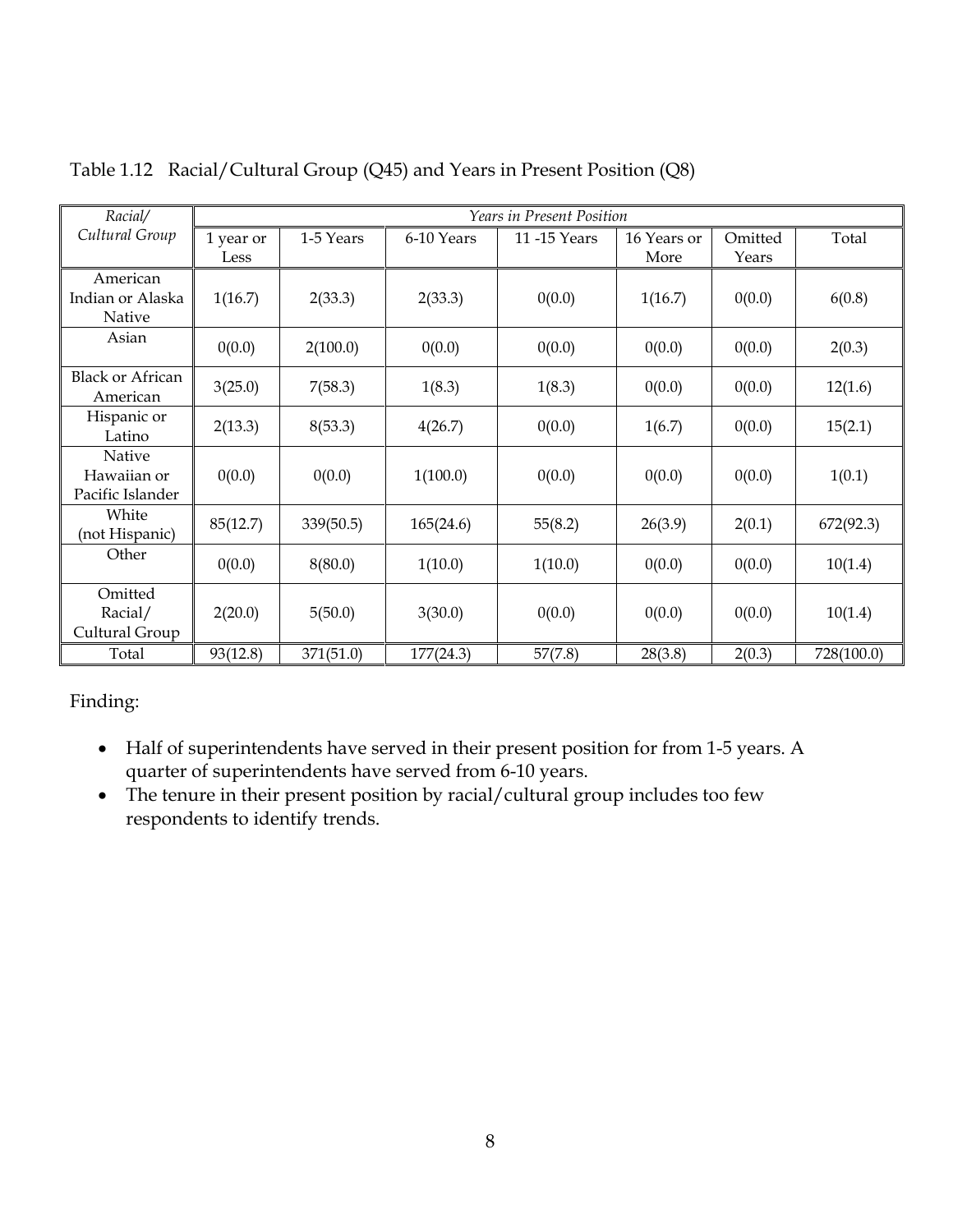| Racial/                                   |                   |           |            | Years As a Superintendent |                     |                  |            |
|-------------------------------------------|-------------------|-----------|------------|---------------------------|---------------------|------------------|------------|
| Cultural Group                            | 1 year or<br>Less | 1-5 Years | 6-10 Years | 11-15 Years               | 16 Years or<br>More | Omitted<br>Years | Total      |
| American<br>Indian or Alaska<br>Native    | 0(0.0)            | 2(33.3)   | 2(33.3)    | 2(33.3)                   | 0(0.0)              | 0(0.0)           | 6(0.8)     |
| Asian                                     | 0(0.0)            | 2(100.0)  | 0(0.0)     | 0(0.0)                    | 0(0.0)              | 0(0.0)           | 2(0.3)     |
| <b>Black or African</b><br>American       | 0(0.0)            | 5(41.7)   | 3(25.0)    | 2(16.7)                   | 1(8.3)              | 1(8.3)           | 12(1.6)    |
| Hispanic or<br>Latino                     | 3(20.0)           | 5(33.3)   | 5(33.3)    | 0(0.0)                    | 2(13.3)             | 0(0.0)           | 15(2.1)    |
| Native<br>Hawaiian or<br>Pacific Islander | 0(0.0)            | 0(0.0)    | 1(100.0)   | 0(0.0)                    | 0(0.0)              | 0(0.0)           | 1(0.1)     |
| White<br>(not Hispanic)                   | 52(7.7)           | 217(32.3) | 176(26.2)  | 113(16.8)                 | 111(16.5)           | 3(0.1)           | 672(92.3)  |
| Other                                     | 0(0.0)            | 4(40.0)   | 4(40.0)    | 1(10.0)                   | 1(10.0)             | 0(0.0)           | 10(1.4)    |
| Omitted<br>Racial/<br>Cultural Group      | 2(20.0)           | 3(30.0)   | 3(30.0)    | 1(10.0)                   | 1(10.0)             | 0(0.0)           | 10(1.4)    |
| Total                                     | 57(7.8)           | 238(32.7) | 194(26.6)  | 119(16.3)                 | 116(15.9)           | 4(0.5)           | 728(100.0) |

Table 1.13 Racial/Cultural Group (Q45) and Years as Superintendent (Q9)

 While the numbers were small for some racial/cultural groups, one-third of superintendents report serving in the superintendency for 1-5 years while a little more than a quarter reported 6-10 years.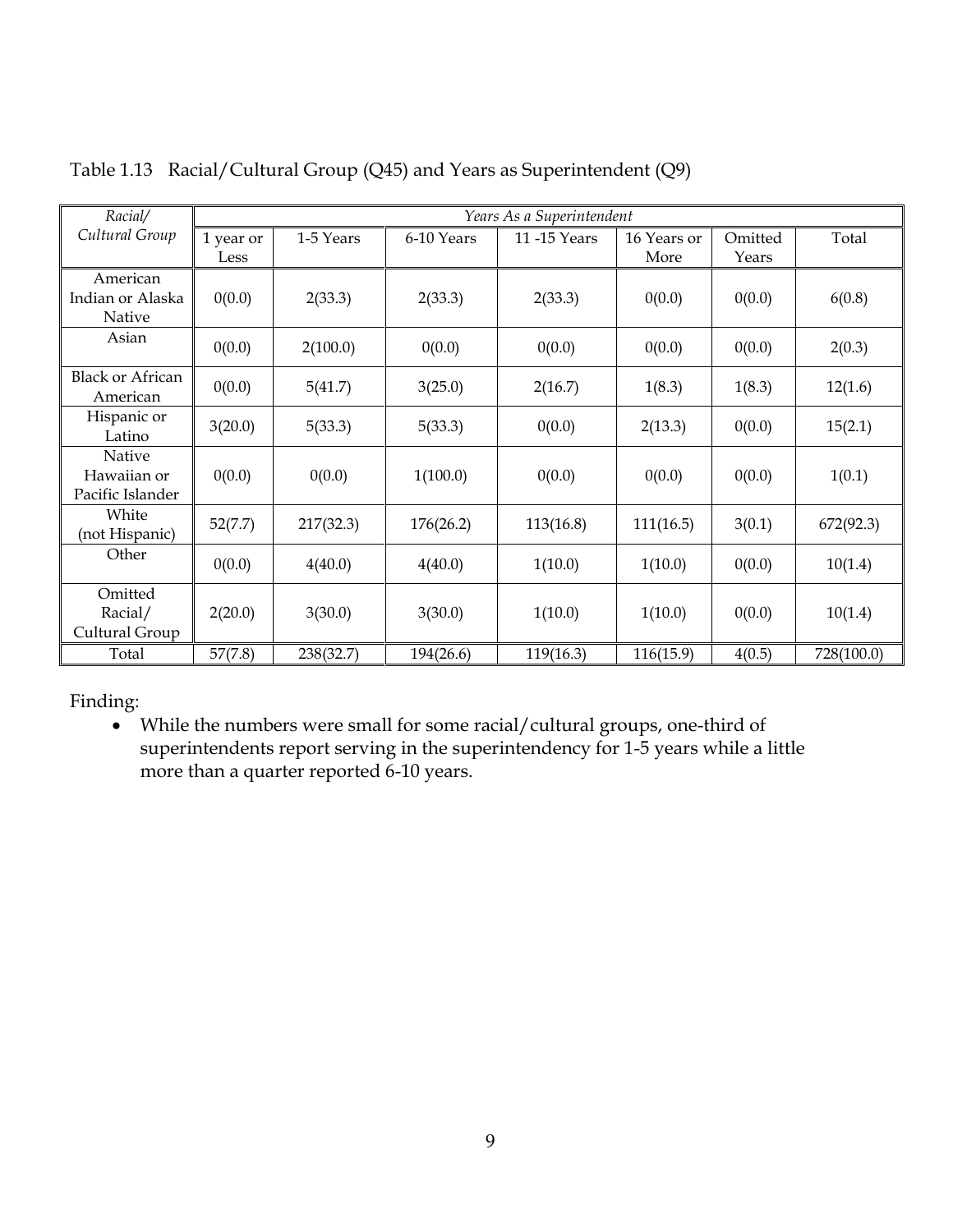|                                           | Economic Condition of District |                    |                                 |                                      |            |  |
|-------------------------------------------|--------------------------------|--------------------|---------------------------------|--------------------------------------|------------|--|
| Racial/<br>Cultural Group                 | Strong<br>Economic             | Stable<br>Economic | Declining Economic<br>Condition | Omitted<br><b>Economic Condition</b> | Total      |  |
|                                           | Condition                      | Condition          |                                 |                                      |            |  |
| American<br>Indian or Alaska<br>Native    | 2(33.3)                        | 1(16.7)            | 3(50.0)                         | 0(0.0)                               | 6(0.8)     |  |
| Asian                                     | 0(0.0)                         | 2(100.0)           | 0(0.0)                          | 0(0.0)                               | 2(0.3)     |  |
| <b>Black or African</b><br>American       | 2(16.7)                        | 7(58.3)            | 3(25.0)                         | 0(0.0)                               | 12(1.6)    |  |
| Hispanic or<br>Latino                     | 2(13.3)                        | 5(33.3)            | 8(53.3)                         | 0(0.0)                               | 15(2.1)    |  |
| Native<br>Hawaiian or<br>Pacific Islander | 0(0.0)                         | 1(100.0)           | 0(0.0)                          | 0(0.0)                               | 1(0.1)     |  |
| White (not<br>Hispanic)                   | 66(9.8)                        | 361(53.7)          | 242(36.0)                       | 3(0.1)                               | 672(92.3)  |  |
| Other                                     | 0(0.0)                         | 3(30.0)            | 6(60.0)                         | 1(10.0)                              | 10(1.4)    |  |
| Omitted<br>Racial/<br>Cultural Group      | 0(0.0)                         | 7(70.0)            | 2(20.0)                         | 1(10.0)                              | 10(1.4)    |  |
| Total                                     | 72(9.9)                        | 387(53.2)          | 264(36.3)                       | 5(0.7)                               | 728(100.0) |  |

Table 1.14 Racial/Cultural Group (Q45) and Economic Condition of District (Q13)

 When superintendent self-reported the economic condition of their district, slightly more than half indicated that their district was in stable condition regardless of the racial/cultural identity of the superintendent. Reports of declining economic conditions occurred in a third of the districts.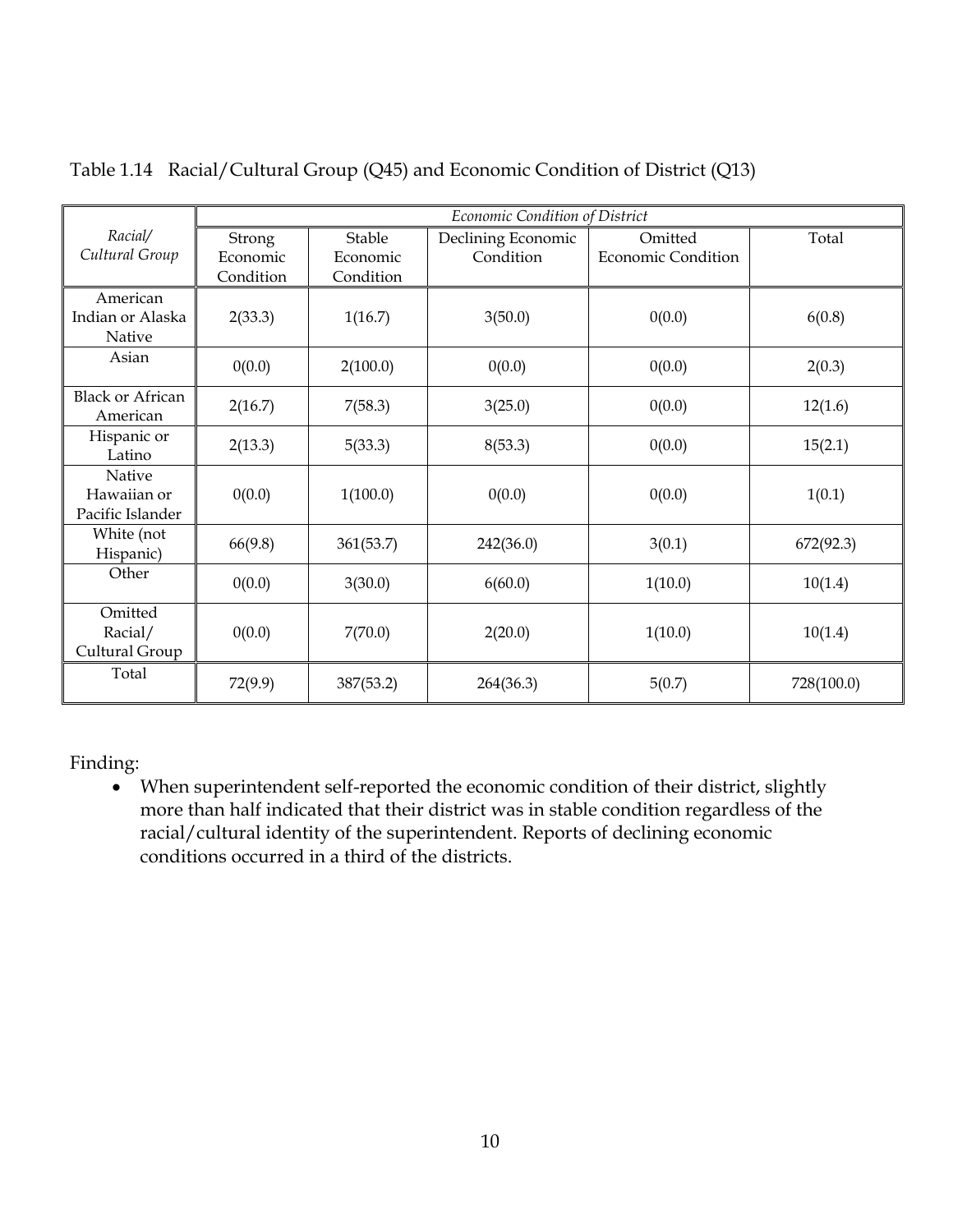# **SECTION #2: SALARY**

NOTE: A significant amount of information follows concerning salaries paid to the superintendents and their staff. For the purposes of comparisons, ratios have been calculated for median superintendent salaries and that of teachers (See Table 2.3). The logic employed is that in the private sector, a commonly used metric (ratio) is calculated based on the base salary of the CEO and that of the entry-level worker in the organization. Without great difficulty, other metrics can be calculated using these data presented herein.

|                                  |               | 2015-16District Enrollment |              |        |                |        |                  |        |                |        |
|----------------------------------|---------------|----------------------------|--------------|--------|----------------|--------|------------------|--------|----------------|--------|
| 2015-16<br>Super. Base<br>Salary | Less than 300 |                            | 300 to 2,499 |        | 2,500 to 9,999 |        | 10,000 to 24,999 |        | 25,000 or more |        |
| Gender                           | Male          | Female                     | Male         | Female | Male           | Female | Male             | Female | Male           | Female |
| Minimum                          | 55000         | 64000                      | 75500        | 94000  | 92500          | 116500 | 97000            | 155000 | 200800         | 121000 |
| 10%                              | 68000         | 110000                     | 95000        | 99400  | 120000         | 131000 | 140349           | 155000 | 200800         | 121000 |
| 25%                              | 73500         | 94000                      | 105000       | 109000 | 133000         | 150000 | 167300           | 159585 | 225000         | 121000 |
| Median                           | 90904         | 89350                      | 118000       | 122003 | 155000         | 163000 | 187729           | 177000 | 252770         | 194000 |
| 75%                              | 116000        | 84700                      | 136157       | 148000 | 180000         | 188000 | 205500           | 209500 | 279000         | 213000 |
| 90%                              | 139750        | 137000                     | 157000       | 170000 | 207000         | 200000 | 240000           | 210000 | 299810         | 216300 |
| Maximum                          | 238717        | 137000                     | 248178       | 251500 | 290000         | 235000 | 289950           | 264902 | 322171         | 216300 |
| N                                | 48            | 13                         | 306          | 67     | 162            | 38     | 47               | 9      | 12             | 5      |

Table 2.1 Superintendent Base Salary 2015-16(Q10) and District Enrollment 2015-16 (Q5) by Gender (Q44)

Findings:

- As previously reported, the limited response rate by gender in the largest student enrollment districts makes it difficult to identify trends, while in intermediate size districts the mean base salary for females outpaces that of their male counterparts.
- The median salary was \$131,000 and the average was \$140,021.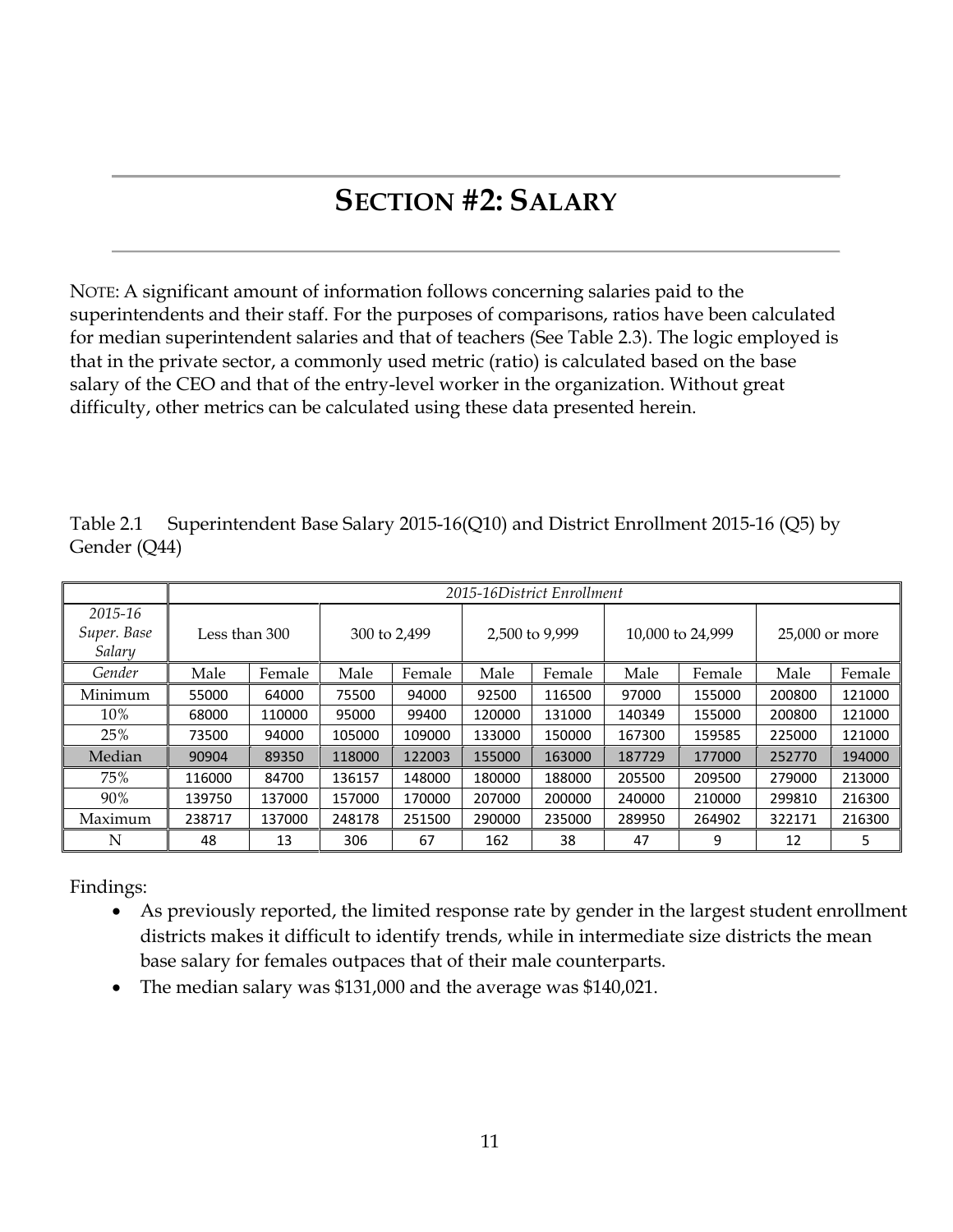Table 2.2A Assistant/Associate Superintendent Base Salary 2015-16 (Q11A) and District Enrollment 2015-16 (Q5)

|                                                                        | 2015-16 District Enrollment |              |                |                  |                |
|------------------------------------------------------------------------|-----------------------------|--------------|----------------|------------------|----------------|
| 2015-16<br>Assistant/Associate<br>Superintendent<br><b>Base Salary</b> | Less than 300               | 300 to 2,499 | 2,500 to 9,999 | 10,000 to 24,999 | 25,000 or more |
| Minimum                                                                |                             | 50000        | 70000          | 84000            | 103000         |
| 10%                                                                    |                             | 74700        | 95000          | 95000            | 120123         |
| 25%                                                                    |                             | 86000        | 105406         | 120000           | 134124         |
| Median                                                                 |                             | 98500        | 120000         | 130840           | 149121         |
| 75%                                                                    |                             | 112029       | 135000         | 150000           | 160933         |
| 90%                                                                    |                             | 130000       | 160000         | 160000           | 177000         |
| Maximum                                                                |                             | 190000       | 240000         | 187000           | 180000         |
| N                                                                      | $\theta$                    | 98           | 177            | 54               | 17             |

 As expected, the larger the student enrollment of the district the higher the mean base salary for assistant/associate superintendents. Of course in the smallest of districts, these positions often do not exist.

Table 2.2B High School Principal Base Salary 2015-16 (Q11B) and District Enrollment 2015-16 (Q5)

| 2015-16 High                           | 2015-16 District Enrollment |              |                |                  |                |
|----------------------------------------|-----------------------------|--------------|----------------|------------------|----------------|
| School Principal<br><b>Base Salary</b> | Less than 300               | 300 to 2,499 | 2,500 to 9,999 | 10,000 to 24,999 | 25,000 or more |
| Minimum                                | 40000                       | 46000        | 65000          | 75000            | 98093          |
| 10%                                    | 42000                       | 72000        | 87500          | 83000            | 99805          |
| 25%                                    | 60000                       | 80000        | 100000         | 95000            | 110000         |
| Median                                 | 75000                       | 88700        | 110000         | 110000           | 125410         |
| 75%                                    | 84313                       | 100000       | 125000         | 128000           | 130000         |
| 90%                                    | 91000                       | 110000       | 142000         | 140000           | 135000         |
| Maximum                                | 118000                      | 190000       | 210000         | 165000           | 136331         |
| N                                      | 33                          | 343          | 187            | 53               | 17             |

Findings:

 Likewise as the district student enrollment grows so do the mean base salaries of high school principals.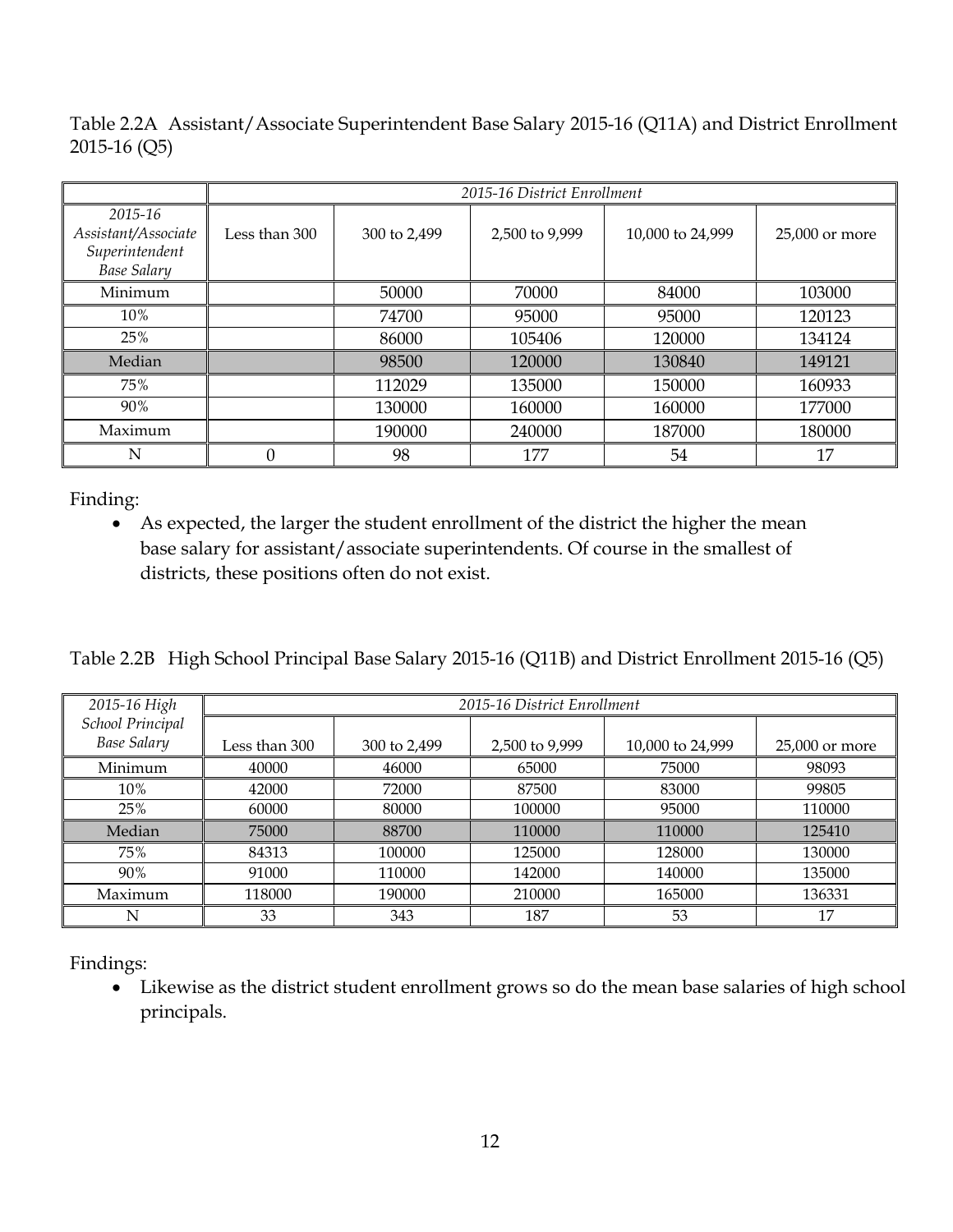| 2015-16 Middle                         | 2015-16 District Enrollment |              |                |                  |                |
|----------------------------------------|-----------------------------|--------------|----------------|------------------|----------------|
| School Principal<br><b>Base Salary</b> | Less than 300               | 300 to 2,499 | 2,500 to 9,999 | 10,000 to 24,999 | 25,000 or more |
| Minimum                                | 26000                       | 50000        | 60000          | 68109            | 75000          |
| 10%                                    | 26000                       | 65000        | 78000          | 75000            | 90062          |
| 25%                                    | 30000                       | 75206        | 87872          | 85000            | 95000          |
| Median                                 | 85000                       | 86000        | 100789         | 99000            | 110609         |
| 75%                                    | 91300                       | 95000        | 115000         | 115000           | 119992         |
| 90%                                    | 100000                      | 110000       | 130000         | 131000           | 120000         |
| Maximum                                | 101000                      | 182000       | 210000         | 155000           | 125876         |
| Ν                                      |                             | 247          | 193            | 54               | 17             |

Table 2.2C Middle School Principal Base Salary 2015-16 (Q11C) and District Enrollment 2015-16 (Q5)

 Similar to their high school counterparts, middle school principal base mean salaries increase as district enrollment increases.

Table 2.2D Elementary School Principal Base Salary 2015-16 (Q11D) and District Enrollment 2015-16 (Q5)

| 2015-16                                       |               | 2015-16 District Enrollment |                |                  |                |  |
|-----------------------------------------------|---------------|-----------------------------|----------------|------------------|----------------|--|
| Elementary School<br>Principal Base<br>Salary | Less than 300 | 300 to 2,499                | 2,500 to 9,999 | 10,000 to 24,999 | 25,000 or more |  |
| Minimum                                       | 26000         | 45000                       | 60000          | 62000            | 65000          |  |
| 10%                                           | 30000         | 65000                       | 70000          | 70000            | 75000          |  |
| 25%                                           | 42000         | 73000                       | 82000          | 80000            | 86327          |  |
| Median                                        | 61000         | 82000                       | 93302          | 92024            | 99506          |  |
| 75%                                           | 75000         | 92000                       | 108000         | 110000           | 110000         |  |
| 90%                                           | 95000         | 103000                      | 125000         | 125000           | 115000         |  |
| Maximum                                       | 106000        | 151000                      | 200000         | 145000           | 121983         |  |
| N                                             | 15            | 358                         | 193            | 55               | 17             |  |

Findings:

 Finally, elementary principals enjoy the same trend as their high school and middle school counterparts although their mean base salary has not yet crossed the \$100,000 line in the largest student enrollment districts.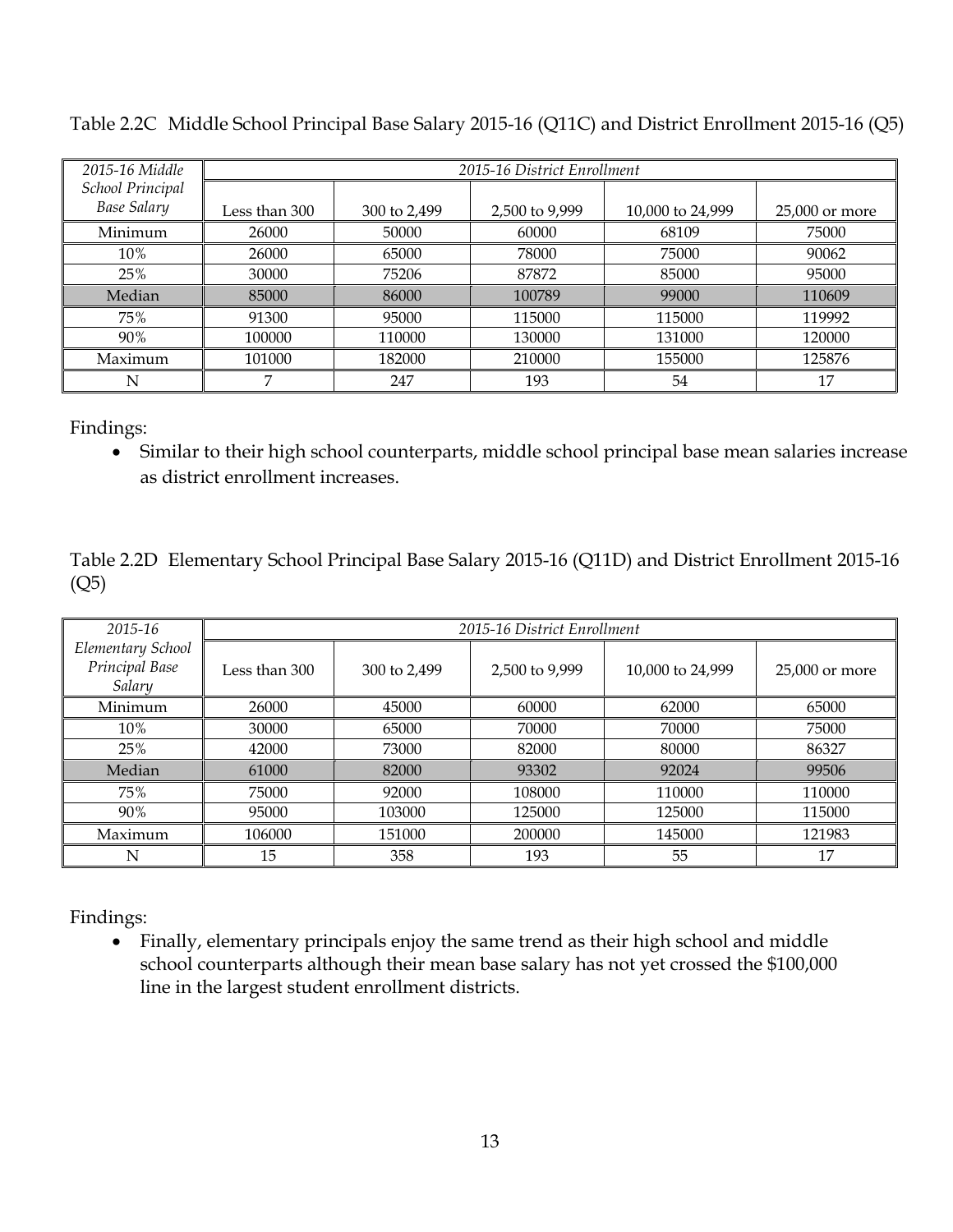| 2015-16 Beginning | 2015-16 District Enrollment |              |                |                  |                |
|-------------------|-----------------------------|--------------|----------------|------------------|----------------|
| Teacher Base      |                             |              |                |                  |                |
| Salary            | Less than 300               | 300 to 2,499 | 2,500 to 9,999 | 10,000 to 24,999 | 25,000 or more |
| Minimum           | 24193                       | 26500        | 30610          | 30743            | 32441          |
| 10%               | 26000                       | 31852        | 34000          | 33000            | 35069          |
| 25%               | 30000                       | 33314        | 35000          | 36000            | 38000          |
| Median            | 32800                       | 35500        | 38489          | 39500            | 40250          |
| 75%               | 35069                       | 39000        | 43557          | 43000            | 43074          |
| 90%               | 42110                       | 44121        | 50000          | 47000            | 47000          |
| Maximum           | 51850                       | 60169        | 65000          | 51000            | 50500          |
| N                 | 59                          | 374          | 200            | 55               | 18             |

Table 2.2E Beginning Teacher Base Salary 2015-16 (Q11E) and District Enrollment 2015-16 (Q5)

 The trend holds true for mean base salaries for teachers but with a less dramatic range.

Table 2.3 Ratio of 2015-16 Median Superintendent Salaries (Q10) with that of Beginning Teacher Median Base Salary (Q11E) by District Enrollment 2015-16 (Q5)

| 2015-16                                           | 2015-16 Median Salaries (Number of Respondent Superintendents) |              |                |                  |                |
|---------------------------------------------------|----------------------------------------------------------------|--------------|----------------|------------------|----------------|
| Superintendent/<br><b>Beginning Teachers</b>      | Less than 300                                                  | 300 to 2,499 | 2,500 to 9,999 | 10,000 to 24,999 | 25,000 or more |
| Superintendent<br>Median Salary                   | 90452                                                          | 119000       | 160000         | 185834           | 240000         |
| Beginning<br>Teacher Median<br><b>Base Salary</b> | 32800                                                          | 35500        | 38489          | 39500            | 40250          |
| Ratio<br>2015-16                                  | 1:2.8                                                          | 1:3.4        | 1:4.2          | 1:4.7            | 1:6.0          |
| Ratio<br>2014-15                                  | 1:2.5                                                          | 1:3.2        | 1:3.9          | 1:4.5            | 1:5.0          |

Finding:

 An important metric often calculated in the business community is the ratio of the entry level worker compensation with that of the CEO. Accordingly, the median entry level salary of teachers was compared with the median salary of the superintendents arrayed by district size. The data suggests that as the district enrollment increases so does the ratio. In addition, the ratio appears to widen over the past two survey periods regardless of the district enrollment, although additional data will need to be collected to establish a trend.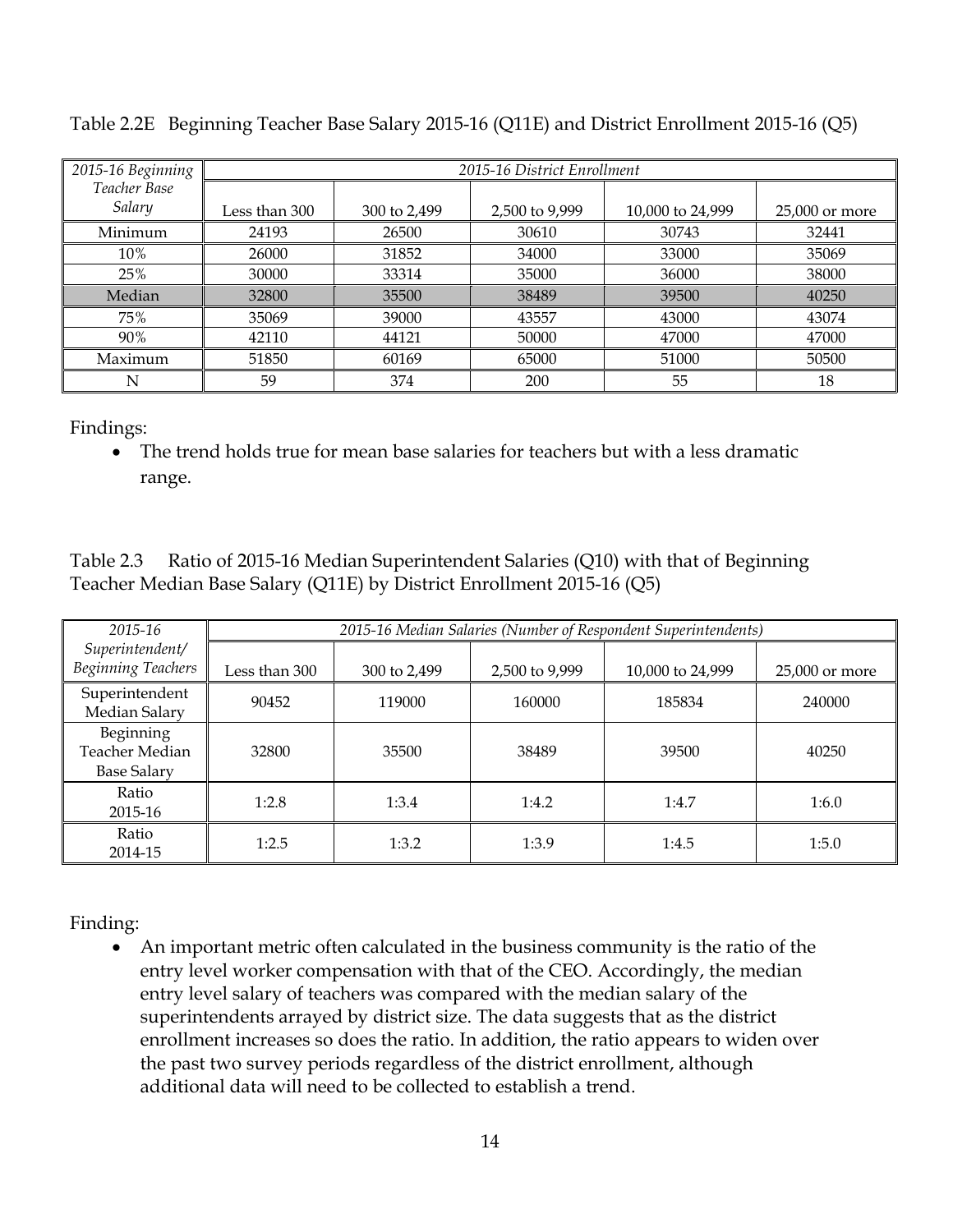# **SECTION #3: EVALUATION**

Table 3.1 How often does your employment contract require performance evaluation? (Q29)

|            | Data  |        |  |  |
|------------|-------|--------|--|--|
| Responses  | Count |        |  |  |
| Annually   | 667   | 91.6%  |  |  |
| Biennially |       | 2.1%   |  |  |
| Other      | 35    | 4.8%   |  |  |
| Never      |       | 1.0%   |  |  |
| Omitted    |       | 0.5%   |  |  |
| Total      | 728   | 100.0% |  |  |

Finding:

 As reported in previous studies on the topic, 9 out of 10 superintendents are evaluated annually.

Table 3.2 Does your employment contract specify the process, measures, and indicators to be used for your formal performance evaluation? (Q27A)

|                        | Data  |        |  |  |
|------------------------|-------|--------|--|--|
| Responses              | Count |        |  |  |
| Yes                    | 335   | 46.0%  |  |  |
| No                     | 389   | 53.4%  |  |  |
| Omitted                |       | 1.0%   |  |  |
| <b>Total Responses</b> | 731   | 100.4% |  |  |

\* Note: 3 respondents selected both "yes" and "no"; resulting in no appreciable impact on data.

Finding:

 Only half of the respondent superintendents indicate that they have included in their employment contract the process, measures and indicators to be used in their formal evaluation.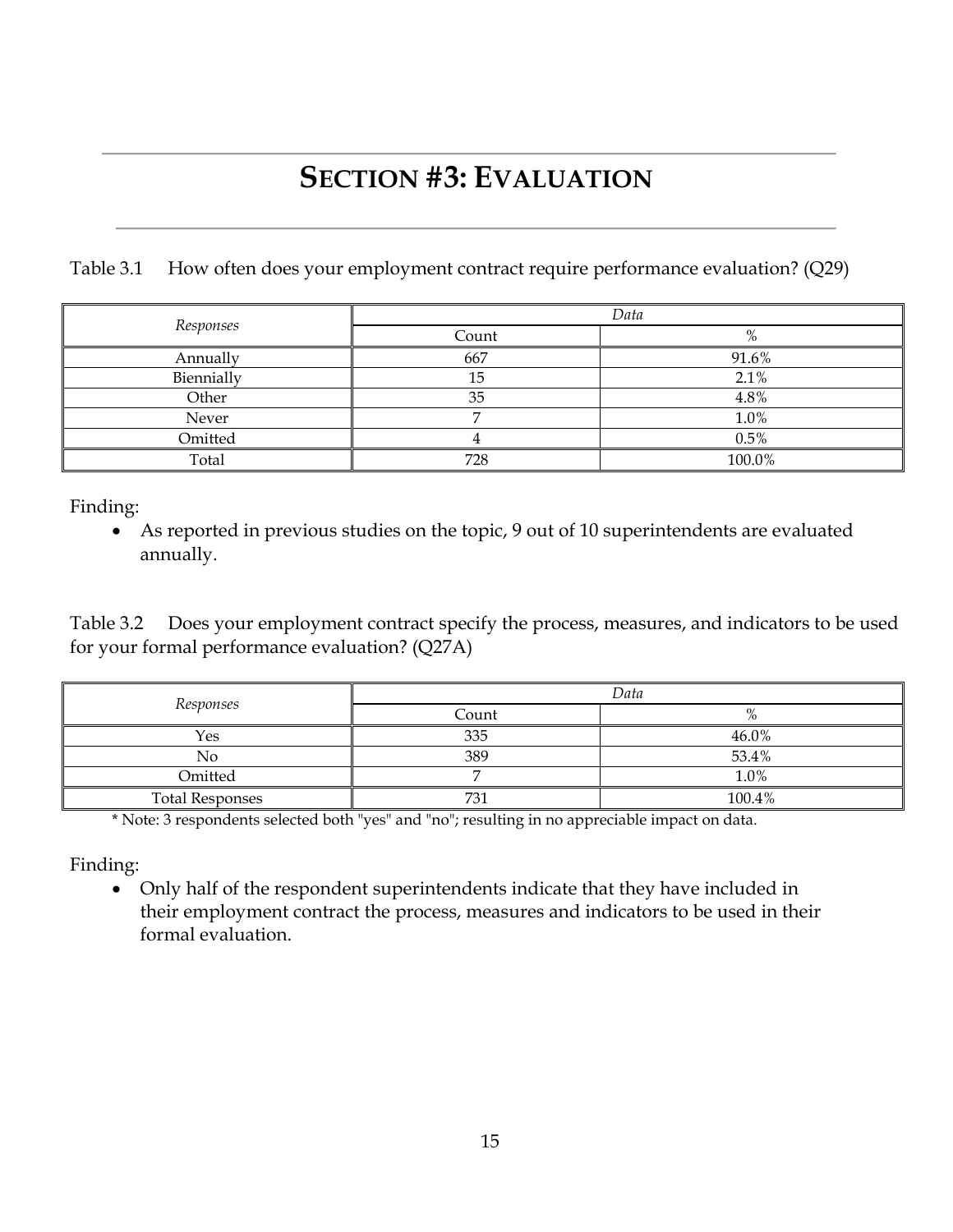Table 3.3 Is your formal performance evaluation linked to objectives or directions specified in the previous year's performance? (Q27B)

|                        | Data  |          |  |  |
|------------------------|-------|----------|--|--|
| Responses              | Count | $\Omega$ |  |  |
| Yes                    | 394   | 54.1%    |  |  |
| No                     | 331   | 45.5%    |  |  |
| Omitted                |       | 1.0%     |  |  |
| <b>Total Responses</b> | 732   | 100.5%   |  |  |

\* Note: 4 respondents selected both "yes" and "no"; resulting in no appreciable impact on data.

Finding:

 Linking objectives and directions from previous evaluations with the present evaluation occurs only in slightly more than half the evaluations of superintendents, showing a slight increase over the previous year's findings.

Table 3.4 Is your formal performance evaluation linked to a 360 degree feedback? (Q27C)

| Responses              | Data  |        |
|------------------------|-------|--------|
|                        | Count |        |
| Yes                    | 125   | 17.2%  |
| No                     | 597   | 82.0%  |
| Omitted                |       | 1.1%   |
| <b>Total Responses</b> | 730   | 100.3% |

\* Note: 2 respondents selected both "yes" and "no"; resulting in no appreciable impact on data.

Finding:

• Similar to the previous findings, only one in six superintendent evaluations employs 360 degree feedback. No discernable change occurred in this item from the previous year.

Table 3.5 Is your formal performance evaluation linked to student outcomes/performance? (Q27D)

|                        | Data  |                |
|------------------------|-------|----------------|
| Responses              | Count | $\Omega$<br>70 |
| Yes                    | 300   | 41.2%          |
| No                     | 421   | 57.8%          |
| Omitted                |       | 1.5%           |
| <b>Total Responses</b> | 732   | 100.5%         |

\* Note: 4 respondents selected both "yes" and "no"; resulting in no appreciable impact on data.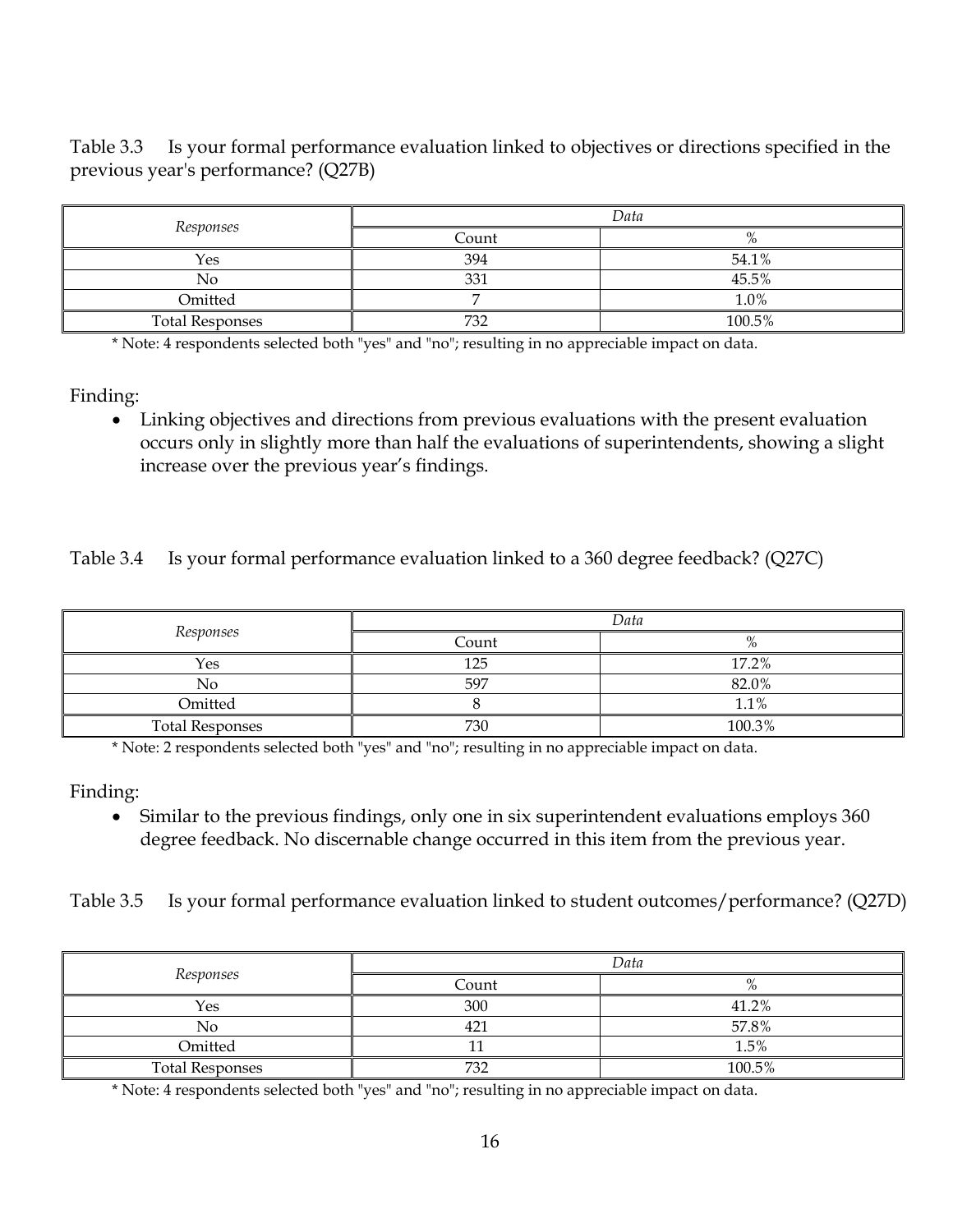Four in 10 superintendents indicated that student outcomes/performance data are included in their evaluations. This percentage decreased somewhat from 2013-14 to 2014-15 but then increased to previous levels in the 2015-16 study.

Table 3.6 Is the outcome of your formal performance evaluation made public? (Q27E)

|                        | Data  |               |
|------------------------|-------|---------------|
| Responses              | Count | $\mathbf{O}/$ |
| Yes                    | 274   | 37.6%         |
| No                     | 442   | 60.7%         |
| Omitted                | 13    | 1.8%          |
| <b>Total Responses</b> | 729   | 100.1%        |

\* Note: 1 respondent selected both "yes" and "no"; resulting in no appreciable impact on data.

Finding:

 The public release of the formal evaluation of the superintendent has increased slightly from previous levels to nearly 4 in 10.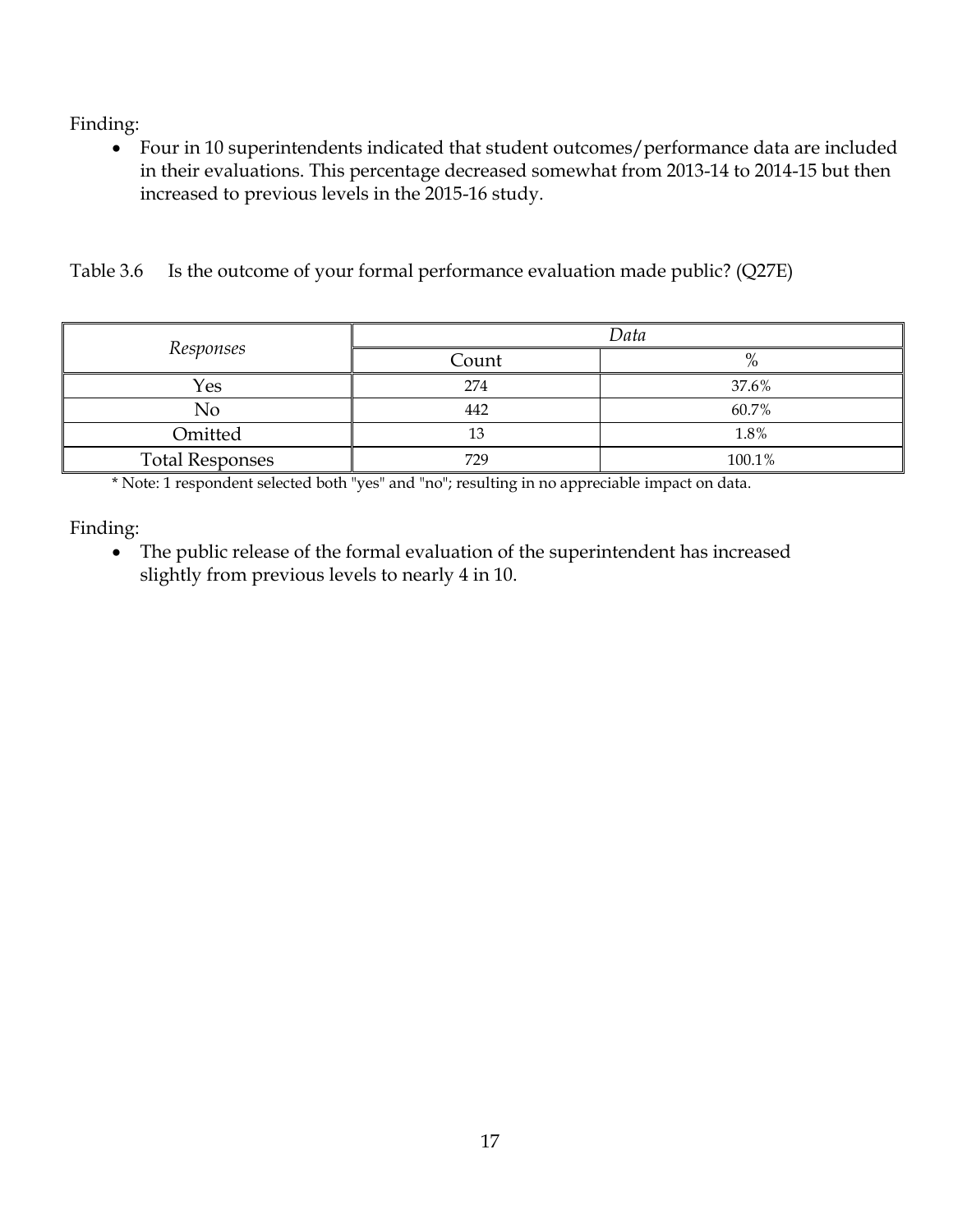# **SECTION #4: RETIREMENT BENEFITS**

Table 4.1 Does the school district make a contribution to an annuity or private retirement account that you have? (Q33)

|                           | Data  |        |
|---------------------------|-------|--------|
| Contribution              | Count | %      |
| Yes (Less than $$1,000$ ) |       | 1.0%   |
| Yes, (\$1,000 - \$5.000)  | 111   | 15.2%  |
| Yes, (\$5,001-\$10,000)   | 71    | 9.8%   |
| Yes, More than \$10,000   | 77    | 10.6%  |
| N <sub>0</sub>            | 452   | 62.1%  |
| Omitted                   | 10    | 1.4%   |
| <b>Total Responses</b>    | 728   | 100.0% |

Finding:

• Somewhat less than 40 percent of the superintendents responding to the survey indicated they receive a district contribution to an annuity or private retirement account. This represents a slight increase over the previous year.

Table 4.2 Superintendent Base Salary 2015-16 (Q10) and does the school district make a contribution to an annuity or private retirement account that you have? (Q33)

|                           | Data        |                            |
|---------------------------|-------------|----------------------------|
| Contribution              | Mean Salary | Difference from Total Mean |
| Yes (Less than $$1,000$ ) | 113646      | $-26375$                   |
| Yes, (\$1,000 - \$5.000)  | 132836      | $-7185$                    |
| Yes, (\$5,001-\$10,000)   | 151340      | 11319                      |
| Yes, More than \$10,000   | 178647      | 38626                      |
| No                        | 133805      | $-6216$                    |
| Omitted                   | 136117      | $-3904$                    |
| <b>Total Responses</b>    | 140021      |                            |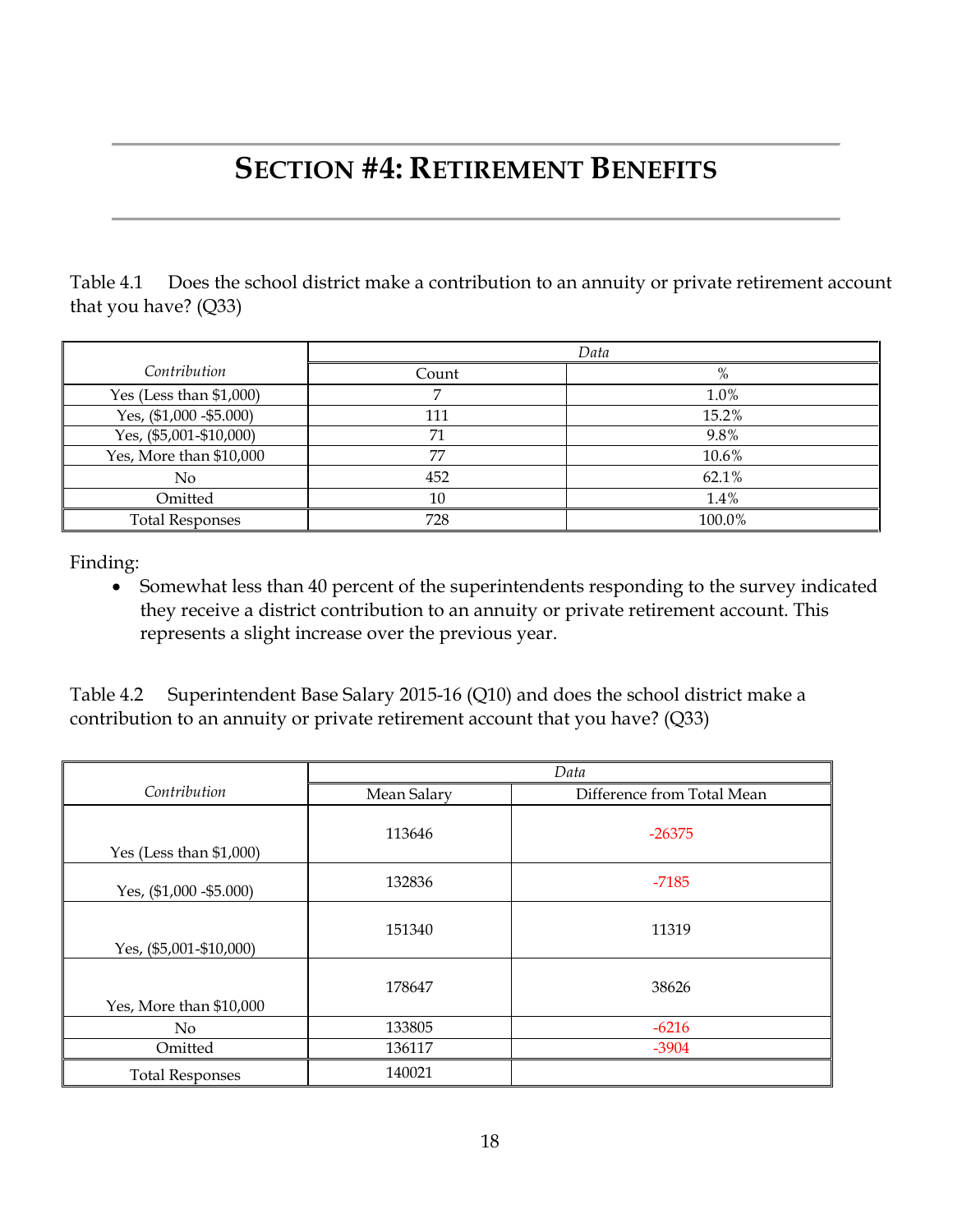This table examines if some districts offset lower salaries with greater benefits. In the case of contribution to retirement, this is not the case. Superintendents receiving higher contributions to retirement also, on average, receive higher salaries than their counterparts.

#### Table 4.3 Is your retirement plan/system contribution based on your salary? (Q31)

|                                     | Data  |        |
|-------------------------------------|-------|--------|
| Responses                           | Count | %      |
| Yes                                 | 646   | 88.7%  |
| No                                  | 48    | 6.6%   |
| Omitted                             |       | 0.1%   |
| District Does Not Make Contribution | 33    | 4.5%   |
| <b>Total Responses</b>              | 728   | 100.0% |

Finding:

 Nearly nine out of 10 of the respondents indicated that the district contribution to the retirement plan/system was based on salary.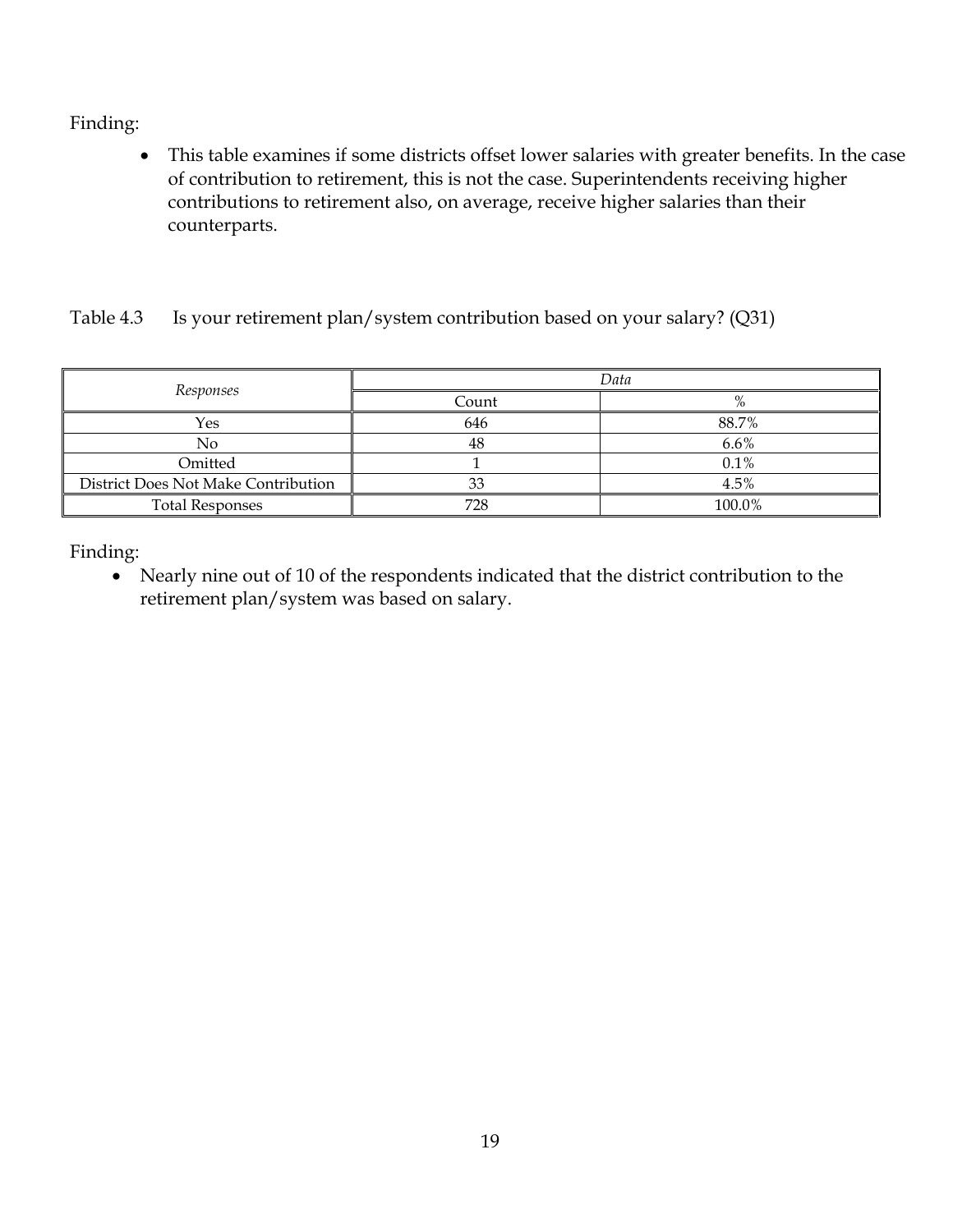# **SECTION #5: INSURANCE BENEFIT**

Table 5.1 What health insurance coverage do you receive in your contract? Coverage Paid for Superintendent: Medical/Hospital (Q35A)

|          | Data  |        |
|----------|-------|--------|
| Response | Count | %      |
| Yes      | 576   | 79.1%  |
| No       | 70    | 10.9%  |
| Omitted  | 75    | 10.3%  |
| Total    | 730   | 100.3% |

Finding:

 The medical/hospital coverage of superintendents has increased slightly from 75.6 percent in 2014-15 to 79.1 for 2015-16.

Table 5.2 What health insurance coverage do you receive in your contract? Coverage Paid for Superintendent: Dental (Q35B)

|          | Data  |        |
|----------|-------|--------|
| Response | Count | 0,     |
| Yes      | 450   | 61.8%  |
| No       | 200   | 27.5%  |
| Omitted  | 80    | 11.0%  |
| Total    | 730   | 100.3% |

Finding:

Dental coverage for the superintendent increased slightly since the previous survey.

Table 5.3 What health insurance coverage do you receive in your contract? Coverage Paid for Superintendent: Vision/Optical (Q35C)

|          | Data  |            |
|----------|-------|------------|
| Response | Count | $\sqrt{0}$ |
| Yes      | 328   | 45.1%      |
| No       | 316   | 43.4%      |
| Omitted  | 86    | 11.8%      |
| Total    | 730   | 100.3%     |

\* Note: 2 respondents selected both "yes" and "no"; resulting in no appreciable impact on data. Finding:

A small increase in vision/optical coverage also occurred.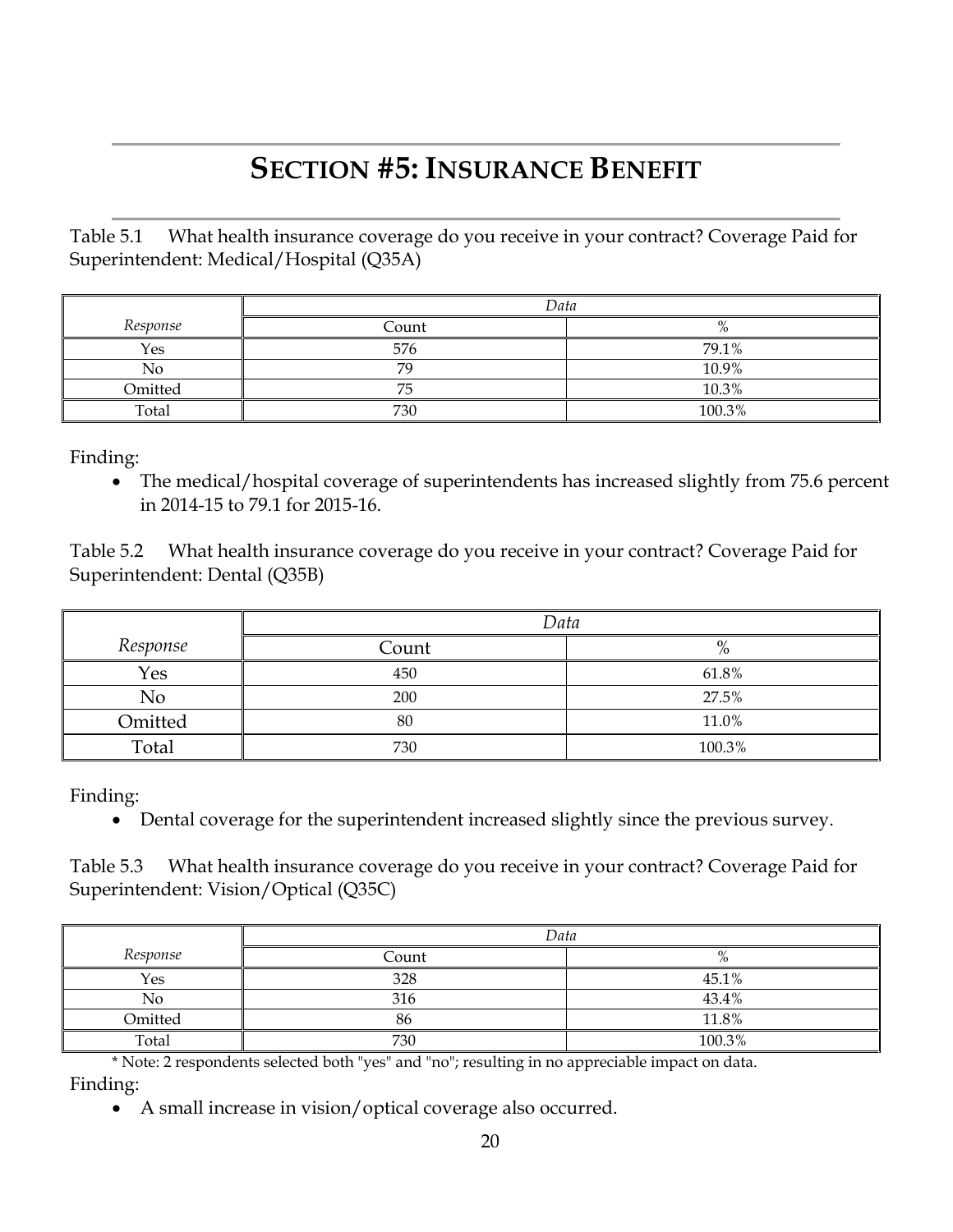Table 5.4 What health insurance coverage do you receive in your contract? Coverage Paid for Superintendent: Disability Insurance (Q35D)

|          | Data  |                     |
|----------|-------|---------------------|
| Response | Count | $\mathbf{O}/$<br>70 |
| Yes      | 382   | 52.5%               |
| No       | 266   | 36.5%               |
| Omitted  | O. I  | 11.4%               |
| Total    | 731   | 100.4%              |

\* Note: 3 respondents selected both "yes" and "no"; resulting in no appreciable impact on data.

Finding:

 The provision of disability coverage also grew by several percent over the last year, with slightly more than half of the responding superintendents receiving disability coverage.

Table 5.5 What health insurance coverage do you receive in your contract? Coverage Paid for Superintendent's Family: Medical/Hospital (Q36A)

|          | Data  |        |
|----------|-------|--------|
| Response | Count | %      |
| Yes      | 475   | 65.2%  |
| No       | 207   | 28.4%  |
| Omitted  | 47    | 6.5%   |
| Total    | 729   | 100.1% |

\* Note: 1 respondent selected both "yes" and "no"; resulting in no appreciable impact on data.

Finding:

• Nearly two out of three families of superintendents who responded to the survey are covered by medical/hospital insurance paid by the district. This represents a 5 percent increase over the previous year.

Table 5.6 What health insurance coverage do you receive in your contract? Coverage Paid for Superintendent's Family: Dental (Q36B)

|          | Data  |                |
|----------|-------|----------------|
| Response | Count | $\Omega$<br>70 |
| Yes      | 391   | 53.7%          |
| No       | 282   | 38.7%          |
| Omitted  | 57    | 7.8%           |
| Total    | 730   | 100.3%         |

Finding:

 District-paid dental coverage for the superintendent's family was provided for slightly more than half of those responding to the survey.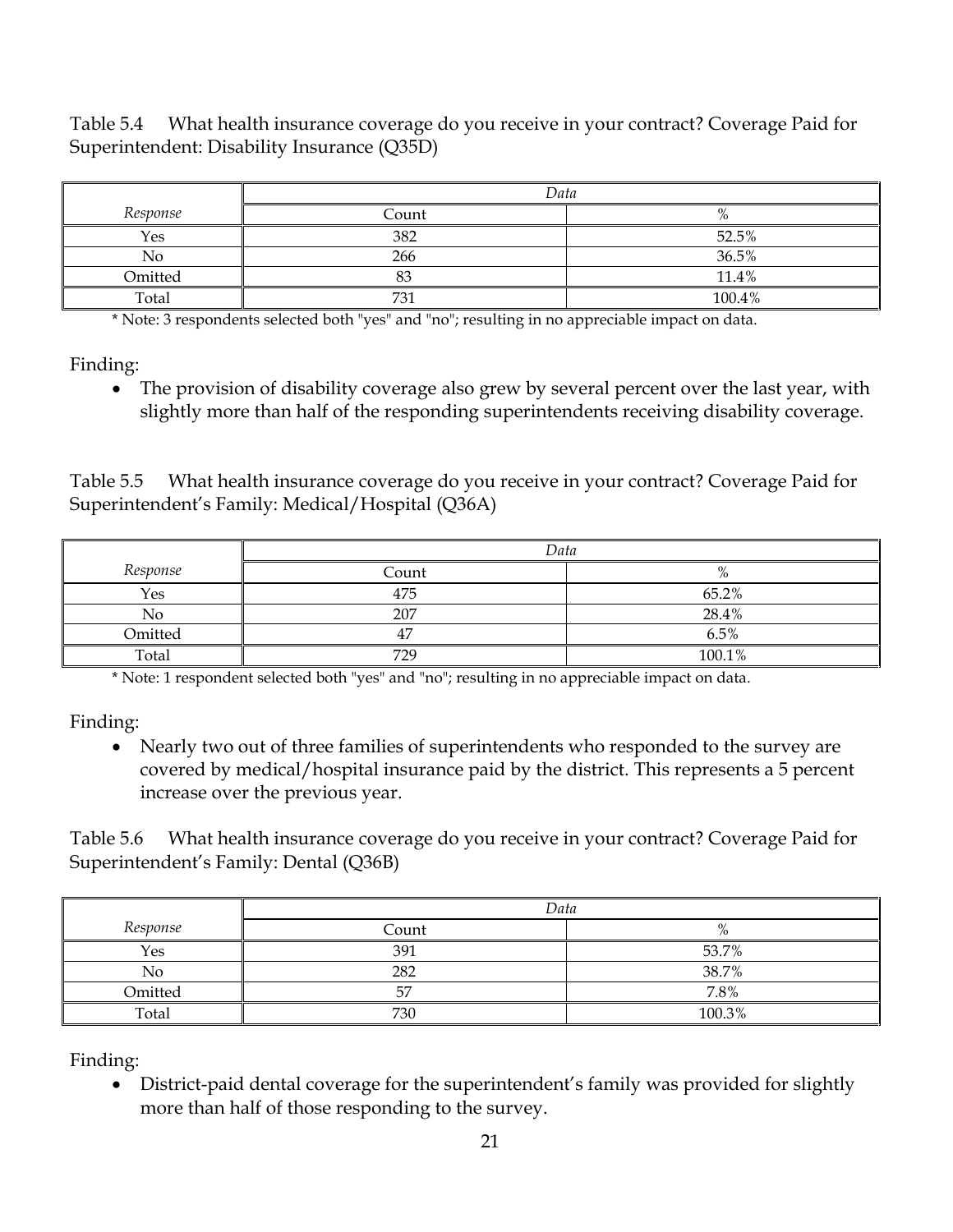Table 5.7 What health insurance coverage do you receive in your contract? Coverage Paid for Superintendent's Family: Vision/Optical (Q36C)

|          | Data  |                       |  |  |
|----------|-------|-----------------------|--|--|
| Response | Count | $_{0/}$<br>$\sqrt{0}$ |  |  |
| Yes      | 282   | 38.7%                 |  |  |
| No       | 379   | 52.1%                 |  |  |
| Omitted  | 68    | 9.3%                  |  |  |
| Total    | 729   | 100.1%                |  |  |

\* Note: 1 respondent selected both "yes" and "no"; resulting in no appreciable impact on data. Finding:

 Slightly more than one in three families of superintendents who responded receive districtpaid vision/optical coverage.

Table 5.8 What health insurance coverage do you receive in your contract? Coverage Paid for Superintendent's Family: Disability (Q36D)

|          | Data         |        |  |  |
|----------|--------------|--------|--|--|
| Response | Count        | %      |  |  |
| Yes      | 143          | 19.6%  |  |  |
| No       | $47^{\circ}$ | 64.7%  |  |  |
| Omitted  | 115          | 15.8%  |  |  |
| Total    | 729          | 100.1% |  |  |

\* Note: 1 respondent selected both "yes" and "no"; resulting in no appreciable impact on data. Finding:

 An increase in family disability benefit was experienced in 2015-16 but only about one in five superintendent families are covered by a district-paid disability policy.

Table 5.9 What health insurance coverage do you receive in your contract? Do you receive any post-retirement health insurance coverage? (Q37)

|                        | Data  |         |  |  |
|------------------------|-------|---------|--|--|
| Response               | Count | $\%$    |  |  |
| Yes                    | 199   | 27.3%   |  |  |
| No                     | 526   | 72.3%   |  |  |
| Omitted                |       | $0.4\%$ |  |  |
| <b>Total Responses</b> | 728   | 100.0%  |  |  |

Finding:

 The issue of post-retirement insurance coverage is an important matter for district leaders. In the 2012-13 study, 17.6 percent of the respondents reported having postretirement health coverage in their employment agreement. In 2013-14 28.1 percent reported having that benefit. Reversing this trend, only 23.0 percent enjoyed this benefit in 2014-15. Again reversing the trend, 27.3 percent of 2015-16 survey respondents reported receiving the benefit.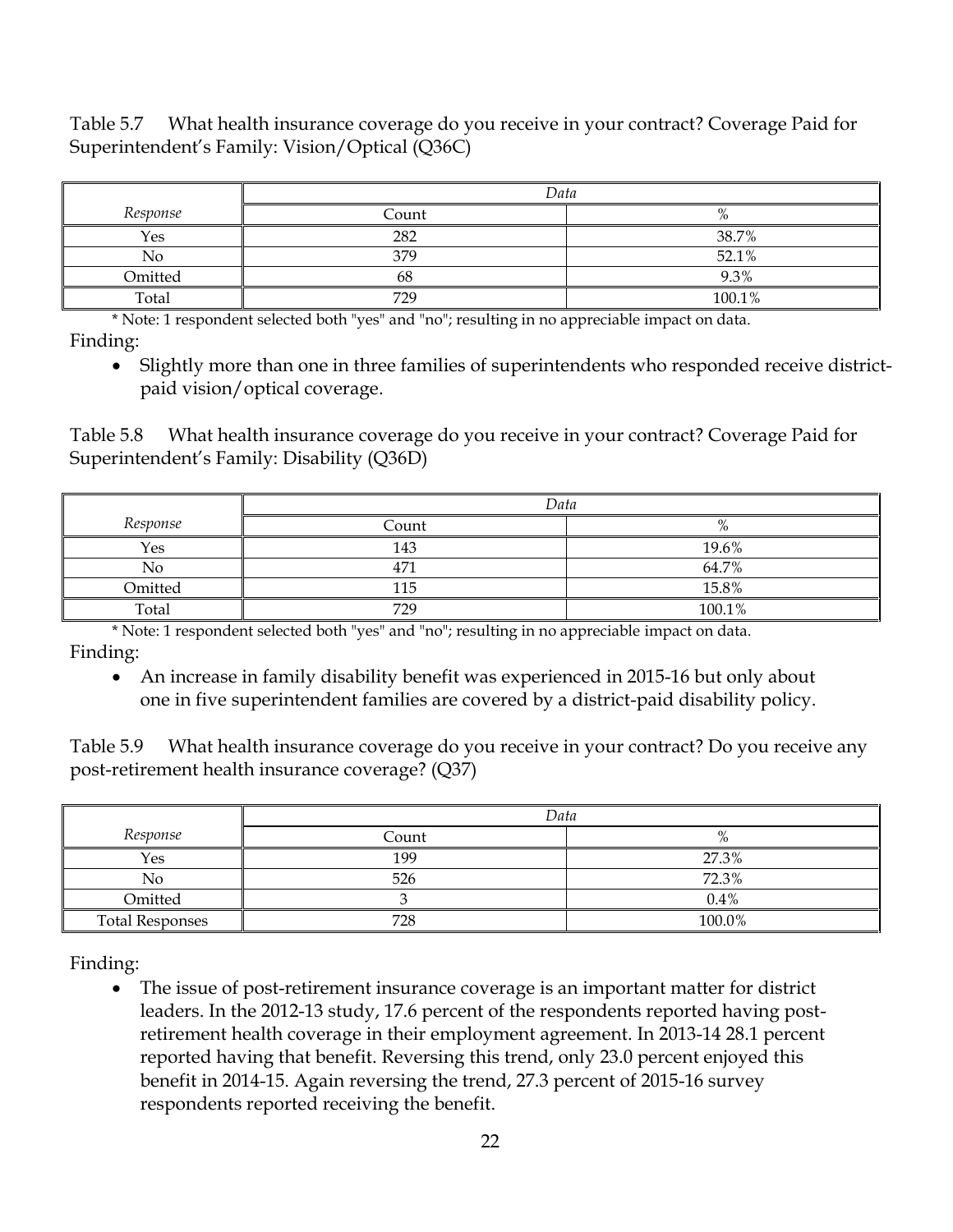# **SECTION #6: HIRE/REHIRE**

Table 6.1 Have you been rehired for your present position as superintendent after retiring in the state system? (Q41)

|                        | Data  |         |  |  |  |
|------------------------|-------|---------|--|--|--|
| Responses              | Count | Percent |  |  |  |
| Yes                    | 59    | 8.1%    |  |  |  |
| No                     | 664   | 91.2%   |  |  |  |
| Omitted                |       | $0.7\%$ |  |  |  |
| <b>Total Responses</b> | 728   | 100.0%  |  |  |  |

Finding:

 Less than one in 10 superintendents who responded indicated that they have been rehired as a superintendent after retiring from that state's or another state's retirement system. This mirrors the previous year results.

Table 6.2 Are you drawing retirement from one state and working as a superintendent in another state? (Q42)

|                        | Data  |         |  |  |
|------------------------|-------|---------|--|--|
| Responses              | Count | Percent |  |  |
| Yes                    | 52    | 7.1%    |  |  |
| No                     | 670   | 92.0%   |  |  |
| Omitted                |       | $0.8\%$ |  |  |
| <b>Total Responses</b> | 728   | 100.0%  |  |  |

Finding:

 Very few superintendents are drawing retirement from one state while serving as a superintendent in another state.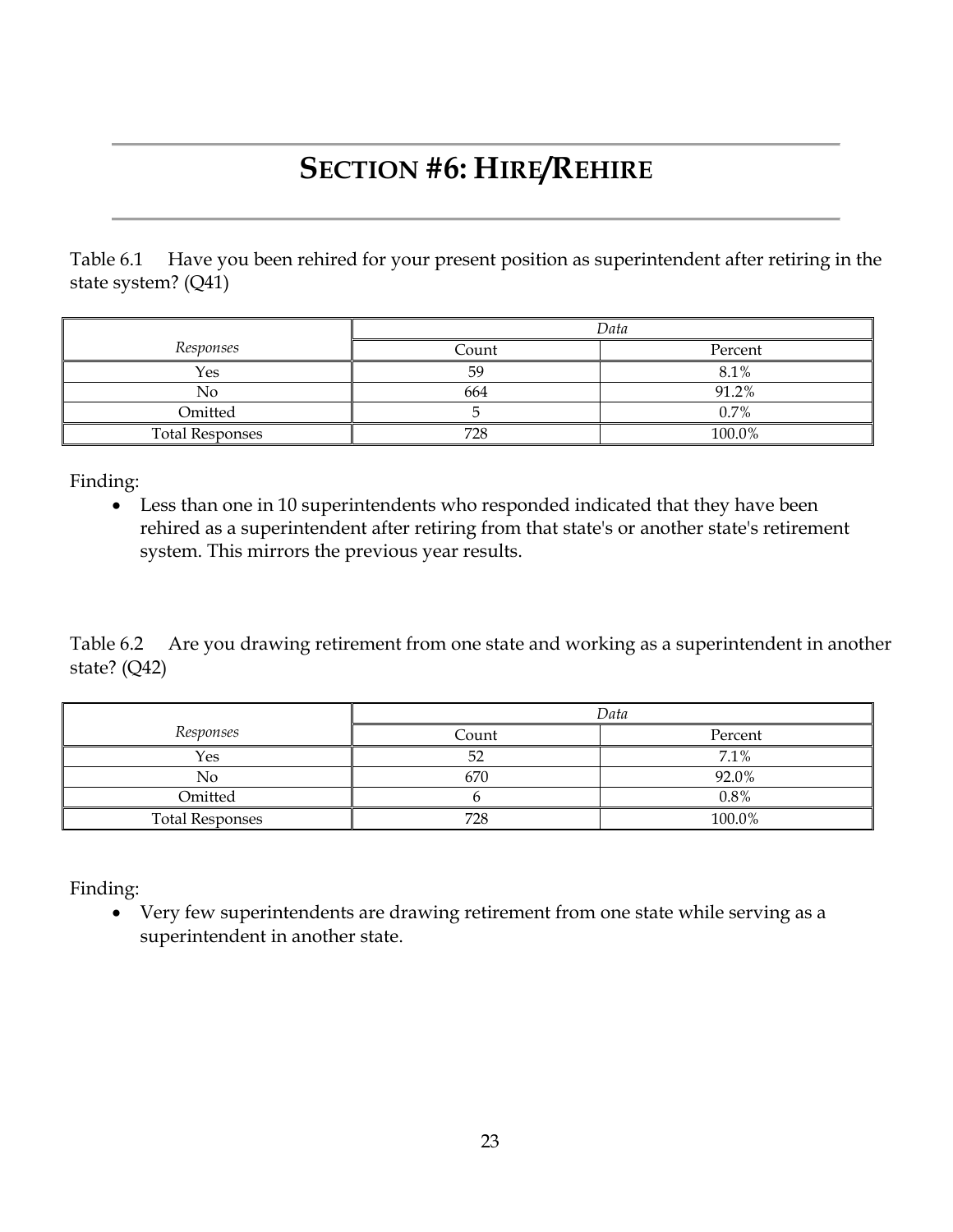# **SECTION #7: MISCELLANEOUS BENEFITS**

Table 7.1 Which of the following contract benefits are provided in your employment contract? Mark all that apply. (Q30)

|                                                | Data  |       |
|------------------------------------------------|-------|-------|
| Benefit                                        | Count | %     |
| Conference Attendance Fees Paid                | 657   | 90.2% |
| Guaranteed Vesting in Retirement Plan          | 304   | 41.8% |
| Paid Physical Exam                             | 293   | 40.2% |
| Provision for Conduction Outside Consulting    | 251   | 34.5% |
| Professional Liability Coverage                | 217   | 29.8% |
| Provision for Conduction Outside Teaching      | 216   | 29.7% |
| <b>Tuition Reimbursement</b>                   | 207   | 28.4% |
| Whole Life Insurance (Accumulates to employee) | 149   | 20.5% |
| Deferred Compensation                          | 71    | 9.8%  |
| Support for Coach/Mentor for Superintendent    | 39    | 5.4%  |
| College Savings Plan                           | 5     | 0.7%  |

**Note:** Multiple answers per participant possible. Percentages added exceed 100 since a participant may select more than one answer for this question.

Finding:

 When compared to the responses from a year earlier, change in participation in benefits was not markedly different. Worth noting is a slight increase in the use of deferred compensation over the past three years.

Table 7.2 Does the school district contribute to the premiums on a term insurance policy apart from the insurance benefits provided for all employees? (Q34)

|          | Data  |        |  |  |
|----------|-------|--------|--|--|
| Response | Count | $\%$   |  |  |
| Yes      | 358   | 49.2%  |  |  |
| No       | 363   | 49.9%  |  |  |
| Omitted  |       | 1.0%   |  |  |
| Total    | 728   | 100.0% |  |  |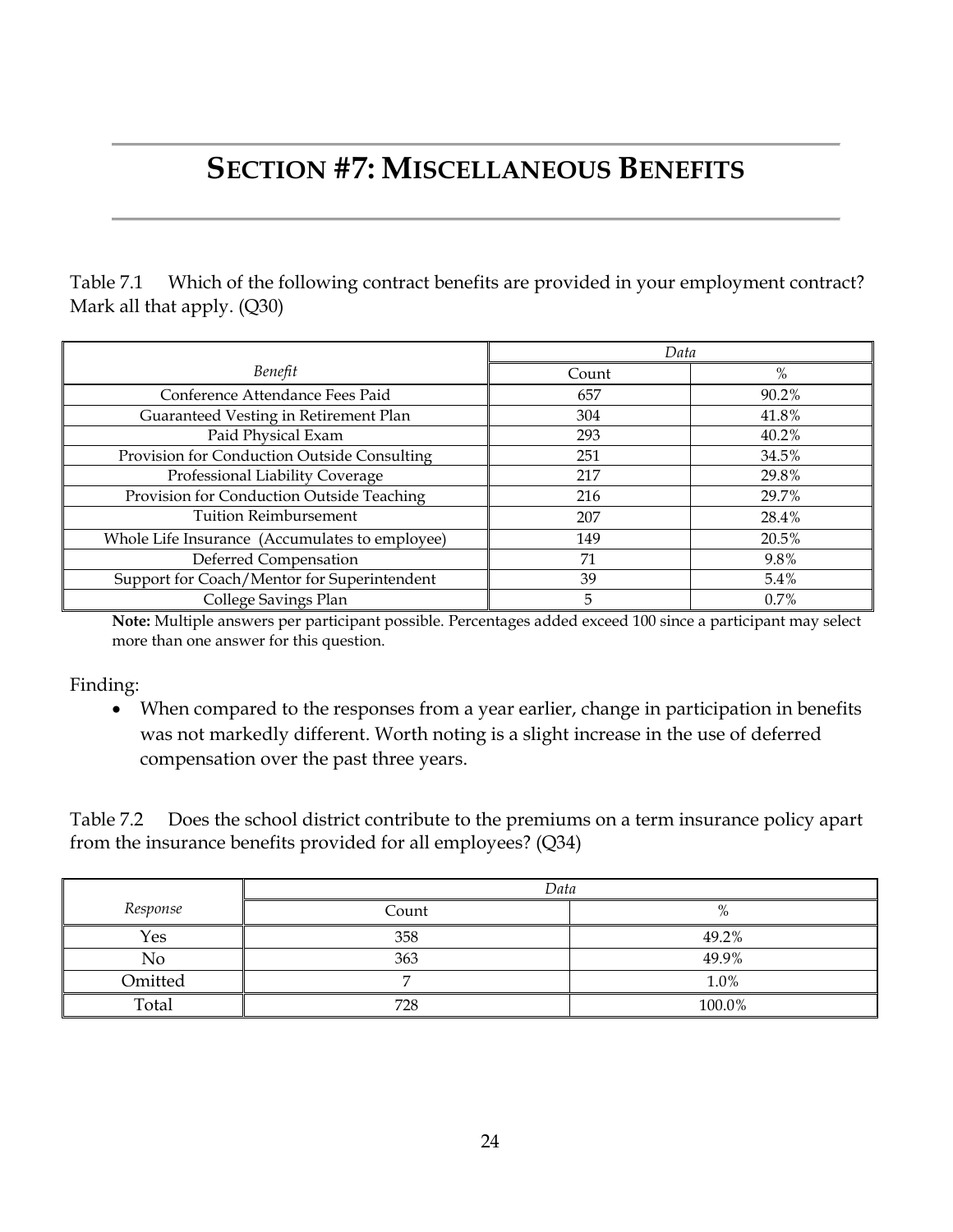Nearly half of the responding superintendents reported receiving a district-paid term insurance policy above that received by other district employees. This is consistent with past responses to this item.

| Gender | <b>Annual Allowance - Sick Leave</b> |          |             |              |              |              |            |      |
|--------|--------------------------------------|----------|-------------|--------------|--------------|--------------|------------|------|
|        | $0-3$ Days                           | 4-6 Davs | $7-10$ Davs | $11-15$ Davs | $16-20$ Days | $21-25$ Davs | $26+$ Days | Mean |
| Male   |                                      |          | 120         | 356          | 43           |              |            |      |
| Female |                                      |          | 15          | 01           | 18           |              |            |      |

| Gender |          | Maximum Accrual Allowance - Sick Leave |       |             |         |         |        |      |  |
|--------|----------|----------------------------------------|-------|-------------|---------|---------|--------|------|--|
|        | $0 - 25$ | 26-50                                  | 51-75 | 76-100 Days | 101-150 | 151-200 | $201+$ | Mean |  |
|        | Davs     | Davs                                   | Davs  |             | Davs    | Davs    | Davs   |      |  |
| Male   | 44       | 33                                     | 39    | 66          | 94      | 78      | 114    |      |  |
| Female |          |                                        |       |             | 13      |         | 20     | 167  |  |

Finding:

 Sick leave allowances including accrual arrayed by gender show little difference year over year.

|  | Table 7.4 Gender (Q44) and Vacation Leave Provision (Q18A/B) |  |  |  |  |
|--|--------------------------------------------------------------|--|--|--|--|
|--|--------------------------------------------------------------|--|--|--|--|

Table 7.3 Gender (Q44) and Sick Leave Provision (Q17A/B)

| Gender | <b>Annual Allowance - Vacation Leave</b> |          |             |              |              |            |            |        |  |
|--------|------------------------------------------|----------|-------------|--------------|--------------|------------|------------|--------|--|
|        | $0-3$ Days                               | 4-6 Davs | $7-10$ Days | $11-15$ Davs | $16-20$ Days | 21-25 Davs | $26+$ Days | Mean   |  |
| Male   |                                          |          | 46          | $\neg$       | 221          |            |            | $\cap$ |  |
| Female |                                          |          |             |              | 46           | 40         | 24         |        |  |

| Gender | <b>Maximum Accrual Allowance - Vacation Leave</b> |       |       |             |         |         |        |      |  |
|--------|---------------------------------------------------|-------|-------|-------------|---------|---------|--------|------|--|
|        | $0 - 25$                                          | 26-50 | 51-75 | 76-100 Days | 101-150 | 151-200 | $201+$ | Mean |  |
|        | Davs                                              | Davs  | Davs  |             | Davs    | Davs    | Davs   |      |  |
| Male   | 301                                               | 165   | 25    | 10          |         |         |        | 30   |  |
| Female | 60                                                | 35    |       |             |         |         |        |      |  |

Finding:

 As with sick leave, vacation leave demonstrates little or no difference when arrayed by gender year over year.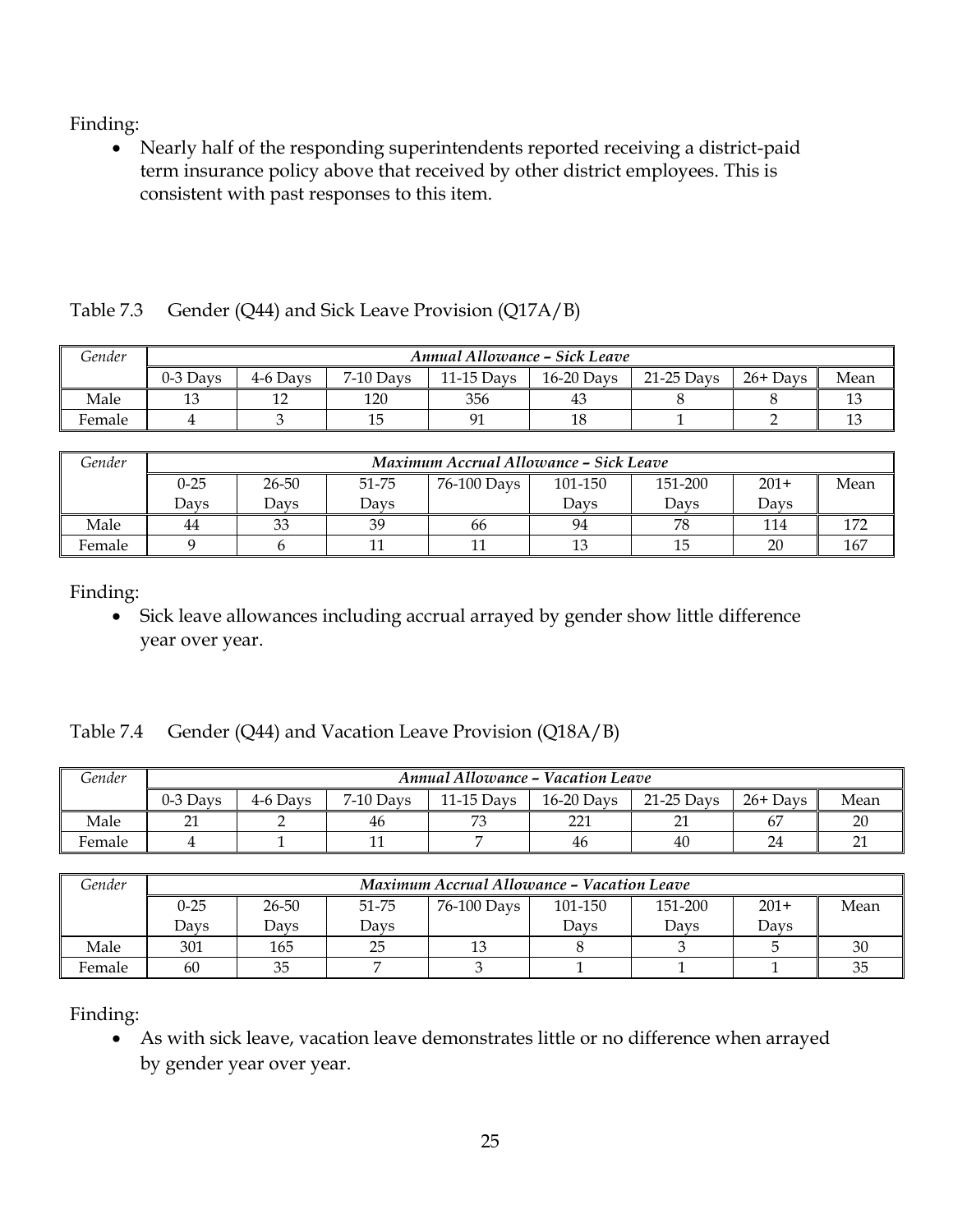| Gender |            | Annual Allowance - Personal Leave |             |              |            |            |            |      |
|--------|------------|-----------------------------------|-------------|--------------|------------|------------|------------|------|
|        | $0-3$ Davs | 4-6 Davs                          | $7-10$ Days | $11-15$ Davs | 16-20 Days | 21-25 Davs | $26+$ Days | Mean |
| Male   | 402        | 114                               | 18          | $\sim$       |            |            |            |      |
| Female | 90         | 30                                |             |              |            |            |            |      |

#### Table 7.5 Gender (Q44) and Personal Leave Provision (Q19A/B)

*Gender Maximum Accrual Allowance – Personal Leave* 0-25 Days 26-50 Days 51-75 Days 76-100 Days 101-150 Days 151-200 Days 201+ Days Mean Male | 470 | 3 | 3 | 6 | 2 | 1 | 5 | 9 Female 102 2 0 2 0 0 0 5

Finding:

 Similar to sick and vacation leave, no difference is in evidence for personal leave by gender.

Table 7.6 Gender (Q44) and Upon Departure from the District, How is Sick Leave Accrual Handled? (Q20A-C)

| Handling of | Gender/Response |           |           |            |          |            |          |            |  |  |
|-------------|-----------------|-----------|-----------|------------|----------|------------|----------|------------|--|--|
| Sick Leave  |                 | Male      |           |            |          | Female     |          |            |  |  |
| Accrual     | Yes             | No        | $N/A$ or  | Total      | Yes      | No         | $N/A$ or | Total      |  |  |
|             |                 |           | Omit      |            |          |            | Omit     |            |  |  |
| Credited to | 2(0.3)          | 579(99.7) | 0(0.0)    | 581(100.0) | 0(0.0)   | 134(100.0) | 0(0.0)   | 134(100.0) |  |  |
| Retirement  |                 |           |           |            |          |            |          |            |  |  |
| Payment     |                 |           |           |            |          |            |          |            |  |  |
| Made to     | 265(45.6)       | 267(46.0) | 49(8.4)   | 581(100.0) | 57(42.5) | 65(48.5)   | 12(9.0)  | 134(100.0) |  |  |
| Super.      |                 |           |           |            |          |            |          |            |  |  |
| Credit/     |                 |           |           |            |          |            |          |            |  |  |
| Payment     | 160(27.5)       | 316(54.4) | 105(18.1) | 581(100.0) | 49(36.6) | 57(42.5)   | 28(20.9) | 134(100.0) |  |  |
| Made at     |                 |           |           |            |          |            |          |            |  |  |
| Daily Rate  |                 |           |           |            |          |            |          |            |  |  |

Finding:

 Regardless of gender, less than half of superintendents who responded reported leveraging their sick leave into payments to the superintendent upon their departure from the district. In a departure from the previous year survey almost no superintendent benefited from payments to retirement credit for unused sick upon departure from the district.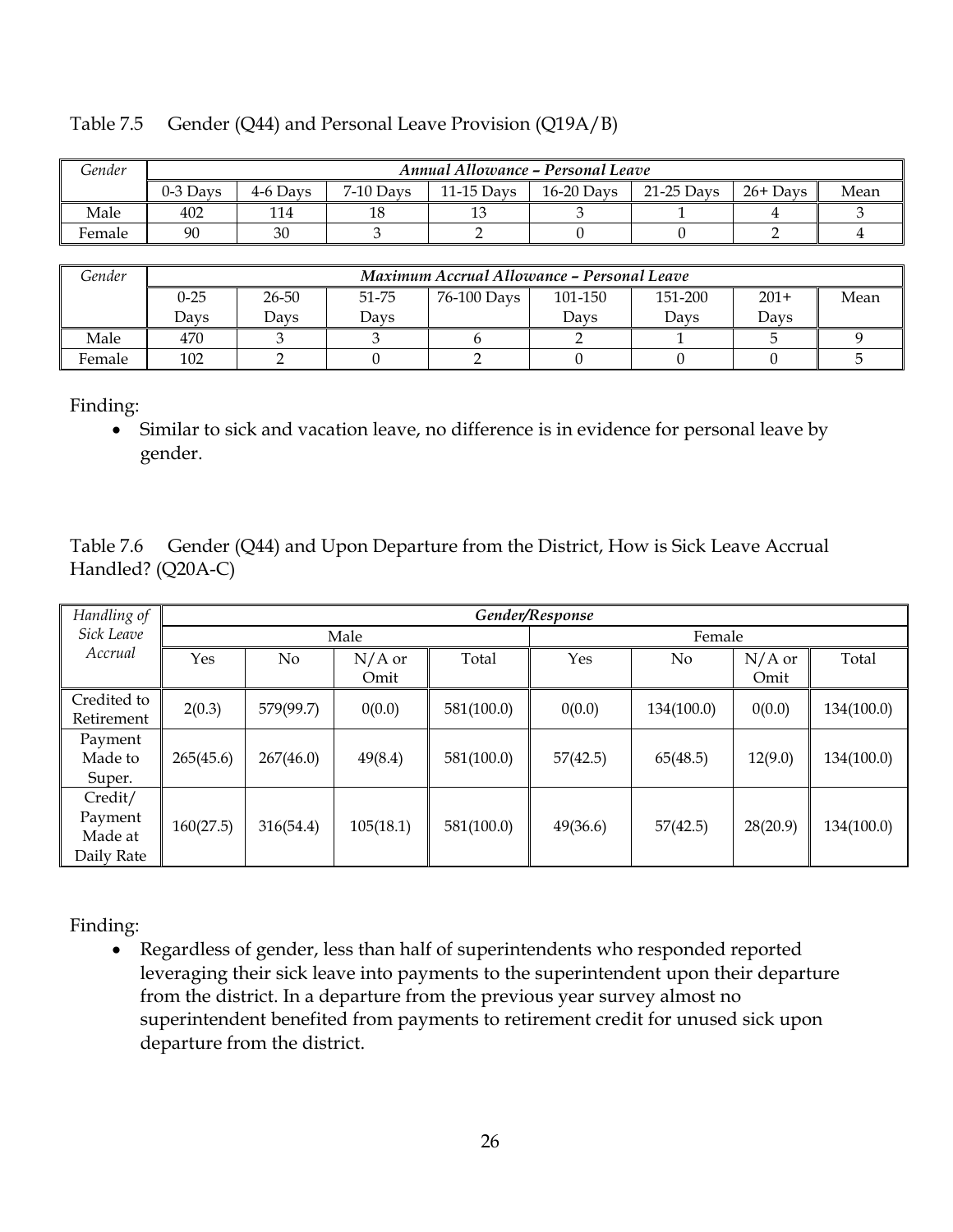Table 7.7 Gender (Q44) and Upon Departure from the District, How is Vacation Leave Accrual Handled? (Q21A-C)

| Handling of                                 |           | Gender/Response |                  |            |          |           |                  |            |
|---------------------------------------------|-----------|-----------------|------------------|------------|----------|-----------|------------------|------------|
| Vacation                                    |           |                 | Male             |            |          | Female    |                  |            |
| Leave<br>Accrual                            | Yes       | No              | $N/A$ or<br>Omit | Total      | Yes      | No        | $N/A$ or<br>Omit | Total      |
| Credited to<br>Retirement                   | 98(16.9)  | 410(70.6)       | 73(12.6)         | 581(100.0) | 22(16.4) | 100(74.6) | 12(9.0)          | 134(100.0) |
| Payment<br>Made to<br>Super.                | 350(60.2) | 173(29.8)       | 58(10.0)         | 581(100.0) | 91(67.9) | 35(26.1)  | 8(6.0)           | 134(100.0) |
| Credit/<br>Payment<br>Made at<br>Daily Rate | 318(54.7) | 172(29.6)       | 91(15.7)         | 581(100.0) | 91(67.9) | 35(26.1)  | 8(6.0)           | 134(100.0) |

 Not unlike sick leave, leveraging vacation leave into a payment is occurring only in about half of reporting districts, while credit toward retirement accounts is limited.

Table 7.8 Gender (Q44) and Upon departure from the district, how is personal leave accrual handled? (Q22A-C)

| Handling of                                 |           | Gender/Response |           |            |          |                |          |            |
|---------------------------------------------|-----------|-----------------|-----------|------------|----------|----------------|----------|------------|
| Personal                                    |           |                 | Male      |            |          | Female         |          |            |
| Leave<br>Accrual                            | Yes       | No.             | Omit      | Total      | Yes      | N <sub>0</sub> | Omit     | Total      |
| Credited to<br>Retirement                   | 93(16.0)  | 372(64.0)       | 116(20.0) | 581(100.0) | 24(17.9) | 86(64.2)       | 24(17.9) | 134(100.0) |
| Payment<br>Made to<br>Super.                | 157(27.0) | 306(52.7)       | 118(20.3) | 581(100.0) | 37(27.6) | 67(50.0)       | 30(22.4) | 134(100.0) |
| Credit/<br>Payment<br>Made at<br>Daily Rate | 101(17.4) | 301(51.8)       | 179(30.8) | 581(100.0) | 35(26.1) | 57(42.5)       | 42(31.3) | 134(100.0) |

Finding:

 Credit or payment for personal leave upon departure is very limited and has changed very little since the last survey.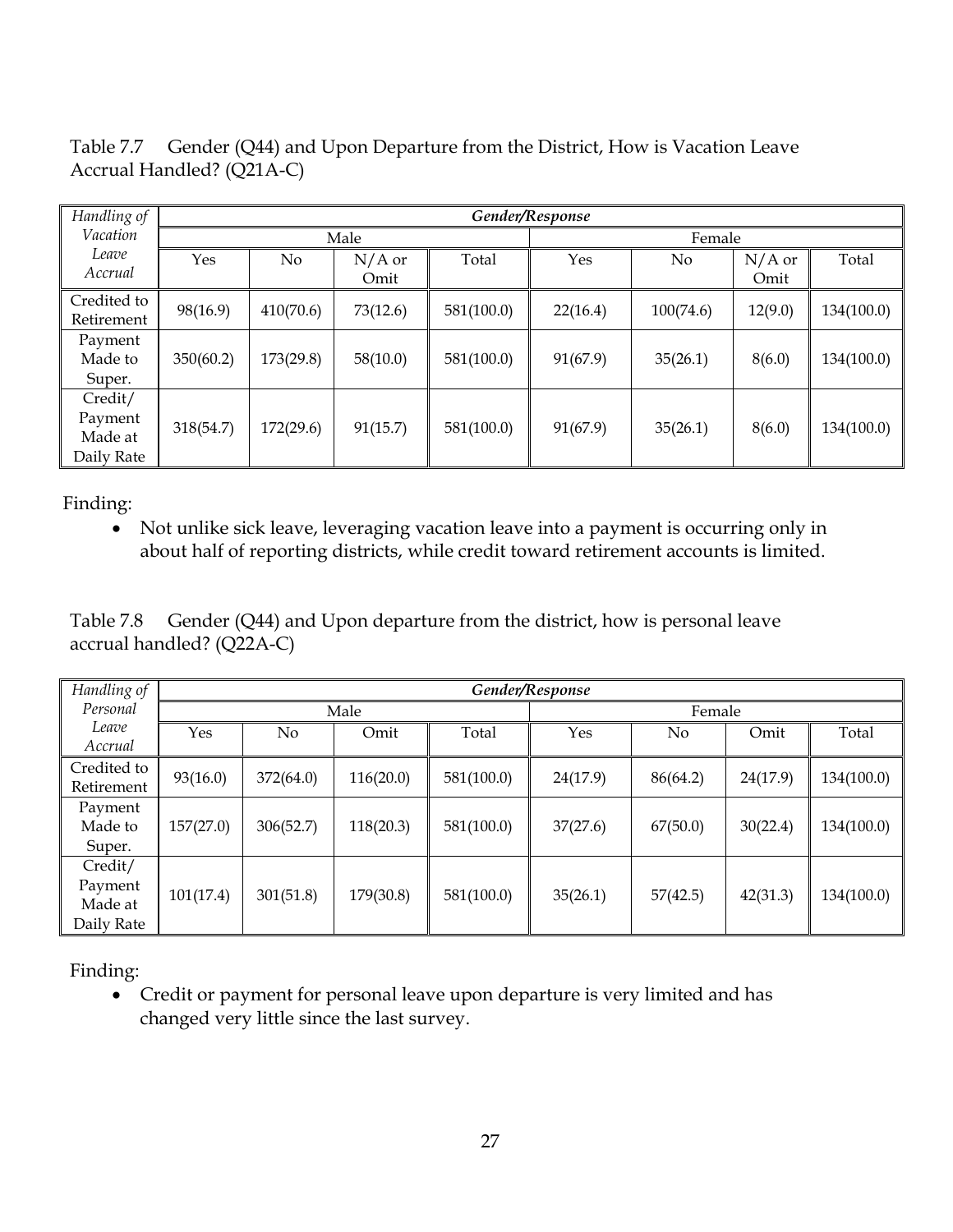Table 7.9 Gender (Q44) and what is the term of your 2015-2016 employment contract? (Q14)

|                          | Gender     |            |           |            |  |  |  |
|--------------------------|------------|------------|-----------|------------|--|--|--|
| Term of 2015-16 Contract | Male       | Female     | Omit      | Total      |  |  |  |
| Less than 1-Year         | 19(3.3)    | 2(1.5)     | 0(0.0)    | 21(2.9)    |  |  |  |
| 1 Year                   | 81(13.9)   | 20(14.9)   | 1(7.7)    | 102(14.0)  |  |  |  |
| 2 Years                  | 151(26.0)  | 35(26.1)   | 5(38.7)   | 191(26.2)  |  |  |  |
| 3 Years                  | 232(39.9)  | 52(38.8)   | 5(38.7)   | 289(39.7)  |  |  |  |
| 4 Years                  | 52(9.0)    | 12(9.0)    | 1(7.7)    | 65(8.9)    |  |  |  |
| 5+ Years                 | 41(7.1)    | 13(9.7)    | 1(7.7)    | 55(7.6)    |  |  |  |
| Omit                     | 5(0.9)     | 0(0.0)     | 0(0.0)    | 5(0.7)     |  |  |  |
| Total                    | 581(100.0) | 134(100.0) | 13(100.0) | 728(100.0) |  |  |  |

Finding:

 Regardless of gender, the most common length of a contract is three years, with very few contracts lasting for longer than three years.

Table 7.10 Gender (Q44) and Does your present employment contract have an incentive/performance clause (i.e., a defined provision providing for a reward for accomplishing a predetermined task or objective)? (Q23)

|                | Incentive/Performance Clause |           |         |            |  |  |  |  |
|----------------|------------------------------|-----------|---------|------------|--|--|--|--|
| Gender         | Yes                          | No        | Omitted | Total      |  |  |  |  |
|                |                              |           | Clause  |            |  |  |  |  |
| Male           | 88 (15.1)                    | 490(84.3) | 3(0.5)  | 581(79.8)  |  |  |  |  |
| Female         | 28(20.9)                     | 106(79.1) | 0(0.0)  | 134(18.4)  |  |  |  |  |
| Omitted Gender | 4(30.8)                      | 9(69.2)   | 0(0.0)  | 13(1.8)    |  |  |  |  |
| Total          | 120(16.5)                    | 605(83.1) | 3(0.4)  | 728(100.0) |  |  |  |  |

Finding:

 Only about one in six superintendents have an incentive provision in their contract. The year over year comparison shows small increases in this provision in the contracts.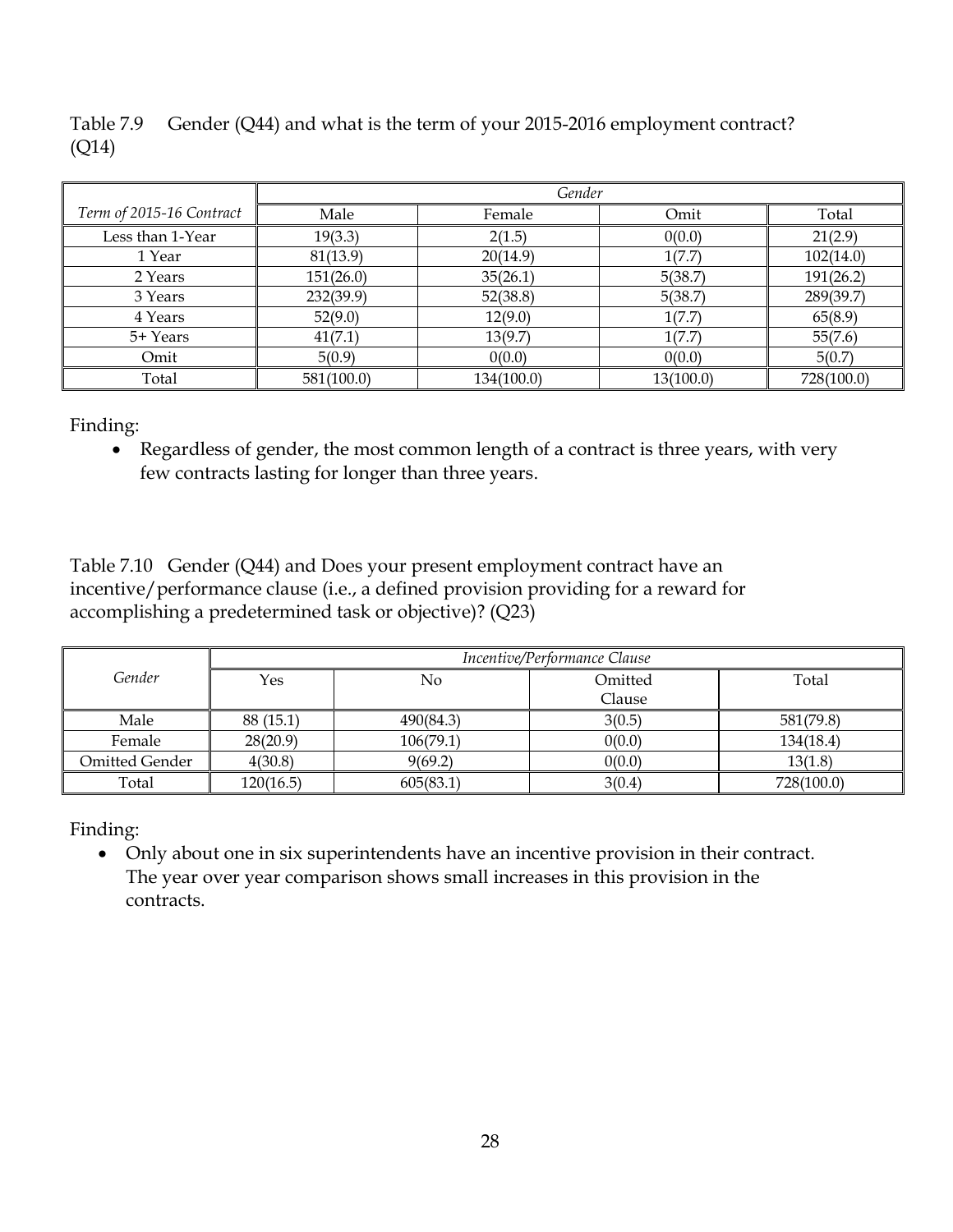|                | Severance Clause |           |         |            |  |  |  |  |
|----------------|------------------|-----------|---------|------------|--|--|--|--|
| Gender         | Yes              | No        | Omitted | Total      |  |  |  |  |
|                |                  |           | Clause  |            |  |  |  |  |
| Male           | 133(22.9)        | 444(76.4) | 4(0.7)  | 581(79.8)  |  |  |  |  |
| Female         | 44(32.8)         | 88(65.7)  | 2(1.5)  | 134(18.4)  |  |  |  |  |
| Omitted Gender | 2(15.4)          | 10(76.9)  | 1(7.7)  | 13(1.8)    |  |  |  |  |
| Total          | 179(24.6)        | 542(74.5) | 7(1.0)  | 728(100.0) |  |  |  |  |

Table 7.11 Gender (Q44) and Does your contract have a severance (buy out) clause? (Q24)

Finding:

 A little more than 20 percent of males and 30 percent of females have a severance clause in their employment agreement. Inclusion of a severance clause has become more common over the years.

Table 7.12 Gender (Q44) and Does your contract have a longevity clause (i.e., a lump sum payment you will receive for the number of years you remain in the position)? (Q25)

|                | Longevity Clause |           |         |            |  |  |  |  |
|----------------|------------------|-----------|---------|------------|--|--|--|--|
| Gender         | Yes              | No        | Omitted | Total      |  |  |  |  |
|                |                  |           | Clause  |            |  |  |  |  |
| Male           | 54(9.3)          | 522(89.8) | 5(0.9)  | 581(79.8)  |  |  |  |  |
| Female         | 19(14.2)         | 115(85.8) | 0(0.0)  | 134(18.4)  |  |  |  |  |
| Omitted Gender | 0(0.0)           | 13(100.0) | 0(0.0)  | 13(1.8)    |  |  |  |  |
| Total          | 73(10.0)         | 650(89.3) | 5(0.7)  | 728(100.0) |  |  |  |  |

Finding:

 Compared to limited inclusion of a severance clause, longevity clauses are even less common, with one in ten male superintendents and slightly more female superintendents including this provision in their employment agreements.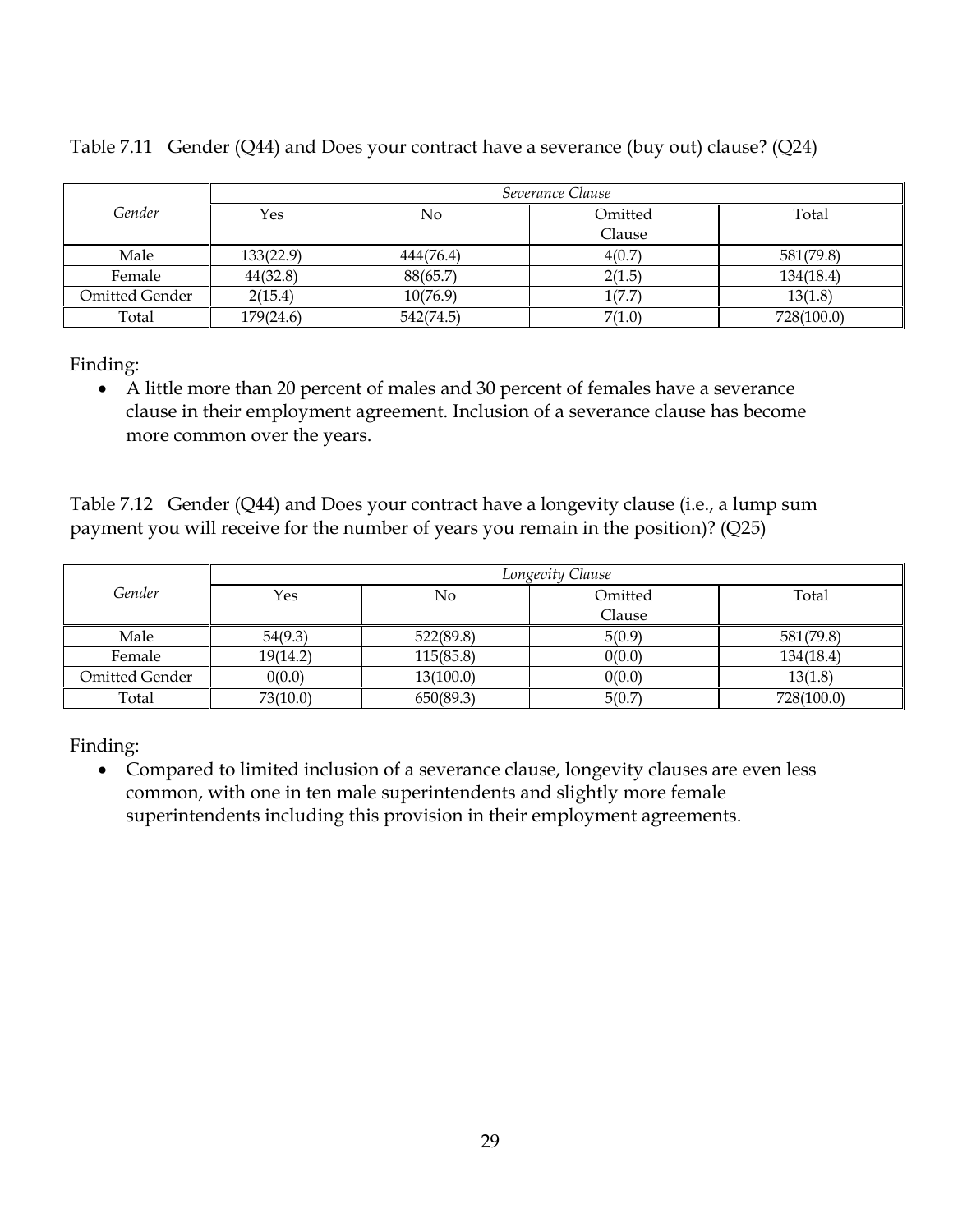Table 7.13 Gender (Q44) and Is your contract base salary subject to a "cap" imposed by any of the following? (Q26)

|                |                | Subject to "Cap" |           |        |         |            |  |  |  |
|----------------|----------------|------------------|-----------|--------|---------|------------|--|--|--|
| Gender         |                | $Yes -$          |           |        |         |            |  |  |  |
|                | Yes – Based on | Based on         | No        | Other  | Omitted | Total      |  |  |  |
|                | State Law      | District         |           |        | Cap     |            |  |  |  |
|                |                | Policy,          |           |        |         |            |  |  |  |
|                |                | Reg. or          |           |        |         |            |  |  |  |
|                |                | Practice         |           |        |         |            |  |  |  |
| Male           | 20(3.4)        | 14(2.4)          | 541(93.1) | 3(0.5) | 3(0.5)  | 581(79.8)  |  |  |  |
| Female         | 5(3.7)         | 5(3.7)           | 120(89.6) | 3(2.2) | 1(0.7)  | 134(18.4)  |  |  |  |
| Omitted Gender | 2(15.4)        | 0(0.0)           | 11(84.6)  | 0(0.0) | 0(0.0)  | 13(1.8)    |  |  |  |
| Total          | 27(3.7)        | 19(2.6)          | 672(92.3) | 6(0.8) | 4(0.5)  | 728(100.0) |  |  |  |

Finding:

 While the press frequently mentions salary caps, relatively few salary caps are reported as impacting superintendents. Over half of the salary caps are required by state law.

#### Table 7.14 Gender (Q44) and Evergreen (Rollover) Provision (Q15)

|                   | Evergreen Provision |           |           |            |  |  |  |  |  |
|-------------------|---------------------|-----------|-----------|------------|--|--|--|--|--|
| Gender            | Yes                 | No        | Omitted   | Total      |  |  |  |  |  |
|                   |                     |           | Provision |            |  |  |  |  |  |
| Male              | 199(34.3)           | 373(64.2) | 9(1.5)    | 581(79.8)  |  |  |  |  |  |
| Female            | 49(36.6)            | 84(62.7)  | 1(0.7)    | 134(18.4)  |  |  |  |  |  |
| Omitted<br>Gender | 7(53.8)             | 5(38.5)   | 1(7.7)    | 13(1.8)    |  |  |  |  |  |
| Total             | 255(35.0)           | 462(63.5) | 11(1.5)   | 728(100.0) |  |  |  |  |  |

Finding:

Fewer than one in three superintendents have a rollover provision.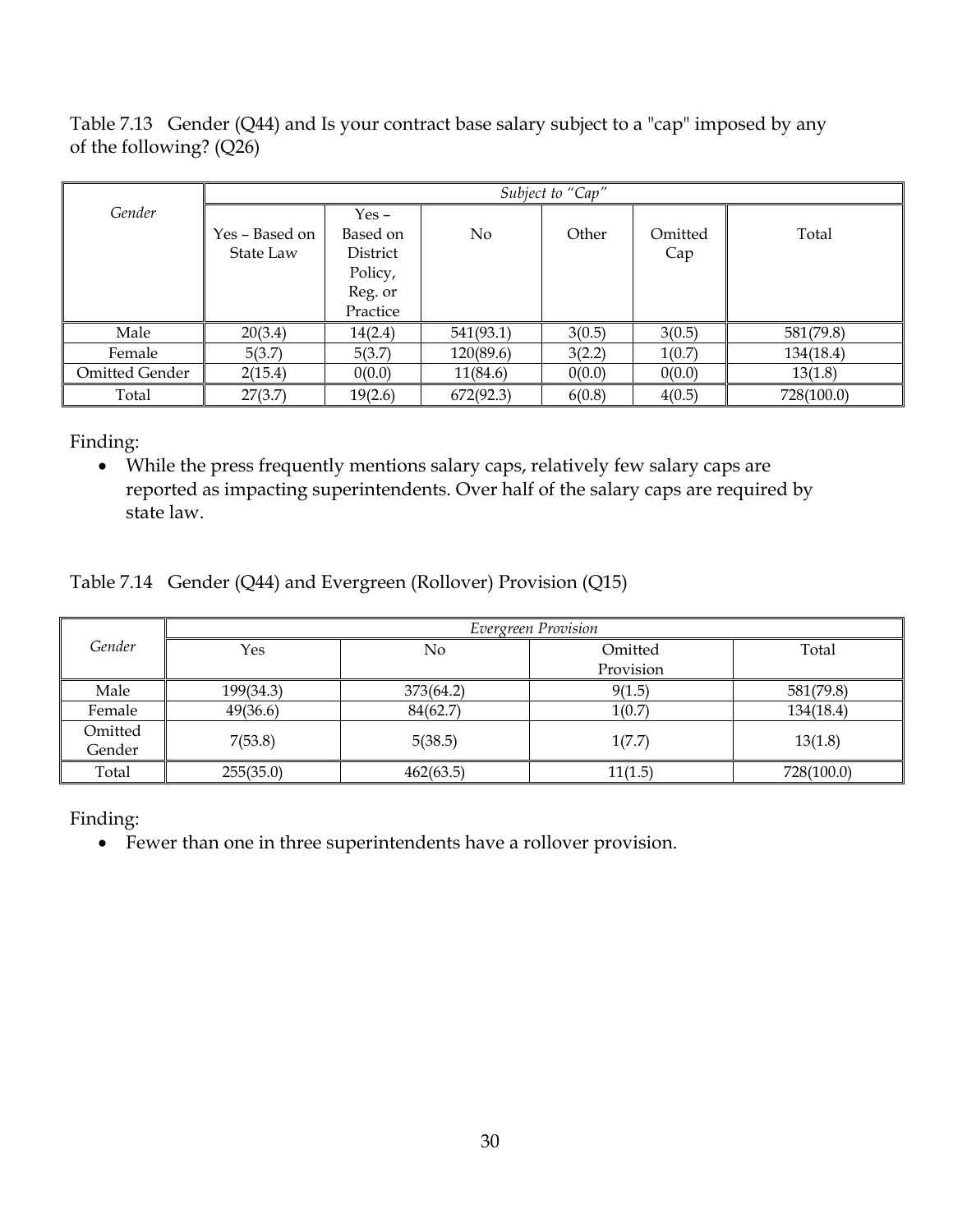*Term of 2015-16 Contract Racial/Cultural Group* American Indian or Alaska native Asian Black or African American Hispanic or Latino Native Hawaiian or other Pacific Islander White (not Hispanic or Latino) Other Omitted Term Total Less than  $1-Year$   $0(0.0)$   $0(0.0)$   $1(8.3)$   $0(0.0)$   $0(0.0)$   $0(0.0)$   $20(3.0)$   $0(0.0)$   $0(0.0)$   $21(2.9)$ 1 Year || 2(33.3) | 0(0.0) | 1(8.3) | 3(20.0) | 0(0.0) | 91(13.5) | 2(20.0) | 3(30.0) | 102(14.0) 2 Years || 0(0.0) || 1(50.0) || 2(16.7) || 2(13.3) || 1(100.0) || 177(26.3) || 5(50.0) || 3(30.0) || 191(26.2) 3 Years 2(33.3) 1(50.0) 5(41.7) 5(33.3) 0(0.0) 269(40.0) 3(30.0) 4(40.0) 289(39.7) 4 Years || 0(0.0) || 0(0.0) || 2(16.7) || 2(13.3) || 0(0.0) || 61(9.1) || 0(0.0) || 0(0.0) || 65(8.9) 5+ Years 0(0.0) 0(0.0) 1(8.3) 3(20.0) 0(0.0) 51(7.6) 0(0.0) 0(0.0) 55(7.6) Omitted Term  $2(33.3)$   $0(0.0)$   $0(0.0)$   $0(0.0)$   $0(0.0)$   $0(0.0)$   $3(0.4)$   $0(0.0)$   $0(0.0)$   $5(0.7)$  $\hbox{Total} \quad \parallel \quad 6 (0.8) \quad \parallel \; 2 (0.3) \quad \parallel \; 12 (1.6) \quad \parallel \; 15 (2.1) \quad \parallel \; 1 (0.1) \quad \parallel \; 672 (92.3) \quad \parallel \; 10 (1.4) \quad \parallel \; 728 (100.0)$ 

Table 7.15 Racial/Cultural Group (Q45) and What is the term of your 2015-16 employment contract? (Q14)

 Discounting some of the small number of respondents by racial/cultural group, there is little variance in the term of employment agreement.

Table 7.16 Racial/Cultural Group (Q45) and Does your present employment contract have an incentive/performance clause (i.e., a defined provision providing for a reward for accomplishing a predetermined task or objective)? (Q23)

|                                        |                                           |          |                                 |                       | Racial/Cultural Group                                 |                                      |                              |                                         |            |
|----------------------------------------|-------------------------------------------|----------|---------------------------------|-----------------------|-------------------------------------------------------|--------------------------------------|------------------------------|-----------------------------------------|------------|
| Incentive/<br>Performance<br>Provision | American<br>Indian<br>or Alaska<br>native | Asian    | Black or<br>African<br>American | Hispanic<br>or Latino | Native<br>Hawaiian<br>or other<br>Pacific<br>Islander | White (not<br>Hispanic<br>or Latino) | Other                        | Omitted<br>Racial/<br>Cultural<br>Group | Total      |
| Yes                                    | 2(33.3)                                   | 0(0.0)   | 4(25.0)                         | 6(40.0)               | 0(0.0)                                                | 107(15.9)                            | 0(0.0)                       | 1(10.0)                                 | 120(16.5)  |
| No                                     | 4(66.6)                                   | 2(100.0) | 8(75.0)                         | 9(60.0)               | 1(100.0)                                              | 562(83.6)                            | 10(100.<br>$\left( 0\right)$ | 9(90.0)                                 | 605(83.1)  |
| Omit                                   | 0(0.0)                                    | 0(0.0)   | 0(0.0)                          | 0(0.0)                | 0(0.0)                                                | 3(0.4)                               | 0(0.0)                       | 0(0.0)                                  | 3(0.4)     |
| Total                                  | 6(0.8)                                    | 2(0.3)   | 12(1.6)                         | 15(2.1)               | 1(0.1)                                                | 672(92.3)                            | 10(1.4)                      | 10(1.4)                                 | 728(100.0) |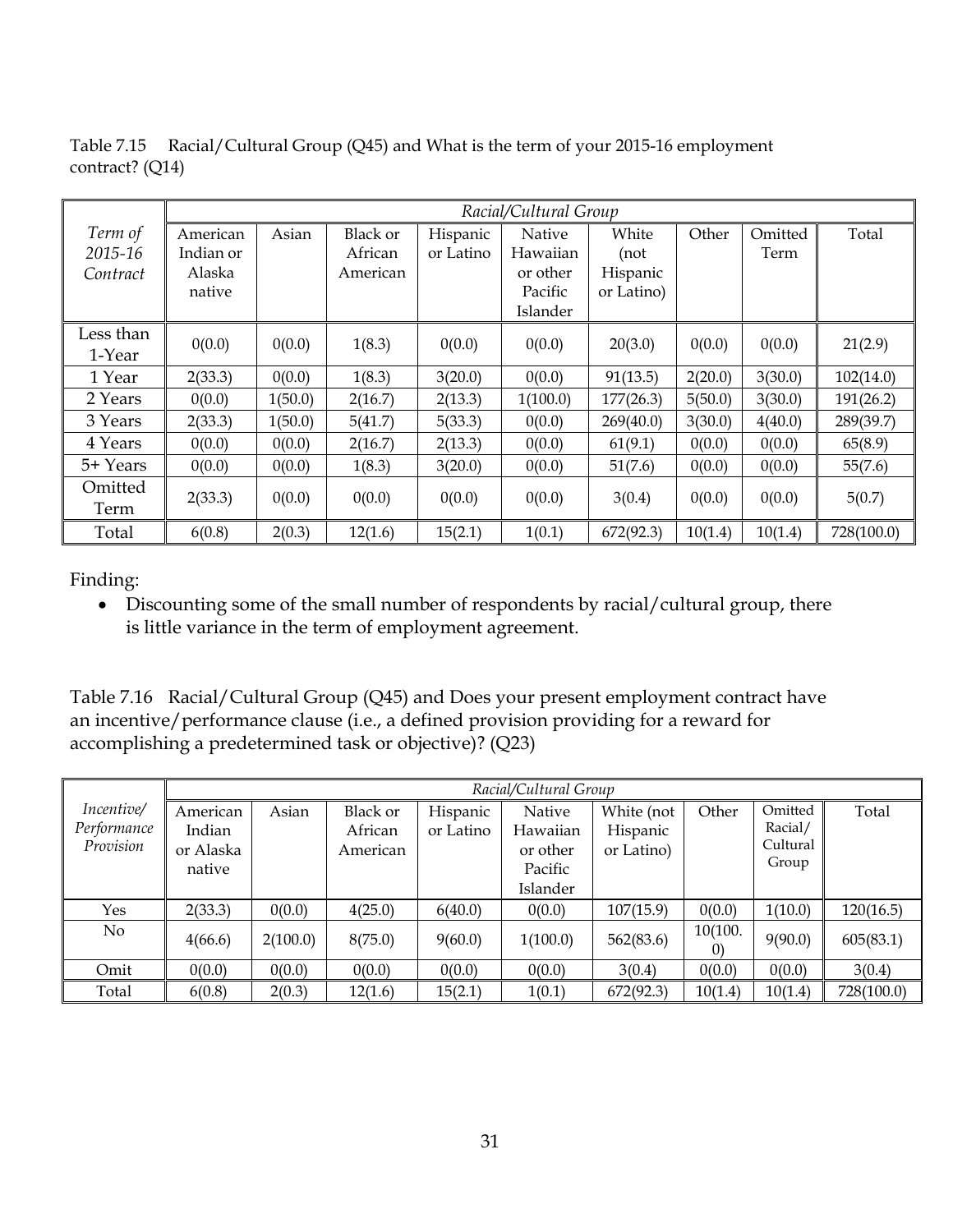Consistent with similar disaggregation of the data, the presence of incentive/performance clauses appear in slightly more than one in 6 contracts which represents an increase over that reported in previous surveys.

|                 | Table 7.17 Racial/Cultural Group (Q45) and Does your contract have a severance (buy out) |
|-----------------|------------------------------------------------------------------------------------------|
| clause? $(Q24)$ |                                                                                          |

|                        |                                           |         |                                        |                       | Racial/Cultural Group                                 |                                      |         |                                         |            |
|------------------------|-------------------------------------------|---------|----------------------------------------|-----------------------|-------------------------------------------------------|--------------------------------------|---------|-----------------------------------------|------------|
| Severance<br>Provision | American<br>Indian<br>or Alaska<br>native | Asian   | <b>Black or</b><br>African<br>American | Hispanic<br>or Latino | Native<br>Hawaiian<br>or other<br>Pacific<br>Islander | White (not<br>Hispanic or<br>Latino) | Other   | Omitted<br>Racial/<br>Cultural<br>Group | Total      |
| Yes                    | 1(16.7)                                   | 1(50.0) | 5(41.7)                                | 5(33.3)               | 1(100.0)                                              | 162(24.1)                            | 2(20.0) | 2(20.0)                                 | 179(24.6)  |
| $\overline{N}$         | 5(83.3)                                   | 1(50.0) | 4(33.3)                                | 10(66.7)              | 0(0.0)                                                | 506(75.3)                            | 8(80.0) | 8(80.0)                                 | 542(74.5)  |
| Omitted<br>Provision   | 0(0.0)                                    | 0(0.0)  | 3(25.0)                                | 0(0.0)                | 0(0.0)                                                | 4(0.6)                               | 0(0.0)  | 0(0.0)                                  | 7(1.0)     |
| Total                  | 6(0.8)                                    | 2(0.3)  | 12(1.6)                                | 15(2.1)               | 1(0.1)                                                | 672(92.3)                            | 10(1.4) | 10(1.4)                                 | 728(100.0) |

Finding:

 Where sufficient number of respondents exists, about a quarter of superintendent respondents in each racial/cultural group had a severance provision which represents little change from the previous year survey.

Table 7.18 Racial/Cultural Group (Q45) and Does your contract have a longevity clause (i.e., a lump sum payment you will receive for the number of years you remain in the position)? (Q25)

|           |           |          |                 |           | Racial/Cultural Group |            |           |           |            |
|-----------|-----------|----------|-----------------|-----------|-----------------------|------------|-----------|-----------|------------|
| Longevity | American  | Asian    | <b>Black or</b> | Hispanic  | Native                | White (not | Other     | Omitted   | Total      |
| Provision | Indian    |          | African         | or Latino | Hawaiian              | Hispanic   |           | Racial/   |            |
|           | or Alaska |          | American        |           | or other              | or Latino) |           | Cultural  |            |
|           | native    |          |                 |           | Pacific               |            |           | Group     |            |
|           |           |          |                 |           | Islander              |            |           |           |            |
| Yes       | 0(0.0)    | 0(0.0)   | 3(25.0)         | 4(26.7)   | 0(0.0)                | 66(9.8)    | 0(0.0)    | 0(0.0)    | 73(10.0)   |
| No.       | 6(100.0)  | 2(100.0) | 9(75.0)         | 11(73.3)  | 1100.0()              | 601(89.4)  | 10(100.0) | 10(100.0) | 650(89.3)  |
| Omitted   | 0(0.0)    | 0(0.0)   | 0(0.0)          | 0(0.0)    | 0(0.0)                | 5(0.7)     | 0(0.0)    | 0(0.0)    | 5(0.7)     |
| Provision |           |          |                 |           |                       |            |           |           |            |
| Total     | 6(0.8)    | 2(0.3)   | 12(1.6)         | 15(2.1)   | 1(0.1)                | 672(92.3)  | 10(1.4)   | 10(1.4)   | 728(100.0) |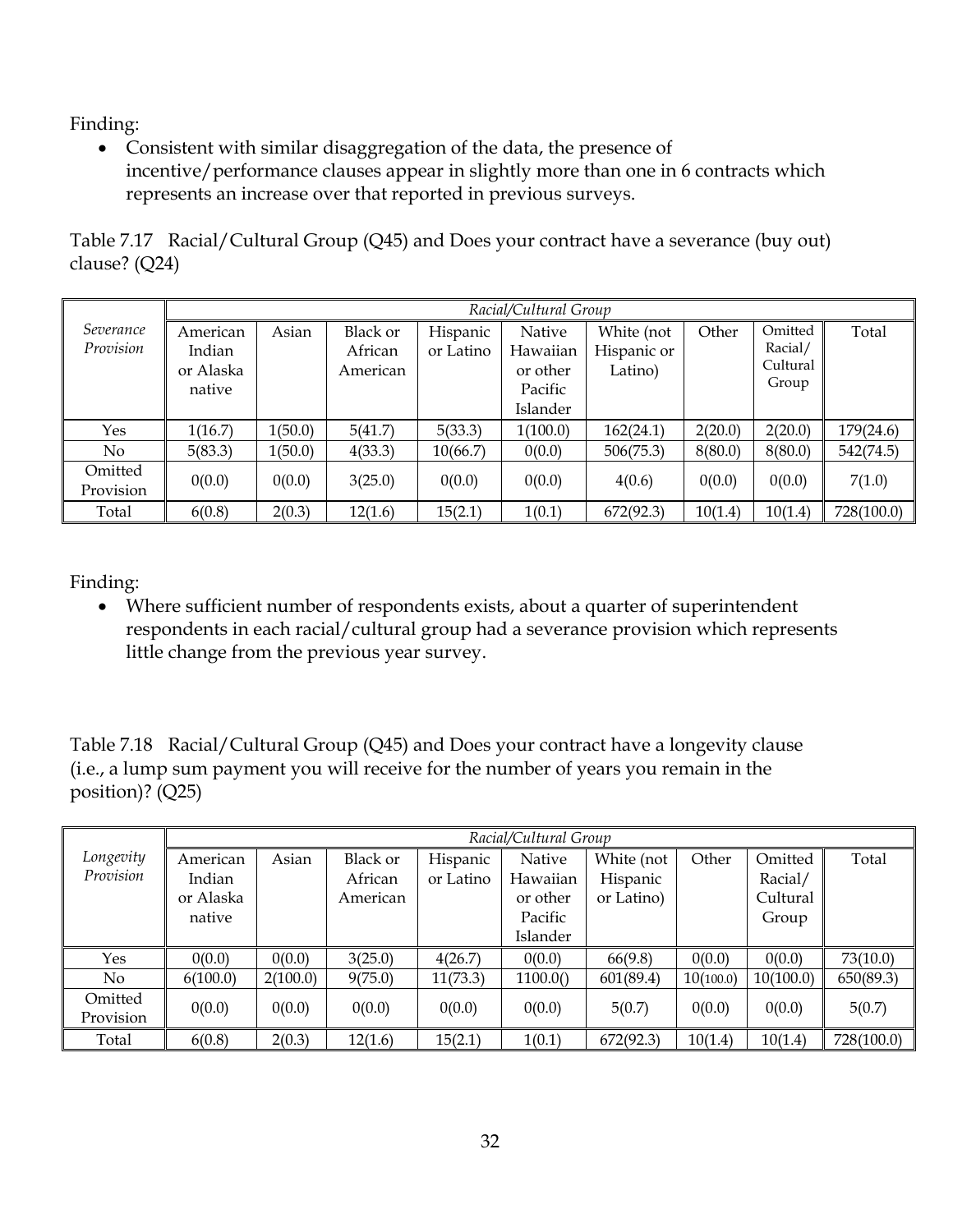As with the severance provision, and where sufficient numbers allow analysis, less than 10 percent of the superintendent respondents have a longevity clause regardless of race/ethnicity.

| Table 7.19 Racial/Cultural Group (Q45) and Is your contract base salary subject to a "cap" |  |  |  |
|--------------------------------------------------------------------------------------------|--|--|--|
| imposed by any of the following? $(Q26)$                                                   |  |  |  |

|                                                           |                                           | Racial/Cultural Group |                                 |                       |                                                       |                                      |         |                                         |            |
|-----------------------------------------------------------|-------------------------------------------|-----------------------|---------------------------------|-----------------------|-------------------------------------------------------|--------------------------------------|---------|-----------------------------------------|------------|
| Salary Cap<br>Provision                                   | American<br>Indian<br>or Alaska<br>native | Asian                 | Black or<br>African<br>American | Hispanic<br>or Latino | Native<br>Hawaiian<br>or other<br>Pacific<br>Islander | White (not<br>Hispanic<br>or Latino) | Other   | Omitted<br>Racial/<br>Cultural<br>Group | Total      |
| Yes - Based<br>on State<br>Law                            | 1(16.7)                                   | 0(0.0)                | 0(0.0)                          | 2(13.3)               | 0(0.0)                                                | 24(3.6)                              | 0(0.0)  | 0(0.0)                                  | 27(3.7)    |
| Yes - Based<br>on District<br>Policy, Reg.<br>or Practice | 0(0.0)                                    | 1(50.0)               | 1(8.3)                          | 2(13.3)               | (0.0)                                                 | 15(2.2)                              | 0(0.0)  | 0(0.0)                                  | 19(2.6)    |
| No                                                        | 5(83.3)                                   | 1(50.0)               | 11(91.7)                        | 11(73.3)              | 1(100.0)                                              | 624(92.9)                            | 9(90.0) | 10()                                    | 672(92.3)  |
| Other                                                     | 0(0.0)                                    | 0(0.0)                | 0(0.0)                          | 0(0.0)                | 0(0.0)                                                | 5(0.7)                               | 0(0.0)  | 0(0.0)                                  | 5(0.7)     |
| Omitted<br>Provision                                      | 0(0.0)                                    | 0(0.0)                | 0(0.0)                          | 0(0.0)                | 0(0.0)                                                | 4(0.6)                               | 1(10.0) | 0(0.0)                                  | 5(0.7)     |
| Total                                                     | 6(0.8)                                    | 2(0.3)                | 12(1.6)                         | 15(2.1)               | 1(0.1)                                                | 672(92.3)                            | 10(1.4) | 10(1.4)                                 | 728(100.0) |

Finding:

Regardless of race/ethnicity, salary caps generally occur 10 percent of the time.

Table 7.20 Racial/Cultural Group (Q45) and Evergreen (Rollover) Provision (Q15)

|                                      |                                           |         |                                        |                       | Racial/Cultural Group                                 |                                      |         |                                         |            |
|--------------------------------------|-------------------------------------------|---------|----------------------------------------|-----------------------|-------------------------------------------------------|--------------------------------------|---------|-----------------------------------------|------------|
| Evergreen<br>(Rollover)<br>Provision | American<br>Indian<br>or Alaska<br>native | Asian   | <b>Black or</b><br>African<br>American | Hispanic<br>or Latino | Native<br>Hawaiian<br>or other<br>Pacific<br>Islander | White (not<br>Hispanic<br>or Latino) | Other   | Omitted<br>Racial/<br>Cultural<br>Group | Total      |
| Yes                                  | 3(50.0)                                   | 1(50.0) | 2(16.7)                                | 3(25.0)               | 1(100.0)                                              | 234(34.8)                            | 5(50.0) | 6(60.0)                                 | 255(35.0)  |
| No                                   | 1(16.7)                                   | 1(50.0) | 10(83.3)                               | 12(75.0)              | 0(0.0)                                                | 429(63.8)                            | 5(50.0) | 4(40.0)                                 | 462(63.5)  |
| Omit                                 | 2(33.3)                                   | 0(0.0)  | 0(0.0)                                 | 0(0.0)                | 0(0.0)                                                | 9(1.3)                               | 0(0.0)  | 0(0.0)                                  | 11(1.5)    |
| Total                                | 6(0.8)                                    | 2(0.3)  | 12(1.6)                                | 15(2.1)               | 1(0.1)                                                | 672(92.3)                            | 10(1.4) | 10(1.4)                                 | 728(100.0) |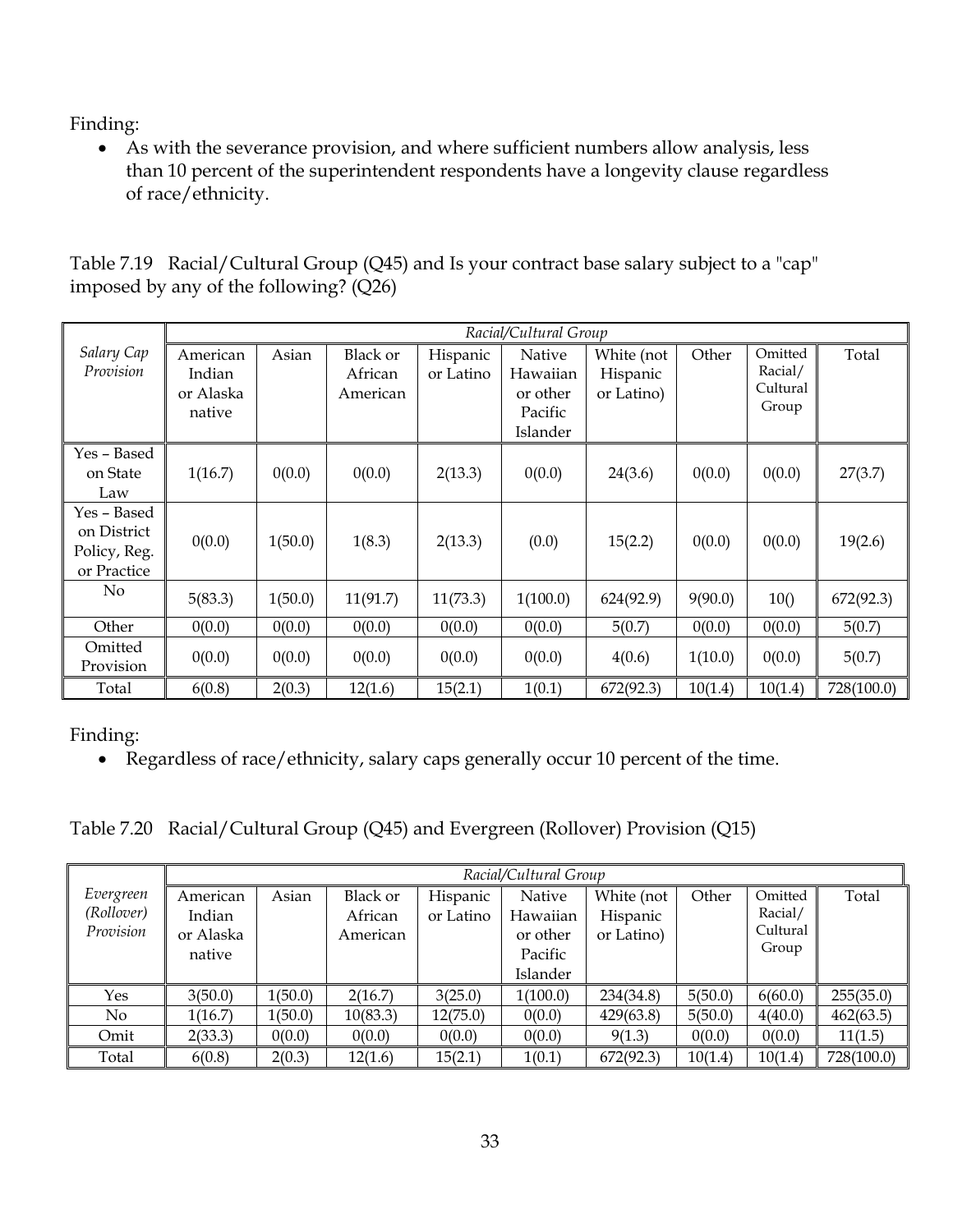Where sufficient numbers of respondent superintendents exist and viewed by racial/ethnic group, the presence of an evergreen provision occurred in less than one in three contracts. No change is reported from previous surveys.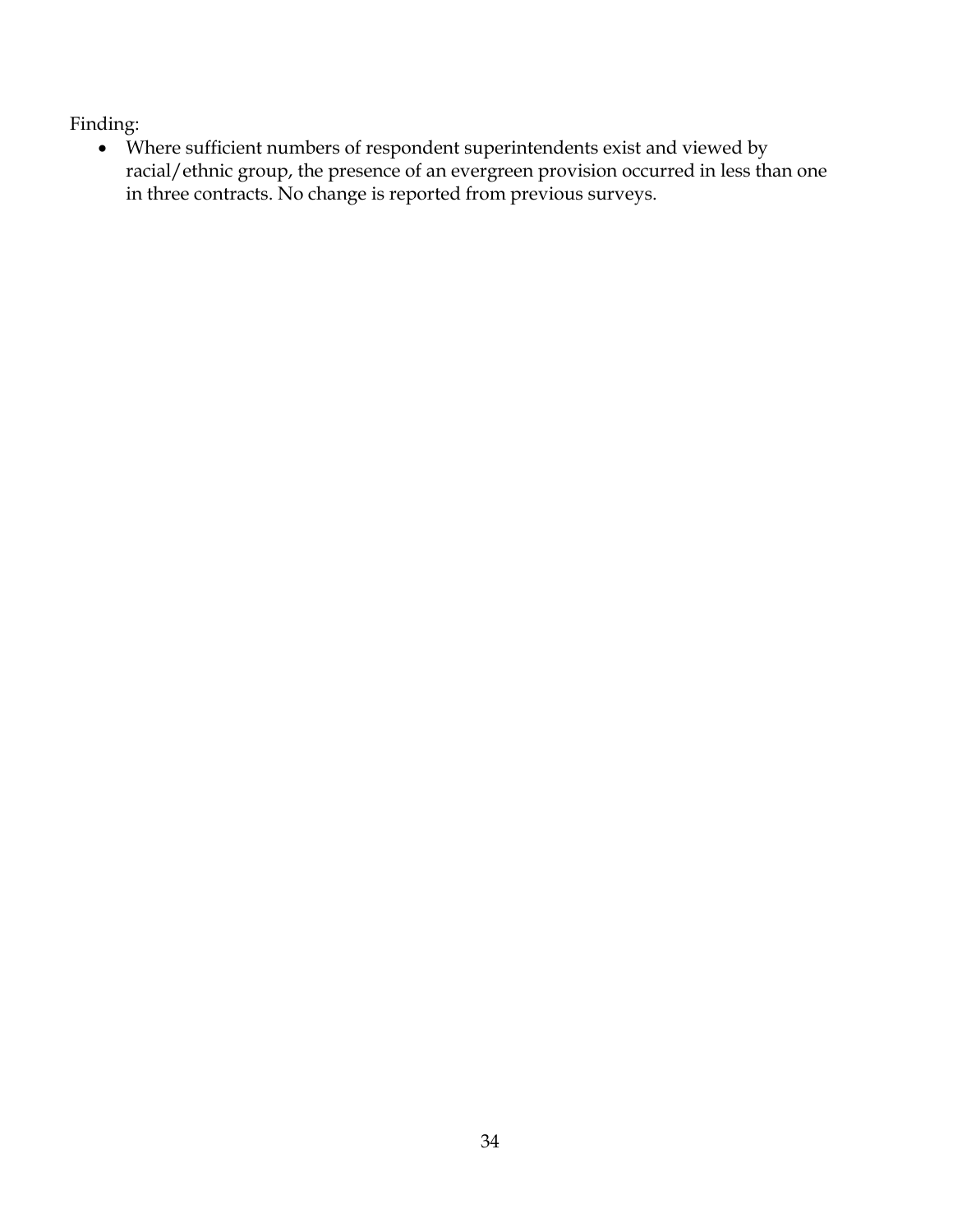## **SECTION #8: USE OF LEGAL COUNSEL**

Table 8.1 Did the school district use legal counsel to assist it the development and/or negotiations of your contract? (Q40)

|                         | Data  |         |  |  |
|-------------------------|-------|---------|--|--|
| Responses               | Count | Percent |  |  |
| Yes                     | 435   | 59.8%   |  |  |
| No                      | 291   | 40.0%   |  |  |
| <b>Omitted Response</b> |       | 0.3%    |  |  |
| Total                   | 728   | 100.0%  |  |  |

Finding:

• Nearly 6 in 10 boards use legal counsel in the development and/or negotiation of contracts. This shows a full 10 percent increase over last year.

Table 8.2 Did you employ legal counsel to assist in the development and/or negotiations of your contract? (Q39)

|                         | Data  |         |  |  |
|-------------------------|-------|---------|--|--|
| Responses               | Count | Percent |  |  |
| Yes                     | 179   | 24.6%   |  |  |
| No                      | 548   | 75.3%   |  |  |
| <b>Omitted Response</b> |       | 0.1%    |  |  |
| Total                   | 728   | 100.0%  |  |  |

Finding:

 Consistent with the increased use of legal counsel by boards, superintendents report their own increased use of legal counsel, while not nearly as dramatic as that of boards.